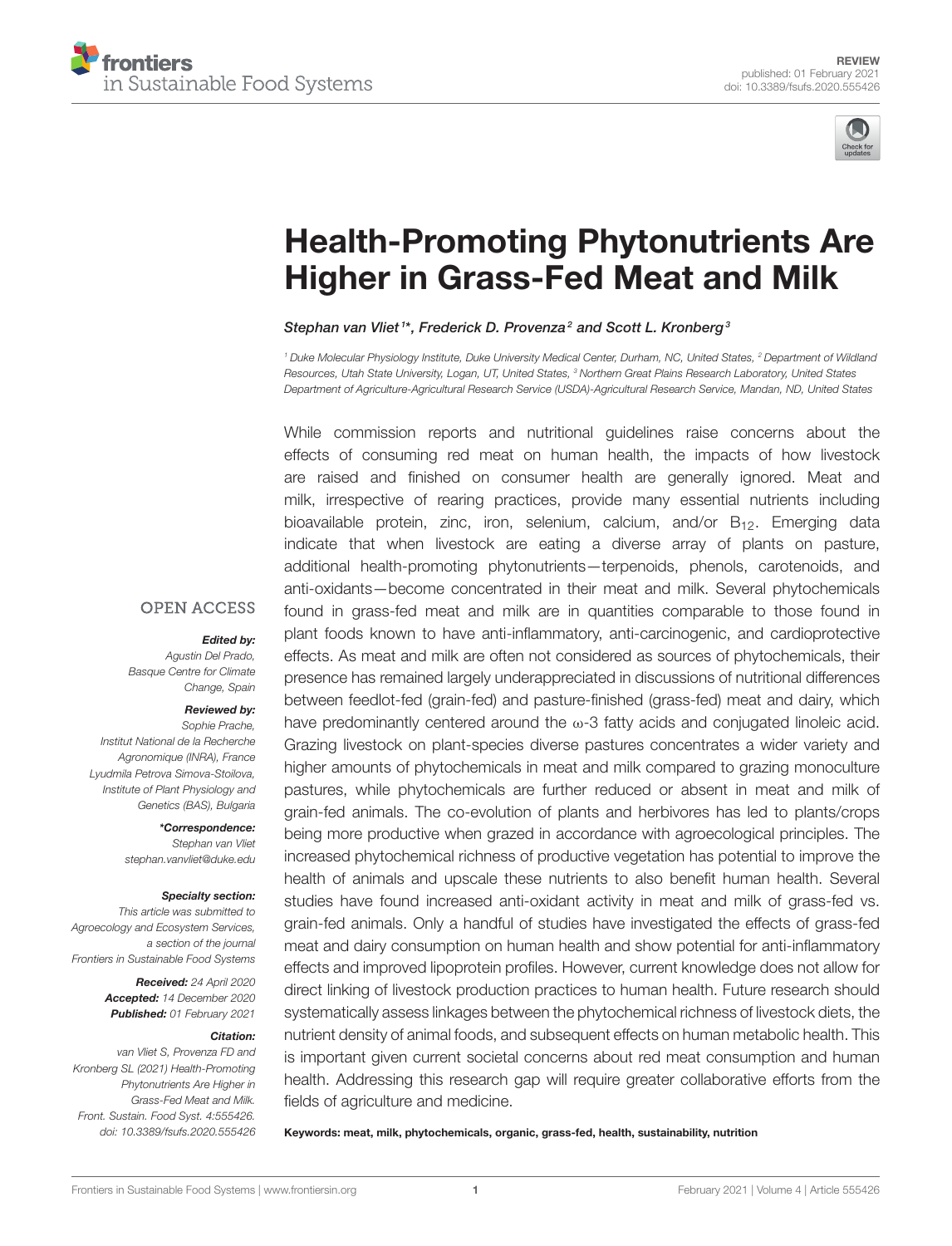# INTRODUCTION

Navigating discussions on red meat and human and environmental health are challenging. On the one hand, reports such as those by the EAT-Lancet Commission asks consumers to embrace near plant-exclusive diets to reduce our impacts on planetary health [\(Willett et al., 2019\)](#page-19-0). On the other hand, reports such as those by the United Nations Intergovernmental Panel on Climate Change [\(IPCC, 2019\)](#page-15-0) suggest a critical role for sustainable livestock production systems in climate change mitigation by integrating tree, crop, and livestock production systems, while ensuring global food security and nutrient adequacy via consumption of moderate amounts of animal foods.

Meanwhile in the field of human nutrition, a wealth of epidemiological data associate animal food consumption, particularly red meat, with increased risk of cancer [\(Chan et al.,](#page-14-0) [2011\)](#page-14-0), cardiovascular disease [\(Zhong et al., 2020\)](#page-19-1), obesity (Wang and Beydoun, [2009\)](#page-19-2), and diabetes [\(Micha et al., 2012\)](#page-17-0). This has led to widescale public health recommendations by the American Heart Association [\(Arnett et al., 2019\)](#page-13-0), the World Health Organization [\(Bouvard et al., 2015\)](#page-13-1), and the Dietary Guidelines for Americans [\(USDA, 2015\)](#page-19-3) to reduce red meat consumption in an effort to halt metabolic disease. However, these recommendations have been challenged by the NutriRECS consortium, as scrutinizing the data with the GRADE (Grading of Recommendations, Assessment, Development, and Evaluations) system resulted in considerable uncertainty regarding the robustness of evidence associating consumption of red meat with increased risk of metabolic disease [\(Johnston et al., 2019\)](#page-16-0).

While public health experts and climate scientists argue about whether we should rely on livestock production systems to meet the nutritional demands of a growing global population while tackling climate change, those who produce our food the "average" farmer—are struggling financially [\(Wiggins et al.,](#page-19-4) [2010\)](#page-19-4). To make a decent living, farmers must balance trade-offs between land ecology, animal welfare, and profitability, which in modern-day farming practices are not necessarily in agreement with each other. High costs for inputs, but low income from farming, has created depression and suicide rates well-above national averages amongst farmers in the US, New Zealand, Australia, and Europe [\(Klingelschmidt et al., 2018\)](#page-16-1).

Yet some farmers have costs of production much less than the national average and are able to cut costs, and thereby increase the profitability of their operations [\(Provenza, 2008\)](#page-18-0). Increased consumer demand for (local) grass-fed meat and milk have encouraged a number of producers to implement farming practices many describe as regenerative agriculture (i.e., farming in harmony with agroecological principles). As some farmers have learned, they are able to cut costs and increase profits by focusing on reducing inputs such as water, fertilizer, concentrate feeds, and herbicides; by raising multiple species of livestock on diverse assemblages of cover crops and/or perennial plants; and by selling their meat and milk directly to consumers [\(Massey,](#page-17-1) [2017;](#page-17-1) [Brown, 2018\)](#page-13-2).

Pasture-based grazing systems, when managed in ways that mimic natural ecosystems, can improve plant diversity [\(Teague,](#page-19-5) [2018\)](#page-19-5), soil carbon levels [\(Allard et al., 2007;](#page-13-3) [Stanley et al., 2018\)](#page-18-1), ecosystem function [\(Krausman et al., 2009;](#page-16-2) [Teague and Kreuter,](#page-19-6) [2020\)](#page-19-6), and water retention and quality of fresh water systems [\(Park et al., 2017\)](#page-17-2). As the [IPCC \(2019\)](#page-15-0) notes, Earth's health depends upon plant diversity and abundance, which can be improved by managing the grazing behavior of livestock when done in concert with agroecological principles (i.e., that mimic natural processes). That should come as no surprise in the light of plant-herbivore coevolution, which have evolved to form complex reciprocal relationships over millions of years.

The constant "arms race" between plants and herbivores has resulted in an extraordinary diversity of phytochemicals produced by plants [\(Burkepile and Parker, 2017\)](#page-13-4). In turn, many of these plant phytochemicals are concentrated in the meat and milk of livestock grazing these plants [\(Børge et al., 2016;](#page-13-5) [Delgadillo-Puga et al., 2019;](#page-14-1) [Prache et al., 2020\)](#page-18-2); their presence may act synergistically to enhance human health [\(Barabási et al.,](#page-13-6) [2020\)](#page-13-6). Importantly, the presence of these phytochemicals in pasture-raised animal products remains largely underappreciated in discussions of nutritional differences between grain-fed and pasture-raised (grass-fed) meat and dairy, which have predominantly been centered around the ω-3 fatty acids and CLA [\(Provenza et al., 2019\)](#page-18-3). In this review, we discuss the information currently available on the wide range on phytochemicals found in grass-fed meat and dairy products and evaluate their potential health effects.

# WHY BECOMING LOCALLY ADAPTED MATTERS

Natural landscapes are diverse mixtures of plants that occur in patches reflecting history of use in concert with particular soil, precipitation, and temperature regimes. Plants are nutrition centers and pharmacies with vast arrays of primary (e.g., protein, fiber, carbohydrates, fats, vitamins, and minerals) and secondary compounds (e.g., phenols, terpenoids, anti-oxidants, organic acids, and other phytochemicals) useful in both animal [\(Craig,](#page-14-2) [1999;](#page-14-2) [Poutaraud et al., 2017\)](#page-18-4) and human health (Kris-Etherton et al., [2002;](#page-16-3) [Chadwick et al., 2013;](#page-13-7) [Kim, 2016\)](#page-16-4).

Of roughly 200,000 species of wild plants on earth, only a few thousand are eaten by humans, just a few hundred of these have been domesticated, and only a dozen account for over 80% of the current annual production of all crops [\(FAO, 2010\)](#page-15-1). By focusing on a few species, people transformed the diverse world of plants into a manageable domain that generally met needs for nutrients, mainly energy, while limiting over-ingestion of toxins [\(Johns, 1994\)](#page-16-5). In so doing, however, we narrowed the genetic basis of crop production to just a few plants, relatively productive in a broad range of environments, rather than broadening the range of plants that are valuable in local environments (Shelef et al., [2017\)](#page-18-5). We have also discovered only a fraction of the plant mixtures useful in nutrition and health [\(Etkin, 2000\)](#page-15-2) and we have simplified agricultural systems in ways that are having alarming consequences on the health of people and the planet [\(Provenza,](#page-18-6) [2018\)](#page-18-6). Though often successful in the short term, "simplifying" ecosystems can lead to ruinous long-term impacts, as shown in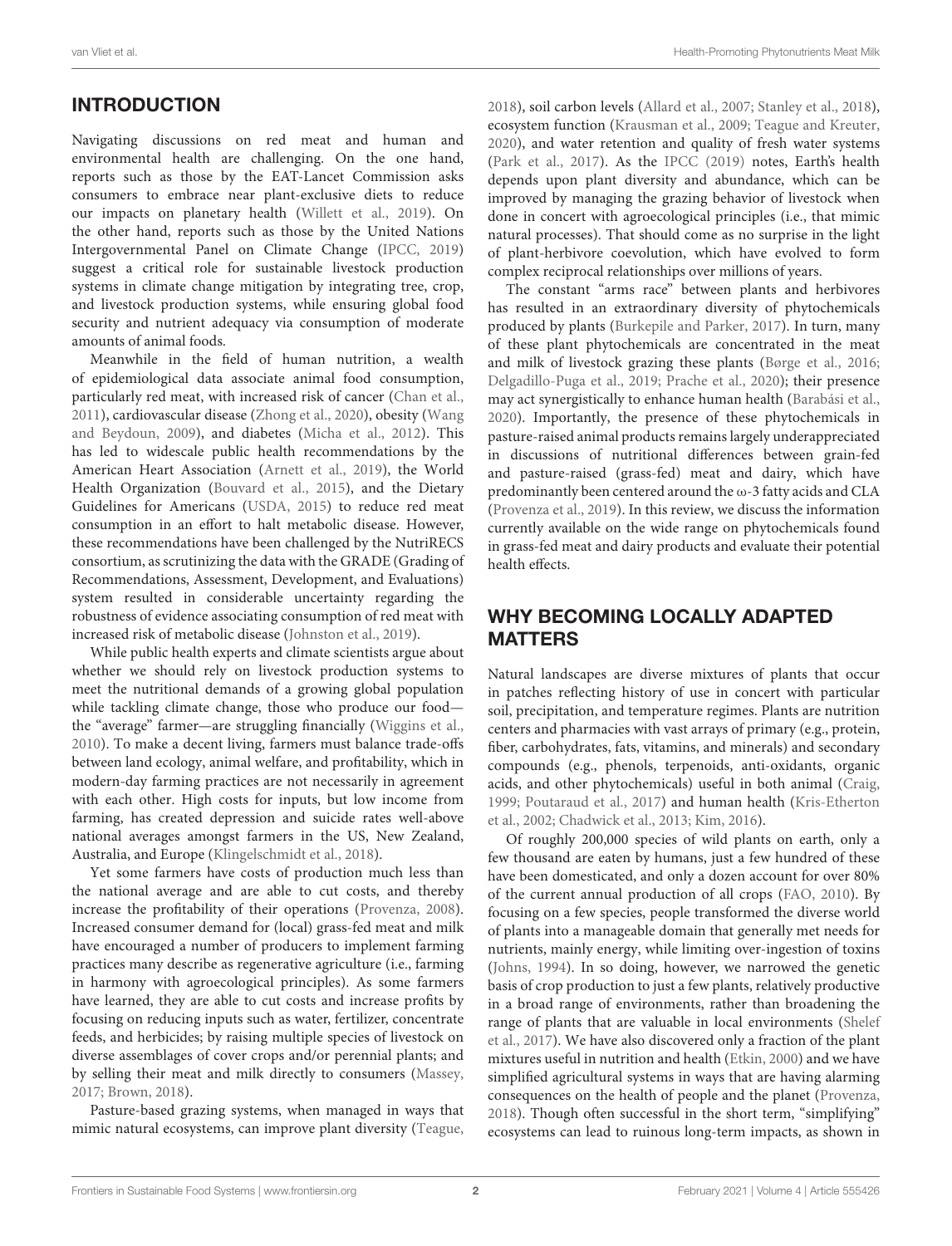marine, forest, and rangeland systems [\(Gunderson et al., 1995\)](#page-15-3). By maximizing the output of one component of a system, we inevitably hasten the demise of ecosystems.

The United Nations Commission on Genetic Resources for Food and Agriculture has declared the loss of biodiversity as one of the major threats to the productivity and resilience of food production systems [\(Pilling et al., 2020\)](#page-17-3). Biodiversity amongst soil microorganisms, plants, and animals, which have co-evolved to form complex symbiotic relationships over millions of years, are essential to maintain soil health and sustainable agroecosystems [\(Coleman and Whitman, 2005;](#page-14-3) De Faccio Carvalho et al., [2010\)](#page-14-4). The structural and functional diversity inherent in natural systems increases productivity of plant and animal species, and enhances system resilience. Studies of natural systems highlight the benefits of plant and animal biodiversity for reducing inter-annual variability in production and minimizing risk of large-scale catastrophic events, such as wildfire and outbreaks of diseases and pests [\(Gunderson et al.,](#page-15-3) [1995;](#page-15-3) [Provenza et al., 2007\)](#page-18-7). Diversity in terms of nutrition also increases the range of options available for both animals and humans to nourish themselves and medicate prophylactically.

Along with reductions in per capita meat consumption in industrialized nations [\(Godfray et al., 2018\)](#page-15-4), meat consumption will arguably need to increase in developing nations to meet basic needs for protein, essential fatty acids, and micronutrients [\(Adesogan et al., 2019\)](#page-13-8). It was recently estimated that animal-sourced food consumption at  $\frac{1}{3}$  of total energy intake (i.e., a 1:2 energy intake ratio of animal to plant foods) will provide nutritionally adequate diets for most of the global population [\(Nordhagen et al., 2020\)](#page-17-4), a target currently not met in the majority of low-to-middle income countries [\(FAO, 2020\)](#page-15-5). By including complementary nutrientdense plant foods [\(Eshel et al., 2019\)](#page-14-5), and depending on intra-individual differences in nutrient metabolism [\(Brenna,](#page-13-9) [2002;](#page-13-9) [Stover and Caudill, 2008;](#page-18-8) [Tang, 2010;](#page-18-9) [Engelken et al.,](#page-14-6) [2014\)](#page-14-6), even lower amounts of animal sources foods may be sufficient to achieve nutrient adequacy in certain individuals within the population. That is more feasible in high-income than low-income countries as a result of food availability [\(FAO, 2020\)](#page-15-5).

Beyond meeting basic nutrient requirements, people in lowincome countries often depend on livestock rearing not just for food, but for their entire livelihood; at the household level, livestock contribute 68% of income in low- to middleincome households [\(FAO, 2009\)](#page-15-6). For the poorest, grazing livestock is an effective way to reduce poverty (Omamo et al., [2006\)](#page-17-5) from the sale of excess foodstuff, fiber, and waste products, especially when livestock are managed in ways that sustain the natural resource base (e.g., increase soil organic carbon content, reduce soil erosion, and integrate crop-livestock systems) [\(IPCC, 2019\)](#page-15-0). Importantly, 3.4 billion hectares (70% of current agricultural land) of land will support livestock and wild animals, but not crop production [\(FAOSTAT, 2020\)](#page-15-7). That is significant because the majority of those lands are in developing nations and are home to billions of people who depend on livestock grazing for their livelihood.

As ecological, economic, and human health concerns mount—soil, water, and climate change; animal welfare; and red meat consumption and human health—demand for livestock reared on pasture will further increase in both developing and developed nations. For example, the US grass-fed beef market increased from \$17 million in retail sales in 2012 to \$480 million in 2019, and this trend is expected to continue in the years ahead [\(Nielsen, 2020\)](#page-17-6). Moreover, the organic dairy market is expected to register a compound annual growth rate of 10% in the next 5 years [\(Kumar and Deshmukh, 2019\)](#page-16-6). The challenges and opportunities are to create grazing-based livestock-production systems based on phytochemically diverse forages for specific ecoregions at temporal and spatial scales that enhance livestock production, ecological services, and animal and human health [\(Gregorini et al., 2017;](#page-15-8) [Provenza et al., 2019\)](#page-18-3).

While understanding animal adaptations to landscapes has always been an important aspect of nutritional ecology [\(Demment and Van Soest, 1985\)](#page-14-7), until recently land managers have not attempted to put these ideas into practice on a widescale. We often consider cattle to be grass eaters and sheep to be forb eaters; however, they can thrive under a wide range of conditions, including shrub-dominated areas in the arid southwest US [\(Provenza and Balph, 1990\)](#page-18-10), high-altitude pastures in the Alps [\(Verrier et al., 2005\)](#page-19-7), and the Amazon rainforest [\(Loker, 1994\)](#page-16-7), provided they have been selected anatomically, physiologically, and behaviorally to survive on their own in the landscapes they inhabit, and are compatible with wildlife inhabiting these environments [\(Provenza, 2008\)](#page-18-0).

Offering locally-adapted animals choices on pastures and rangelands also allows each individual to meet its needs for nutrients and to regulate its intake of secondary compounds by mixing foods in ways that work for that individual (Provenza et al., [2003\)](#page-18-11). Cattle, sheep, and goats eat more and perform better when they are offered a wide variety of plants that contain secondary compounds [\(Provenza et al., 2007\)](#page-18-7). Variety is so important that bodies have built-in mechanisms to ensure animals eat a variety of foods and forage in different locations to satiate and meet nutritional requirements [\(Bailey et al., 1996;](#page-13-10) [Provenza, 1996\)](#page-18-12). Thus, variety not only enables individuality, it also greatly increases the likelihood of providing cells with the vast arrays of primary and secondary compounds essential for their nutrition and health. While we often do not think of animals as intelligent beings; animals, unlike humans, do not have to be told what to eat and nurture themselves prophylactically—to prevent disease—and medicinally—to treat disease [\(Provenza,](#page-18-0) [2008\)](#page-18-0).

Livestock are intelligent beings [\(Marino and Allen, 2017\)](#page-17-7); they possess most of the mental, emotional, and behavioral traits we identify in humans, and by nurturing livestock we can nurture ourselves [\(Provenza et al., 2019\)](#page-18-3). During the Green Revolution (1950-60s), agricultural systems largely moved away from integrated multi-species livestock-crop systems toward farming systems where livestock are separated from plant farming, and finished (cattle and sheep) or raised almost exclusively (poultry and pigs) in concentrated operations where animals are fed total mixed rations. Depending on practices, confined feeding systems can thwart the animals' ability to self-select their own diet and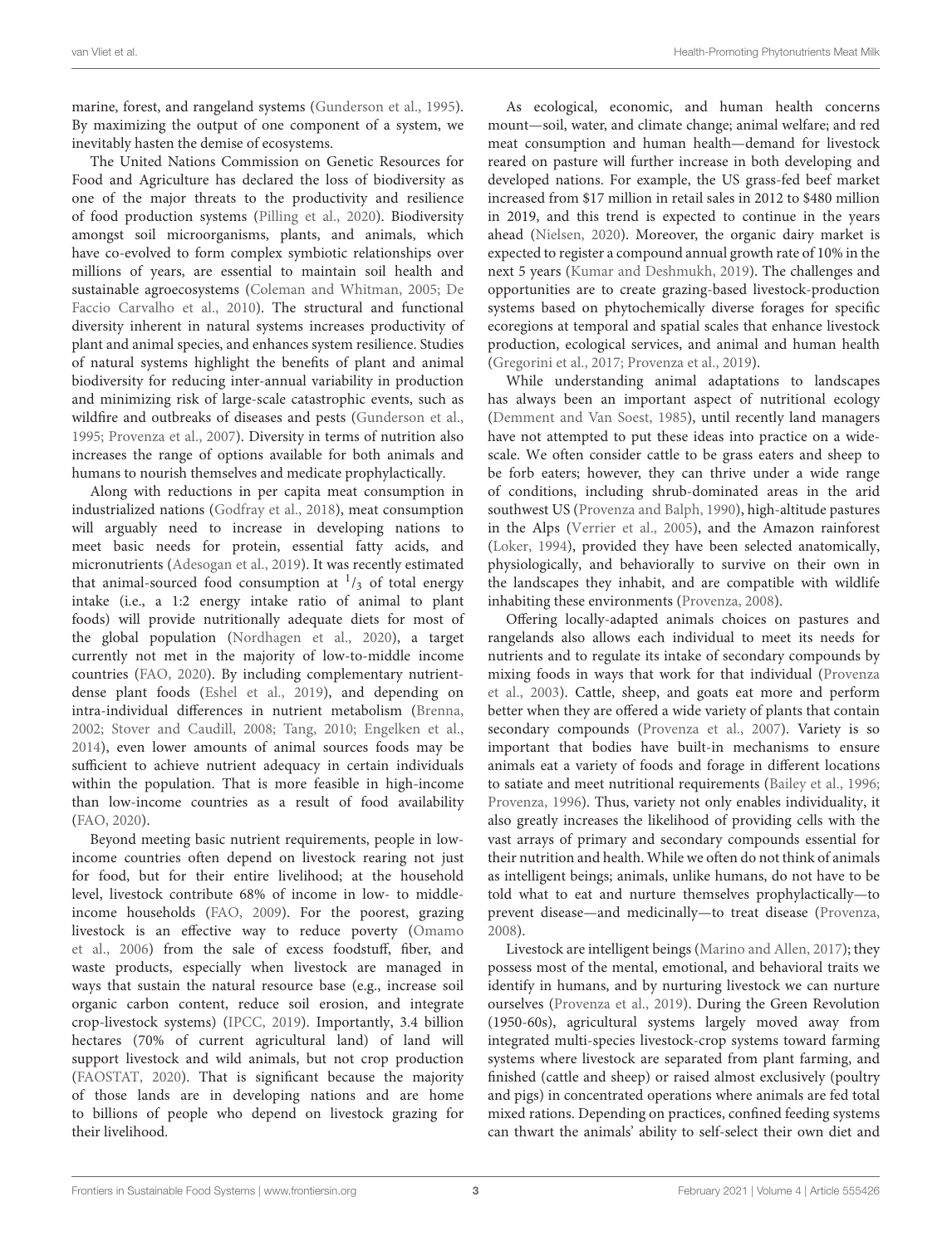express natural behavior, which can adversely affect their welfare and health.

For example, [Carrillo et al. \(2016\)](#page-13-11) found increased blood glucose and cortisol levels in feedlot-finished vs. pastureraised cattle, which indicates impaired metabolic health and increased stress in the feedlot-fed animals. Metabolomic and gene expression analyses also revealed mitochondrial dysfunction and impaired oxidative phosphorylation in muscle tissue of feedlotfinished cattle. These findings were corroborated by a recent report demonstrating that meat of grass-fed animals displays a phenotype of improved oxidative metabolism compared to meat from feedlot-finished animals [\(Apaoblaza et al., 2020\)](#page-13-12). This is consistent with studies of lambs, who display similar elevations in blood cortisol and behavioral changes indicative of stress and fear when fed total-mixed rations, formulated for the "average lamb," compared to having a broader dietary choice (Catanese et al., [2013\)](#page-13-13).

Importantly, the metabolic phenotype of the feedlot-finished animals described in the work by [Carrillo et al. \(2016\)](#page-13-11) and [Apaoblaza et al. \(2020\)](#page-13-12) shows similarity with the human phenotype of metabolic disease, which is also characterized by muscle mitochondrial dysfunction [\(Nisoli et al., 2007\)](#page-17-8), increased oxidative stress [\(Whaley-Connell et al., 2011\)](#page-19-8), and elevated blood glucose [\(Grundy et al., 2004\)](#page-15-9) and cortisol [\(Rosmond, 2005\)](#page-18-13). In contrast, the greater mitochondrial oxidative enzyme content in pasture-raised animals [\(Apaoblaza et al., 2020\)](#page-13-12) can be considered that of a healthy athletic phenotype. Certainly, animal health issues can also arise in ill-managed pasture-based systems. While causality cannot be inferred from these data, the link between consuming meat and dairy products from animals—that display varying degrees of metabolic health—and the subsequent effects on human metabolic health requires further examination.

## LINKING LIVESTOCK SYSTEMS TO HUMAN HEALTH

Several studies associate red meat, and to a lesser extent dairy, with an increased risk of cardiovascular disease [\(Kaluza et al.,](#page-16-8) [2012;](#page-16-8) [Ding et al., 2019\)](#page-14-8), cancer [\(Ganmaa et al., 2002;](#page-15-10) [Chan et al.,](#page-14-0) [2011;](#page-14-0) [Fraser et al., 2020\)](#page-15-11), type II diabetes [\(Pan et al., 2011\)](#page-17-9), and early mortality [\(Schwingshackl et al., 2017b;](#page-18-14) [Zheng et al., 2019\)](#page-19-9). However, associations between red meat and increased disease risk are not supported by several other studies, especially when dietary quality is high (i.e., diets rich in fruits/vegetables and low in ultra-processed foods) [\(Schulze et al., 2003;](#page-18-15) [Kappeler et al.,](#page-16-9) [2013;](#page-16-9) [Grosso et al., 2017;](#page-15-12) [Maximova et al., 2020\)](#page-17-10). In the case of dairy, higher intakes are often also found to be neutral or even protective [\(Aune et al., 2012;](#page-13-14) [Guo et al., 2017;](#page-15-13) Schwingshackl et al., [2017a\)](#page-18-16). Regardless of the directionality of associations and potential nuances of residual confounding in associative data, currently available epidemiological data do not differentiate among ways that livestock are raised and finished (on pasture or feedlots) nor do epidemiological studies often discriminate different types of red meat (e.g., beef, pork, or lamb) and dairy (e.g., cow, goat, or sheep) that people consume [\(Provenza et al.,](#page-18-3) [2019\)](#page-18-3).

To determine whether livestock rearing practices modulate health associations, we encourage epidemiological studies to include questions regarding sourcing of meat and dairy (e.g., grass-fed, pasture-raised, organic, "conventional" [no designation on package] etc.) on self-reported dietary recalls and Food Frequency Questionnaires. A potential caveat is that those who buy more pasture-raised meat and dairy are more health-conscious to begin with [\(Ziehl et al., 2005\)](#page-19-10), highlighting a need to account for both lifestyles and individual diets in studies comparing health associations with meat consumption from different livestock production systems (e.g., pasture-raised, grass-fed vs. grain-fed).

Meat and milk consumption, irrespective of rearing practices, substantially contribute to many essential nutrients in the human diet including protein, zinc, selenium, iron, phosphorus, calcium, and vitamins  $B_{12}$  and D [\(Phillips et al., 2015;](#page-17-11) [De Gavelle et al.,](#page-14-9) [2018\)](#page-14-9). While little difference exists in total protein content between pasture-raised and feedlot-finished meat and dairy [\(Duckett et al., 2009;](#page-14-10) [Schönfeldt et al., 2012\)](#page-18-17), differences do exist in vitamins and trace minerals. For example, [Duckett et al.](#page-14-10) [\(2009\)](#page-14-10) compared riboflavin and thiamine in grass-finished vs. grain-finished beef, and found nearly 2-fold higher riboflavin concentrations and 3-fold higher thiamine concentrations in grass-finished beef. Pasture-raised meat and dairy also have more favorable fatty acid compositions compared to their feedlot-fed counterparts [\(Daley et al., 2010;](#page-14-11) [Benbrook et al., 2018\)](#page-13-15). Pastureraised meat and dairy is generally lower in saturated fat and cholesterol, and contains more conjugated linoleic acid (CLA) and ω-3 fatty acids compared to feedlot-finished counterparts [\(Bergamo et al., 2003;](#page-13-16) [Daley et al., 2010;](#page-14-11) [Villeneuve et al., 2013;](#page-19-11) [Coppa et al., 2019\)](#page-14-12). It is often stated that ω-3 fatty acids are present in such modest amounts in pasture-raised beef that any difference between pasture-raised vs. feedlot-fed beef is not of biological relevance. This is arguably the case for the  $\omega$ -3 fatty acids docosahexaenoic acid (DHA) and eicosapentaenoic acid (EPA), which have been studied extensively for their ability to lower metabolic disease risk [\(Kris-Etherton et al., 2003;](#page-16-10) [Calder,](#page-13-17) [2010\)](#page-13-17). This notion, however, fails to take into account the abundance of the ω-3 fatty acid docosapentaenoic acid (DPA) in pasture-raised beef, which can effectively be converted to EPA in vivo in humans [\(Miller et al., 2013\)](#page-17-12), and may exert anti-inflammatory effects on its own [\(Dalli et al., 2013\)](#page-14-13). Eating pasture-raised beef increased blood levels of DPA and EPA concentrations of humans, while no such effects were observed with feedlot-finished beef [\(McAfee et al., 2011\)](#page-17-13).

Dairy and meat from pasture-raised ruminants are also rich sources of conjugated linoleic acids (CLA). CLA refers to a family of geometric and positional isomers of 18-carbon linoleic acids that are produced by bacterial biohydrogenation of forage in the rumen or through subsequent δ-9-desaturase enzymatic conversion of trans-vaccenic acid (TVA) in the mammary gland and/or adipose tissue [\(Jahreis et al., 1997\)](#page-16-11). While humans can also produce certain isomers of CLA in vivo through δ-9-desaturase conversion of TVA [\(Kuhnt et al., 2006\)](#page-16-12), this conversion is so low that meat and milk represent the main sources of CLA for humans [\(Adlof et al., 2000\)](#page-13-18).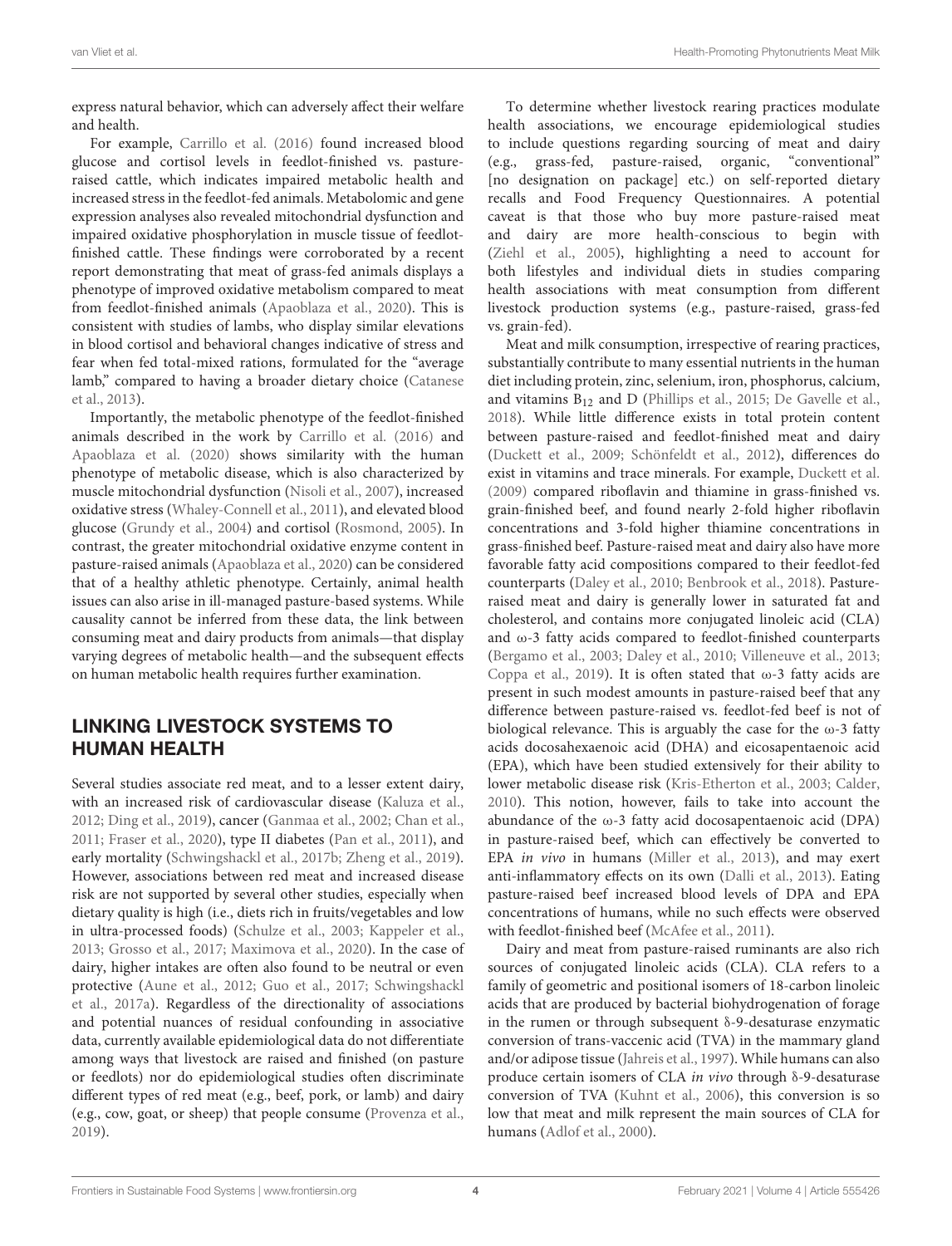CLA is predominantly studied for its anti-carcinogenic and anti-adipogenic properties. For instance, consumption of CLArich butter reduced cancer proliferation in animal models of breast cancer [\(Ip et al., 1999\)](#page-15-14). In addition, dietary intake of CLA and serum concentrations of CLA are inversely related to risk of breast cancer and colorectal cancer in some (Aro et al., [2000;](#page-13-19) [Larsson et al., 2005\)](#page-16-13), but not all [\(Norris et al.,](#page-17-14) [2009\)](#page-17-14), population-based studies. Several studies find that the CLA content is 1.5 and 3 times times higher in pastureraised meat and dairy, respectively, than grain-fed products [\(Dhiman et al., 1999;](#page-14-14) [Daley et al., 2010;](#page-14-11) [Benbrook et al.,](#page-13-15) [2018\)](#page-13-15), an outcome believed to be due to a more favorable rumen pH as a result of forage- as opposed to grain-feeding [\(Bessa et al., 2000\)](#page-13-20). Unsurprisingly, consuming pasture-raised animal products elevates serum CLA concentrations in humans compared to grain-fed animals [\(Ritzenthaler et al., 2005;](#page-18-18) Brown et al., [2011\)](#page-13-21).

While improved fatty acid ratios ( $\omega$ -3:  $\omega$ -6) and CLA have been the predominant focus in comparisons of pasture-raised, grass-fed vs. grain-fed meat and milk, emerging data indicate that when livestock are eating a diverse array of plants on pasture, many plant phytochemicals are also concentrated in their meat and milk [\(Prache et al., 2005;](#page-18-19) [Carrillo et al., 2016\)](#page-13-11). This is noteworthy as phytochemicals are often considered to occur only in plant foods.

### PHYTOCHEMICALS IN MEAT AND MILK

### **Terpenoids**

Terpenoids—monoterpenes, diterpenes, and sesquiterpenes are a large and diverse class of phytochemicals studied extensively for their anti-inflammatory, anti-oxidant, anti-viral, and anticarcinogenic properties [\(Zhang et al., 2005;](#page-19-12) [Merfort, 2011;](#page-17-15) [Chadwick et al., 2013\)](#page-13-7). The presence of terpenoids in animal foods is directly related to the terpenoid composition of the animal's diet [\(Vialloninsta et al., 2000;](#page-19-13) [Bugaud et al., 2001;](#page-13-22) [Priolo et al., 2003\)](#page-18-20). Animals grazing more botanically diverse pastures accumulate both higher amounts and a wider variety of terpenoids (and other phytochemicals) in their meat and milk compared to animals grazing non-diverse (i.e., monoculture) pastures, while concentrations of phytochemicals are further reduced—and often remain undetected—in the meat and milk of animals fed grain-based diets in feedlots (**[Figure 1](#page-5-0)**).

Milk obtained from cattle grazing diversified forages contained 6 to 23 times more monoterpenes (α-thujene, camphene, o-cymene) and sesquiterpenes (α-copaene, ßcaryophyllene) than milk obtained from animals fed concentrates [\(Martin et al., 2005\)](#page-17-16). Similarly, [Agabriel et al. \(2007\)](#page-13-23) found that terpenes—such as α-copaene (anti-oxidant), β-bourbonene (anti-tumor, apoptosis inducer), β-pinene (anti-inflammatory, anti-oxidant, anti-tumor), β-Elemene (anti-inflammatory, antitumor), and sabinene (anti-inflammatory, anti-oxidant)—were higher in milk from pasture-raised animals with access to more forage diversity compared to animals fed grain-based diets. Likewise, [Børge et al. \(2016\)](#page-13-5) found that δ-3 Carene,  $\alpha + \beta$ pinene, α-thujene, ß-citronellene, and sabinene concentrations (anti-inflammatory, anti-bacterial, anti-oxidant, and/or anticarcinogenic) were collectively 5-fold higher in cream produced from animals raised on diversified pasture compared to cream from animals fed concentrates.

Amongst pasture-based systems, greater botanical diversity of forage generally results in higher terpenoid concentrations in meat and milk. For example, goats grazing a wide variety grasses, legumes, and forbs concentrated 5-fold more terpenoids in their milk compared to goats consuming a limited number of grasses (alfalfa, perennial rye grass, and orchard grass) (Fedele et al., [2007\)](#page-15-15). Similar findings were made by [Martin et al. \(2005\)](#page-17-16) who found that milk samples from cattle grazing diversified mountain pastures were enriched in terpenoids compared to cattle grazing a ryegrass monoculture. While the presence of terpenoids have predominantly been studied in dairy systems, higher concentrations of terpenoids have also been found in the meat of grass-fed cattle [\(Larick et al., 1987\)](#page-16-14) and lambs [\(Priolo et al., 2003\)](#page-18-20) compared to their grain-finished counterparts (**[Table 1](#page-6-0)**).

Besides differences in pasture diversity, seasonality also impacts the terpenoid content of milk with highest concentrations observed during the summer, compared to the fall and spring, while concentrations are lowest during the winter [\(Agabriel et al., 2007;](#page-13-23) [Chion et al., 2010;](#page-14-15) [Valdivielso et al., 2017\)](#page-19-14). These findings can be ascribed to the differences in cattle diets (fresh pasture vs. hay) [\(Valdivielso et al., 2017\)](#page-19-14) and/or seasonal differences in terpenoid content of grazed plants [\(Mariaca et al.,](#page-17-17) [1997\)](#page-17-17). These differences can be substantial, as demonstrated by [Valdivielso et al. \(2017\)](#page-19-14), who found that terpenoids were 5-fold higher in the summer compared to the winter, and 2-fold higher in the summer compared to the spring. Even during winter, when terpenoids concentrations in pasture-fed milk were lowest, concentrations remained 2-fold higher for pasture-fed compared to grain-fed animals, which obviously experience little seasonality due to largely standardized total-mixed ration feeding throughout the year [\(Agabriel et al., 2007\)](#page-13-23).

### Phenols

Phenols in plants exert strong in vivo anti-oxidative and antiinflammatory effects in both animals [\(Poutaraud et al., 2017\)](#page-18-4) and humans [\(Zhang and Tsao, 2016\)](#page-19-15). Phenols consist of one (phenolic acids) or more (polyphenols) aromatic rings with attached hydroxyl groups as part of their structures [\(Lewandowska et al.,](#page-16-15) [2013\)](#page-16-15). Therapeutic benefits of phenols include protection again various cancers [\(Kampa et al., 2007;](#page-16-16) [Zhou et al., 2016\)](#page-19-16), hepatic disorders [\(Saha et al., 2019\)](#page-18-21), cardiovascular disease (Khurana et al., [2013\)](#page-16-17), neurodegenerative diseases [\(Vauzour, 2012\)](#page-19-17), type 2 diabetes [\(Guasch-Ferré et al., 2017\)](#page-15-16), obesity [\(Wang et al., 2014\)](#page-19-18), improved immune function [\(Ding et al., 2018\)](#page-14-16), and gut microbial composition [\(Cardona et al., 2013\)](#page-13-24).

Similar to terpenoids, the presence of phenols in milk is directly related to the phenolic composition in the diet (De Feo et al., [2006;](#page-14-17) [Besle et al., 2010;](#page-13-25) [Di Trana et al., 2015\)](#page-14-18), with higher concentrations observed during summer compared to winter [\(Cabiddu et al., 2019\)](#page-13-26), and higher concentrations in meat and milk from animals fed a botanically diverse diet on pasture compared to animals raised on monoculture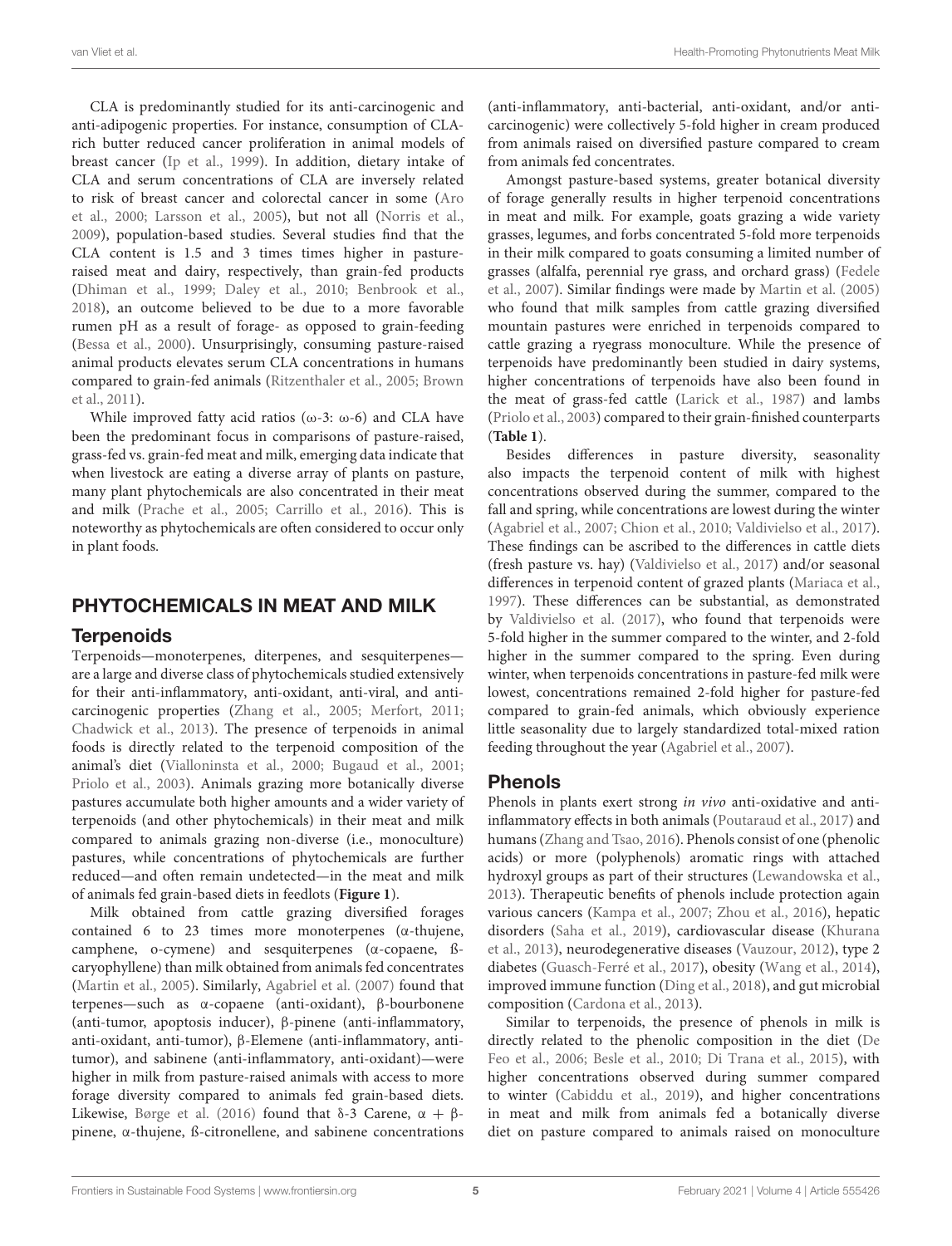

<span id="page-5-0"></span>pastures, with lowest concentrations found in animals fed grain-based concentrates (**[Table 1](#page-6-0)**). For example, flavonoid and caffeoylquinic acid content is 6-fold higher in milk from cattle raised on botanically-diverse mountain pastures compared to cattle raised on monoculture grasses, and is largely undetected in milk from animals fed concentrates in confinement [\(Besle et al., 2004,](#page-13-27) [2010\)](#page-13-25). In these studies, concentrations of phenols showed a clear stepwise increase as botanical diversity of forage increased (grassland pasture > grassland hay > ryegrass hay > ryegrass silage > concentrates). Likewise, [Delgadillo-Puga et al. \(2019\)](#page-14-1) found that catechin, chlorogenic acid, gallic acid, and ferulic acid were present only in the milk of goats grazed on pasture and were undetectable when goats were fed concentrates in confinement. Finally, concentrations of equol, formononetin (both isoflavones), and enterolactone (a lignan) are higher in milk from cattle grazed on pasture than in milk from feedlots [\(Hoikkala et al., 2007;](#page-15-17) [Adler et al., 2015\)](#page-13-28). Higher equol and/or enterolactone intakes are associated with a reduced risk of osteoporosis, prostate, and breast cancer, as well as lower circulating levels of low-density lipoprotein cholesterol and

C-reactive protein [\(Jackson et al., 2011;](#page-16-18) [Rodríguez-García et al.,](#page-18-22) [2019\)](#page-18-22).

Pasteurization is another factor impacting the polyphenol content of dairy. For example, [Cuchillo-Hilario et al. \(2009\)](#page-14-19) found that the polyphenol content in pasture-raised goat cheese was 3-fold higher in raw milk cheese than when the milk was pasteurized prior to making cheese. While pasteurization is the norm in the US, consumption of raw dairy is more accepted in other parts of the world, including several European and African countries [\(Mattiello et al., 2018;](#page-17-18) [Baars, 2019;](#page-13-29) Meunier-Goddik and Waite-Cusic, [2019\)](#page-17-19). For example, in the Netherlands, Gouda farmhouse cheeses are required by law to conform to traditional production methods, which prohibit pasteurization [\(Fischer Boel, 2009\)](#page-15-18). Similarly, French artisanal cheeses are often made from raw milk and are considered superior to pasteurized cheeses. Besides enhancing health, phytochemicals also enhance flavor [\(Clarke et al., 2020\)](#page-14-20), which can become compromised with heat treatment. Proper animal husbandry and hygiene practices on farms would enable farmers to obtain raw milk of high microbiological quality [\(D'Amico and Donnelly, 2010;](#page-14-21) Janštová et al., [2011;](#page-16-19) [Giacometti et al., 2013;](#page-15-19) [Baars, 2019\)](#page-13-29). Nevertheless,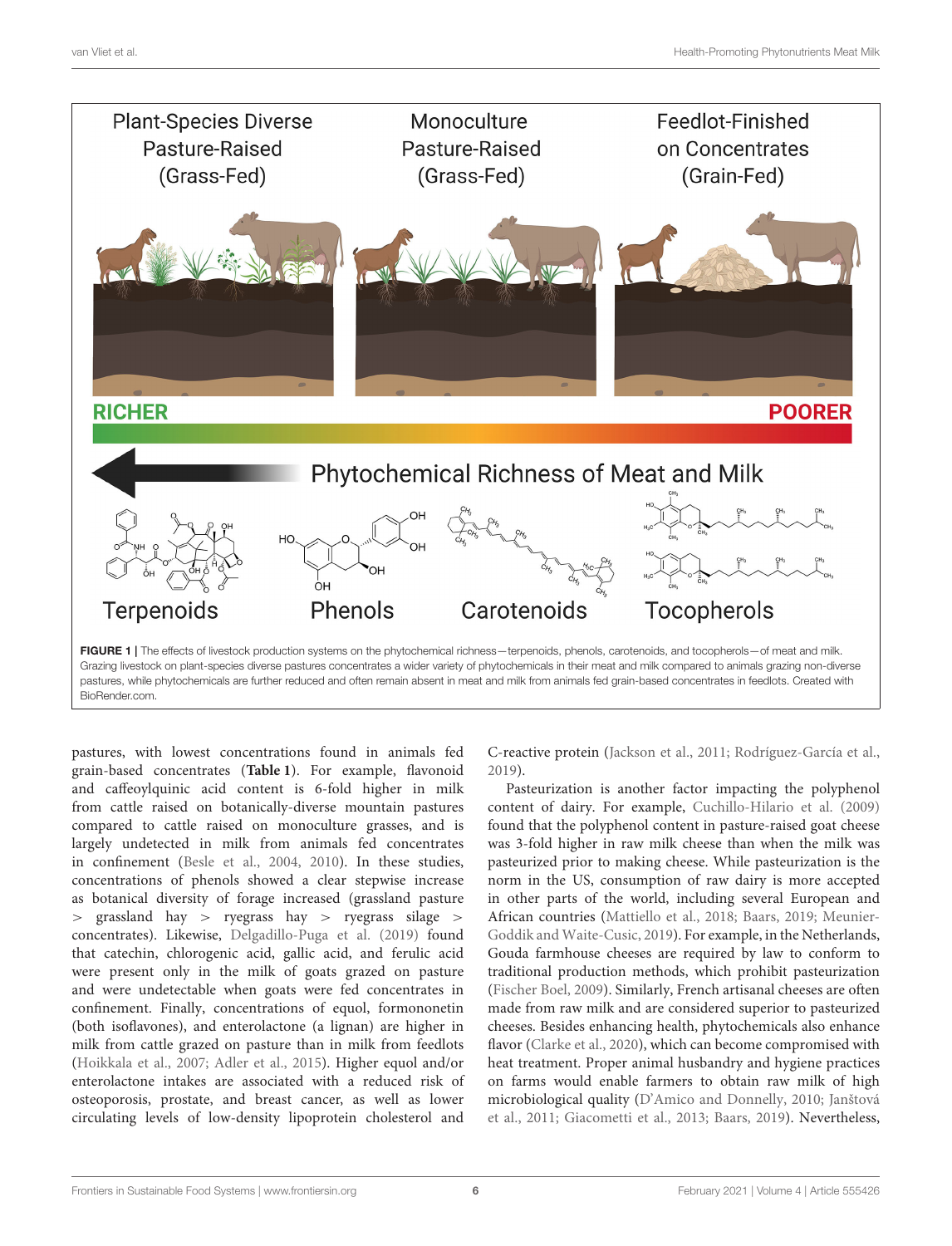#### <span id="page-6-0"></span>TABLE 1 | Impact of livestock diets on phytochemicals in meat and dairy.

| <b>Study</b>                      | <b>Foodstuff; Treatments</b>                                                                                      | Compounds measured in meat and dairy<br>(potential health effects)                                                                                                                                                                                            | Differences in meat and milk as a result of<br>diet                                                                                                               |
|-----------------------------------|-------------------------------------------------------------------------------------------------------------------|---------------------------------------------------------------------------------------------------------------------------------------------------------------------------------------------------------------------------------------------------------------|-------------------------------------------------------------------------------------------------------------------------------------------------------------------|
| <b>Terpenoids</b>                 |                                                                                                                   |                                                                                                                                                                                                                                                               |                                                                                                                                                                   |
| Larick et al. (1987)              | Beef fat; Monoculture pasture-fescue vs.<br>brome vs. orchard grass - vs. concentrates                            | Azulene (anti-inflammatory), 1,2-Phetene<br>(anti-inflammatory, anti-oxidant), Phytane<br>(anti-inflammatory), Phytol (anti-oxidant), and<br>three more terpenes                                                                                              | ↑5-fold in fescue pasture vs. concentrates;<br>↑2.5-fold in brome or orchard grass vs.<br>concentrates                                                            |
| Martin et al. (2005)              | Cow milk; Diversified mountain pasture vs.<br>ryegrass monoculture vs. concentrates                               | $\alpha$ -Copaene (anti-oxidant), $\alpha$ -Thujene<br>(anti-inflammatory), Camphene (anti-bacterial),<br>o-Cymene (anti-inflammatory, anti-viral), and<br>eight more terpenes                                                                                | ↑6- to 23-fold in diverse pasture vs. ryegrass<br>vs. concentrates.                                                                                               |
| Priolo et al. (2003)              | Lamb fat; Diversified pasture vs.<br>concentrates                                                                 | $\beta$ -Caryophyllene (anti-inflammatory), $\alpha +$<br>β-Cubebene (anti-viral, anti-carcinogenic),<br>zonarene (anti-microbrial), and five more<br>terpenes                                                                                                | ↑6-fold in diverse pasture vs. concentrates                                                                                                                       |
| Agabriel et al. (2007)            | Cow milk; Diversified mountain pasture vs.<br>$temporary$ pasture $+$ hay vs. temporary<br>pasture + concentrates | $\beta$ -Elemene (anti-inflammatory, anti-tumor)<br>$\beta$ -Pinene (anti-inflammatory, anti-oxidant,<br>anti-tumor)<br>Sabinene (anti-inflammatory, anti-oxidant), and<br>fourteen more terpenoids                                                           | ↑2-fold in diverse pasture vs. temporary<br>pasture $+$ concentrates; $\uparrow$ 1.5-fold in temporary<br>pasture + hay vs. temporary pasture<br>$+$ concentrates |
| Fedele et al. (2007)              | Goat milk; Diversified shrubland vs. mixed<br>hay (alfalfa, rye grass and orchard grass)                          | $\Delta$ -3 Carene, 4- and $\alpha + \gamma$ -Terpineol,<br>$\beta$ -Cedrene, $\beta$ -Farnesene, Isolongifolene, and<br>Longifolene (collectively - anti-inflammatory,<br>anti-bacterial, anti-oxidant and/or<br>anti-carcinogenic)                          | ↑5-fold diverse pasture vs. mixed hay                                                                                                                             |
| Børge et al. (2016)               | Cow cultured cream; Diversified mountain<br>pasture vs. concentrates                                              | $\Delta$ -3 Carene, $\alpha + \beta$ -Pinene, $\alpha$ -Thujene,<br>β-Citronellene, Sabinene and four more<br>terpenoids (collectively-anti-inflammatory,<br>anti-bacterial, anti-oxidant and/or<br>anti-carcinogenic)                                        | ↑5-fold in diverse pasture vs. concentrates                                                                                                                       |
| Coppa et al. (2019)               | Cow milk; Pasture (mix of diverse and<br>non-diverse) vs. concentrates                                            | α-Thujene, α-Pinene, β-Citronellene,<br>Caparratriene $\alpha + \beta$ -Caryophyllene, and five<br>more terpenoids<br>(collectively-anti-inflammatory, anti-bacterial,<br>anti-oxidant and/or anti-carcinogenic)                                              | ↑2-fold pasture (mix of diverse and<br>non-diverse) vs. concentrates                                                                                              |
| Polyphenols                       |                                                                                                                   |                                                                                                                                                                                                                                                               |                                                                                                                                                                   |
| Besle et al. (2004)               | Cow milk; Diversified mountain pasture vs.<br>ryegrass monoculture vs. concentrates                               | Total phenol content                                                                                                                                                                                                                                          | ↑3-fold in diverse pasture vs. concentrates;<br>↑2-fold in ryegrass pasture vs. concentrates                                                                      |
| Cuchillo-Hilario et al.<br>(2009) | Goat cheese; Diversified shrubland vs.<br>$concentrates + hay$                                                    | Caffeic acid (anti-inflammatory, anti-oxidant,<br>anti-carcinogenic), Quercetin<br>(anti-inflammatory, anti-bacterial, anti-oxidant,<br>anti-carcinogenic), and total polyphenol content                                                                      | ↑13-fold in diverse pasture vs. concentrates                                                                                                                      |
| Adler et al. (2015)               | Cow milk; Diversified pasture vs.<br>concentrates                                                                 | Isoflavones: Daidzein, Formononetin, Genistein,  ↑3-fold in diverse pasture vs. concentrates<br>Equol Lignans: Enterolactone,<br>Secoisolariciresinol<br>(collectively-anti-inflammatory,<br>anti-carcinogenic, anti-osteoporotic, and/or<br>neuroprotective) |                                                                                                                                                                   |
| Chen et al. (2015)                | Yak meat; Diverse pasture vs. concentrates                                                                        | Total phenol content                                                                                                                                                                                                                                          | ↑1.5-fold in non-diverse pasture vs.<br>concentrates                                                                                                              |
| Cabiddu et al. (2019)             | Goat milk; Diversified shrubland vs.<br>concentrates                                                              | Total phenol content                                                                                                                                                                                                                                          | ↑1.2 (winter) to 5-fold (summer) in pasture vs.<br>concentrates                                                                                                   |
| Coppa et al. (2019)               | Cow milk; Pasture (mix of diverse and<br>non-diverse) vs. concentrates                                            | 3,4-Dimethylphenol, 2,6-Quinolinediol, and<br>eight more phenolic compounds<br>(collectively-anti-inflammatory, anti-oxidant,<br>and/or anti-carcinogenic)                                                                                                    | $\leftrightarrow$ pasture vs. concentrates                                                                                                                        |
| Delgadillo-Puga et al.<br>(2019)  | Goat milk; Diversified shrubland vs.<br>concentrates + 30% Acacia farnesiana (AF)<br>vs. concentrates             | Catechin, Chlorogenic acid, Gallic acid, and<br>Ferulic acid (collectively - anti-inflammatory,<br>anti-oxidant, anti-carcinogenic, and/or<br>neuroprotective)                                                                                                | $\uparrow$ 2-fold in pasture vs. concentrates $+$ 30% AF;<br>undetectable in concentrates                                                                         |

*(Continued)*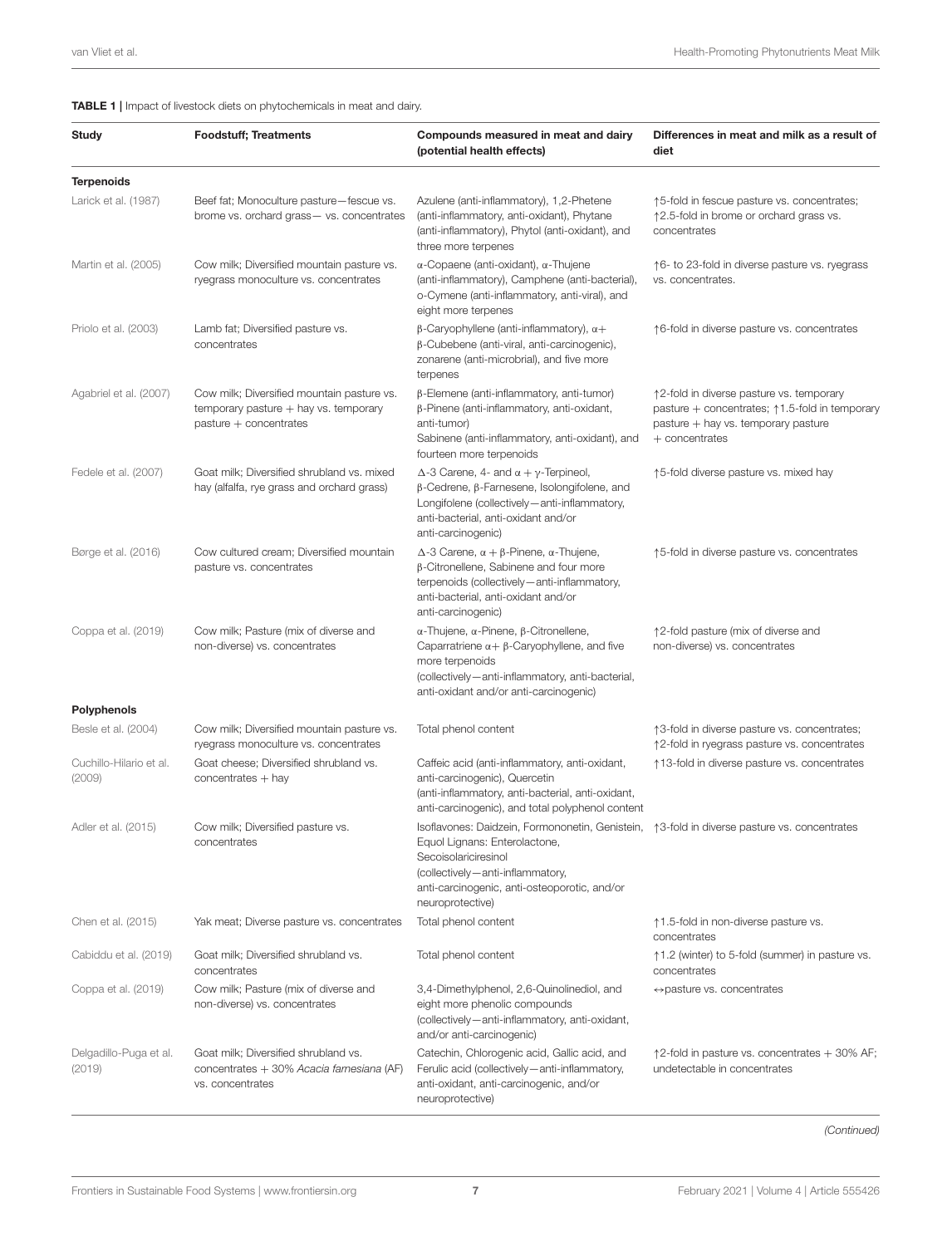#### TABLE 1 | Continued

| Study                              | <b>Foodstuff: Treatments</b>                                                               | Compounds measured in meat and dairy<br>(potential health effects)                                                                                                                     | Differences in meat and milk as a result of<br>diet                         |
|------------------------------------|--------------------------------------------------------------------------------------------|----------------------------------------------------------------------------------------------------------------------------------------------------------------------------------------|-----------------------------------------------------------------------------|
| <b>Carotenoids and Tocopherols</b> |                                                                                            |                                                                                                                                                                                        |                                                                             |
| Prache et al. (2003)               | Lamb fat; Diversified pasture vs.<br>$concentrates + hay$                                  | Lutein (anti-inflammatory, anti-oxidant, macular<br>degeneration protective)                                                                                                           | $\uparrow$ 2.8-fold diverse pasture vs. concentrates +<br>hay               |
| Gatellier et al. (2004)            | Beef meat; Pasture (unspecified) vs.<br>concentrates                                       | Total tocopherol content                                                                                                                                                               | 1-to 1.3-fold pasture vs. concentrates                                      |
| Havemose et al. (2004)             | Cow milk; Grass-based forage vs.<br>corn-based forage                                      | $\alpha + \delta + \gamma$ -Tocopherol, $\beta$ -Carotene, Lutein, and<br>Zeaxanthin (collectively - anti-inflammatory,<br>anti-oxidant, anti-carcinogenic, and/or<br>neuroprotective) | ↑3-fold grass-based vs. corn-based                                          |
| Descalzo et al. (2005)             | Beef; Pasture (unspecified) vs. concentrates                                               | $\alpha$ -Tocopherol and $\beta$ -Carotene                                                                                                                                             | 12-to 7.5-fold pasture vs. concentrates                                     |
| Agabriel et al. (2007)             | Cow milk; Diversified mountain pasture vs.<br>$temporary$ pasture $+$ hay vs. concentrates | $\beta$ -Carotene and Lutein                                                                                                                                                           | $\leftrightarrow$ pasture vs. temporary pasture $+$ hay vs.<br>concentrates |
| Butler et al. (2008)               | Cow milk; Pasture (unspecified) vs.<br>concentrates                                        | $\alpha$ -Tocopherol, $\beta$ -Carotene, Lutein, and<br><b>Zeaxanthin</b>                                                                                                              | 1.4- to 1.8-fold pasture vs. concentrates                                   |
| Röhrle et al. (2011)               | Beef fat; Non-diverse pasture vs.<br>concentrates                                          | Lutein and $\beta$ -Carotene                                                                                                                                                           | ↑3.3- to 6-fold pasture vs. concentrates                                    |
| Coppa et al. (2019)                | Cow milk; Grass-based forage vs.<br>corn-based forage                                      | $\beta$ -Carotene                                                                                                                                                                      | ↑1.2-fold in grass-based                                                    |

however small the risk of pathogenic presence may be—<0.3% in aforementioned studies, generally limited to single farms zero-risk is not possible and consuming raw milk can have serious adverse health effects [\(O'Callaghan et al., 2019\)](#page-17-20). Whether such small risks are acceptable in food systems and whether the consumption of raw dairy from pasture-based systems (milk from concentrated feeding operations is generally not sold raw) should be left to individual choice is beyond the discussion of our work (for a nuanced discussion of the topic, see [Baars, 2019\)](#page-13-29). Cooking meat also reduces polyphenol and terpenoid contents by 25–60% [\(King et al., 1993,](#page-16-20) [1995;](#page-16-21) [Kozová et al., 2009;](#page-16-22) Dadáková et al., [2011\)](#page-14-24), with higher heat preparations (e.g., grilling and roasting) resulting in higher reductions compared to lower heat preparations (e.g., stewing and "sous vide") [\(Kozová et al., 2009;](#page-16-22) [Dadáková et al., 2011\)](#page-14-24).

The contribution of phytochemicals from pasture-raised meat and milk to overall dietary intake should not be underestimated. While total phenolic levels (expressed as gallic acid equivalents) in fruits and vegetables [\(Deng et al., 2013\)](#page-14-25) are generally 5 to 20 fold higher compared to pasture-raised meat and milk (López-Andrés et al., [2013;](#page-16-23) [Chen et al., 2015;](#page-14-22) [Cabiddu et al., 2019;](#page-13-26) [Delgadillo-Puga et al., 2019\)](#page-14-1), various individual phytochemicals are abundant in pasture-raised meat and milk. For example, the amount of chlorogenic acid (12.3 mg/100 g) in pastureraised milk [\(Delgadillo-Puga et al., 2019\)](#page-14-1) may be on par or higher than several vegetables and fruits such broccoli (5.5 mg/100 g), cowpea  $(0.7 \text{ mg}/100 \text{ g})$ , and tomatoes  $(8 \text{ mg}/100 \text{ g})$ [\(Deng et al., 2013;](#page-14-25) [Arnaud, 2016\)](#page-13-31). Furthermore, López-Andrés et al. [\(2013\)](#page-16-23) found total phenolic levels in pasture-fed lamb liver to be 6.6 mg GAE/g product, which is comparable to values found in several fruits and vegetables including eggplant (6.7 mg GAE/g) and turnip (6.0 GAE/g), squash (5.0 mg GAE/g) and snap bean (5.9 mg GAE/g). Muscle meat is about 4-fold lower in phenolics compared to liver yet can still contributes meaningful amounts of phytochemicals in the human diet (Chen et al., [2015\)](#page-14-22). Most commonly known for their presence in green tea, the flavonoids catechin, gallic acid, and chlorogenic acid have been extensively studied for their anti-oxidant, antiinflammatory, and anti-carcinogenic effects [\(Kroes et al., 1992;](#page-16-24) [Khan and Mukhtar, 2007;](#page-16-25) [Verma et al., 2013\)](#page-19-19). Importantly, the quantity of gallic acid (1.3 mg/100 g) and catechin (4.3 mg catechin/100 g) in diverse pasture-raised milk (Delgadillo-Puga et al., [2019\)](#page-14-1) is comparable to average quantities found in some green teas (1.2 mg gallic acid/100 g; 4.3 mg catechin/100 g, respectively) [\(Henning et al., 2003\)](#page-15-22). Similarly, the presence of quercetin and caffeic acid, which are anti-oxidants best known for their presence in onions [\(McAnlis et al., 1999\)](#page-17-21) and coffee [\(Nardini et al., 2002\)](#page-17-22) have also been readily detected in cheese from goats grazing botanically diverse shrubs and grasses [\(De Feo et al., 2006;](#page-14-17) [Cuchillo-Hilario et al., 2009\)](#page-14-19), albeit at 30-fold lower concentrations than what is found in onions, but similar to levels in cabbage, celery, potatoes, and several other fruits and vegetables [\(USDA, 2016b\)](#page-19-20). We stress that these examples should not be interpreted as a meat vs. plant foods discussion nor as "evidence" that animal foods negate a need for obtaining phytochemicals from plant foods. Plant and animal foods arguably improve human health in synergistic ways [\(Barabási et al., 2020;](#page-13-6) [Van Vliet et al., 2020\)](#page-19-21). Rather these examples serve to illustrate that pasture-raised animal foods can contribute substantially to phytonutrient intake in the human diet. Whether the potential beneficial effects of consuming phytochemically-rich meat and dairy are analogous to, but distinct from, benefits attained by eating phytochemicallyrich herbs, fruits, and vegetables should be assessed in future studies. Importantly, by consuming phytochemically-rich meat and milk we ingest a broad spectrum of phytonutrients from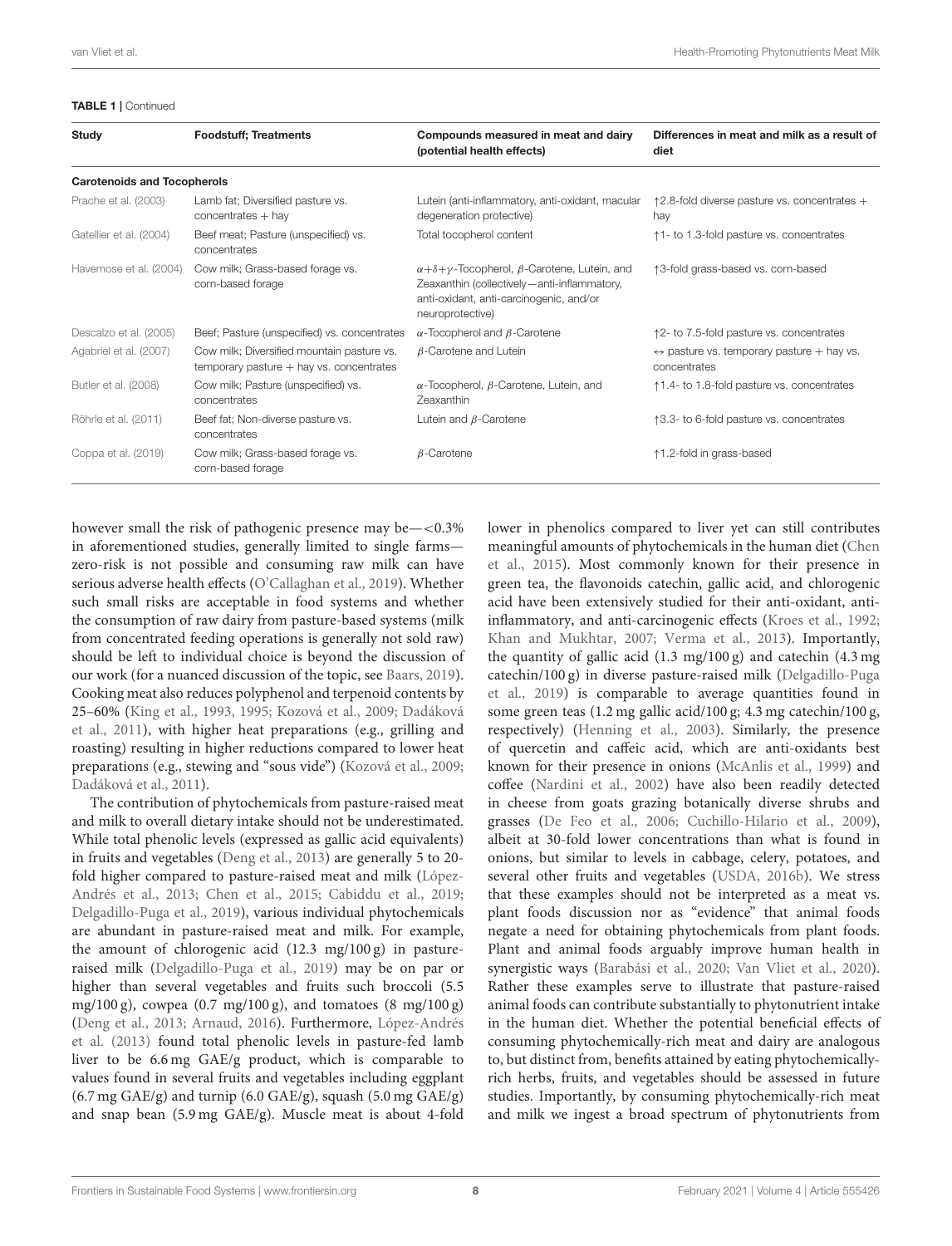classes of plants (e.g., a wide variety of Monocotyledoneae and Dicotyledoneae) otherwise not readily consumed by humans.

### Carotenoids and Tocopherols

Carotenoids are a class tetraterpenoids found abundantly in plants and fruits. β-carotene is the main isomer found in plants, however other carotenoids such as α-carotene and the xanthophylls lutein and zeaxanthin are also widely found in plants [\(Khoo et al., 2011;](#page-16-26) [Eisenhauer et al., 2017\)](#page-14-26). Carotenoids are fat soluble with β-carotene being quantitatively most abundant and responsible for the yellow tint of the fat in grass-fed beef and cow's milk (goats and sheep do not accumulate β-carotene, hence their milk is whiter) [\(Nozière et al., 2006;](#page-17-23) [Dunne et al.,](#page-14-27) [2009\)](#page-14-27). Carotenoids can serve as precursors of vitamin A in humans [\(Haskell, 2012\)](#page-15-23), and their intake is associated with a wide variety of health benefits including improved cognitive function [\(Grodstein et al., 2007\)](#page-15-24), reduced risk of metabolic diseases such as cancer [\(Nishino et al., 2009\)](#page-17-24), cardiovascular disease (Voutilainen et al., [2006\)](#page-19-22), and diabetes [\(Sluijs et al., 2015\)](#page-18-25), protection from age-related macular degeneration [\(Seddon et al., 1994\)](#page-18-26), as well as more broadly being defined as having anti-oxidative and anti-inflammatory effects [\(Ciccone et al., 2013\)](#page-14-28).

Tocopherols are a class of phenolic compounds, with vitamin E activity, best known for their anti-oxidative effects. Tocopherols exist as four structural isomers (α, β, γ, and δ) with α-tocopherol being the predominant form in both livestock [\(Nozière et al., 2006\)](#page-17-23) and humans [\(Kinsella, 2007\)](#page-16-27). Similar to carotenoids, tocopherols protect against cardiovascular disease [\(Huang et al., 2019\)](#page-15-25), certain cancers [\(Helzlsouer et al., 2000;](#page-15-26) [Das Gupta and Suh, 2016\)](#page-14-29), neurocognitive decline (Mangialasche et al., [2012\)](#page-17-25), and age-related macular degeneration (Delcourt et al., [1999\)](#page-14-30).

Similar to terpenoids and phenols, the nature of forage also impacts carotenoid and tocopherol levels in meat and milk. Highest concentrations are found in animal grazing diverse pastures, with lower concentrations found in meat and milk from animals grazing monoculture pastures or fed dried hay (due to ultraviolet-light degradation of carotenoids after harvesting), while animals fed concentrates have the lowest concentrations of carotenoids and tocopherols [\(Nozière et al., 2006;](#page-17-23) Dunne et al., [2009\)](#page-14-27) (**[Table 1](#page-6-0)**). Positive curvilinear relationships were found between carotenoid intake and milk content of cows [\(Calderón et al., 2007\)](#page-13-32) and the fat content of sheep [\(Dian et al.,](#page-14-31) [2007\)](#page-14-31). Others also found that, as the ratio of forage-to-totalmixed-rations increases, α-tocopherol, β-carotene, lutein, and/or retinol concentrations increase in a curvilinear fashion in milk [\(Pizzoferrato et al., 2007;](#page-18-27) [La Terra et al., 2010;](#page-16-28) [Salado et al., 2018\)](#page-18-28).

Similar to other phytochemicals, seasonality affects carotenoid and tocopherol content in meat and milk from pasture-based systems, with higher amounts observed during the spring compared to the summer, fall, and winter [\(Nozière et al., 2006;](#page-17-23) [Marino et al., 2012;](#page-17-26) [Jain et al., 2020\)](#page-16-29). For example, Nozière et al. [\(2006\)](#page-17-23) found that β-carotene is highest in pasture-fed cow's milk during the summer, declines 1.5-fold during the fall, is 2-fold lower during the winter, and climbs back up during the spring. Similarly, [Jain et al. \(2020\)](#page-16-29) found ∼10% lower βcarotene and α-tocopherol in US grass-finished beef during the

fall compared to the spring, in addition to slightly lower iron and zinc concentrations. Carotenoid content of meat experiences less seasonal variation compared to milk. That is because the transfer of phytochemicals from forage into milk occurs within days [\(Vialloninsta et al., 2000;](#page-19-13) [Calderón et al., 2007\)](#page-13-32), while the phytochemical accumulation in meat occurs slowly over the lifetime of the animal [\(Prache et al., 2003\)](#page-18-23).

While tocopherols and carotenoids are several-fold more abundant in plant foods compared to animal foods, their presence is noteworthy as they can protect meat and milk from protein and lipid oxidation [\(Realini et al., 2004;](#page-18-29) [Pizzoferrato et al.,](#page-18-27) [2007;](#page-18-27) [Gonzalez-Calvo et al., 2015\)](#page-15-27), which may improve protein digestibility and amino acid availability [\(Lund et al., 2011\)](#page-16-30), lower the formation of pro-inflammatory compounds such as aldehydes generated by cooking [\(Lynch et al., 2001\)](#page-17-27), and increase shelf life [\(McDowell et al., 1996\)](#page-17-28). Moreover, eating pasture-raised beef raised circulating α-tocopherol and β-carotene to 1.2 and 1.5 times higher concentrations compared to feedlot-finished beef [\(Tartaglione et al., 2017\)](#page-18-30).

# Anti-oxidant Capacity of Pasture-Raised Meat and Dairy

Oxidative stress—characterized by excessive concentrations of reactive oxygen species (ROS)—can damage proteins, DNA and RNA, and plays a major role in the development of chronic ailments such as cardiovascular [\(Dhalla et al., 2000\)](#page-14-32) and neurodegenerative diseases [\(Kim et al., 2015\)](#page-16-31), cancer (Reuter et al., [2010\)](#page-18-31), arthritis [\(Quiñonez-Flores et al., 2016\)](#page-18-32), diabetes [\(Giacco and Brownlee, 2010\)](#page-15-28), and other chronic diseases (Pena-Oyarzun et al., [2018\)](#page-17-29). Antioxidants act as ROS "scavengers" by preventing and repairing damage caused by ROS, thus strengthening the immune system and offering protection against developing chronic diseases [\(Lushchak, 2014\)](#page-17-30).

The increased phytochemical richness of the diets of animals grazing botanically diverse pastures results in higher anti-oxidant capacity in meat and milk. Anti-oxidant capacity is reduced when animals forage on monocultures of grass and the lowest antioxidant capacity occurs in meat and milk produced from animals fed concentrates in confinement [\(Descalzo et al., 2005;](#page-14-23) Cuchillo-Hilario et al., [2009;](#page-14-19) [Kuhnen et al., 2014;](#page-16-32) [Delgadillo-Puga et al.,](#page-14-1) [2019\)](#page-14-1) (**[Table 2](#page-9-0)**). For example, [Delgadillo-Puga et al. \(2019\)](#page-14-1) found that antioxidant capacity of pasture-raised goat's milk, assessed by its ferric ion antioxidant power (FRAP) [\(Huang et al., 2005\)](#page-15-29), was 1.5- to 2.5-fold higher than milk from goats fed concentrates. Importantly, they found that anti-oxidant capacity of the milk was strongly correlated with the presence of phenols.

[Descalzo et al. \(2007\)](#page-14-33) found that grass-fed beef also had a 1.5-fold higher FRAP capacity than beef from grain-fed animals. Additionally, compared to grain-fed beef, grass-fed beef had a higher glutathione content and redox potential (glutathione is one of the most potent intracellular antioxidants), and superoxide dismutase activity (an enzyme providing cellular defense against ROS) (**[Table 2](#page-9-0)**). No differences were observed for other measures of anti-oxidant status such as Trolox equivalent antioxidant capacity (TEAC), catalase (CAT), and glutathione peroxidase (GPx). In contrast, [Gatellier et al. \(2004\)](#page-15-20) found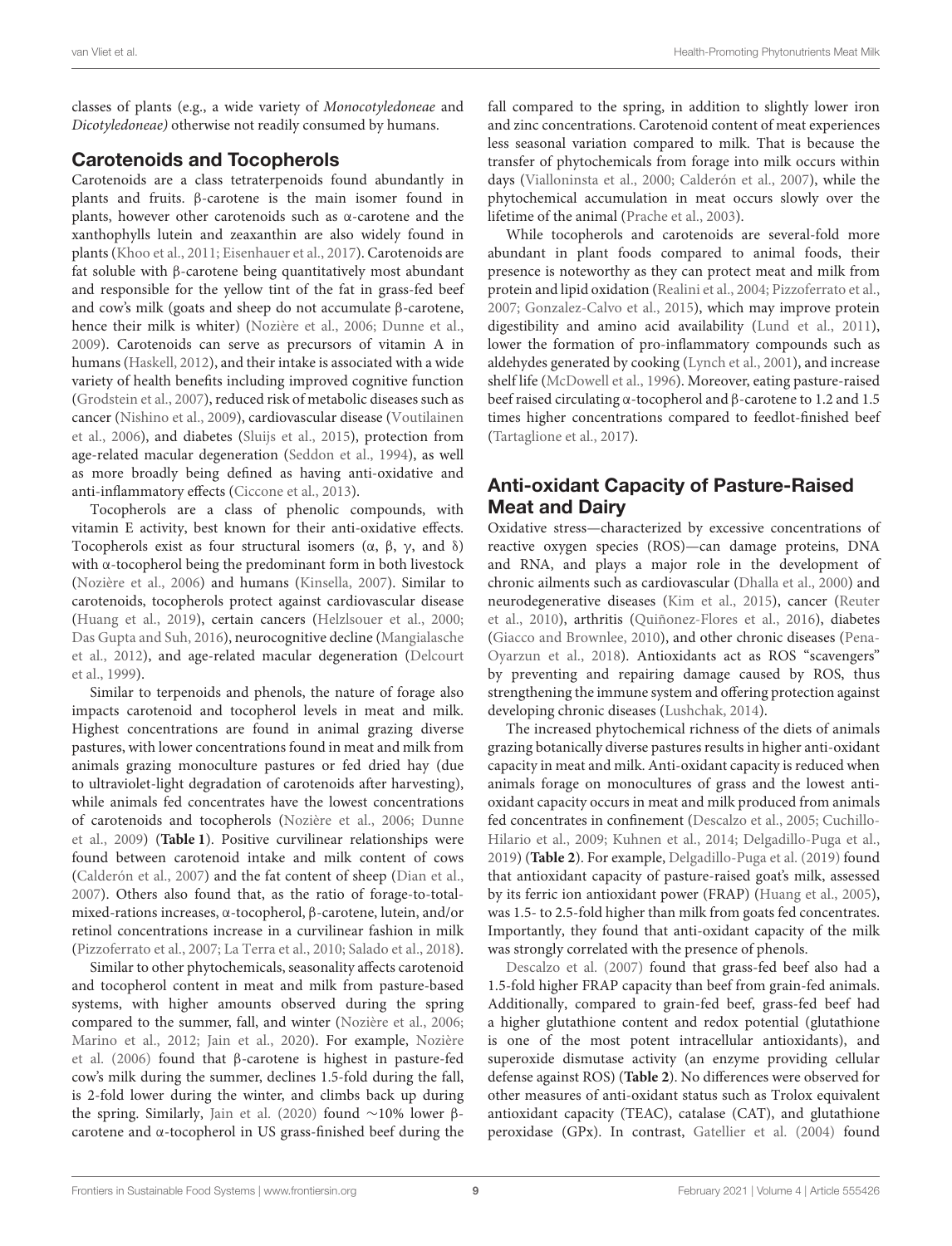<span id="page-9-0"></span>

| Study                          | <b>Foodstuff; treatments</b>                                   | Anti-oxidant activity of pasture vs. concentrate-finished meat and<br>dairy $(\uparrow, \leftrightarrow, \text{ or } \downarrow)$ ; assay type                        |
|--------------------------------|----------------------------------------------------------------|-----------------------------------------------------------------------------------------------------------------------------------------------------------------------|
| Anti-oxidant status            |                                                                |                                                                                                                                                                       |
| Gatellier et al. (2004)        | Beef meat; Pasture (unspecified) vs. Concentrate               | $\leftrightarrow$ ABTS, 1.1-fold JOH-Benzoate, 4-fold $\uparrow$ SOD, $\leftrightarrow$ CAT, and 2.5-fold JGPx                                                        |
| Descalzo et al. (2005)         | Beef meat; Pasture (unspecified) vs. concentrate               | ↔ ABTS, 1.5-fold ↑ FRAP, 1.8-fold ↑ Glutathione, 1.1-fold ↑ Glutathione<br>redox potential, 1.4-fold $\uparrow$ SOD, $\leftrightarrow$ CAT, and $\leftrightarrow$ GPx |
| López-Andrés et al. (2013)     | Lamb liver; Monoculture pasture (ryegrass) vs.<br>concentrate  | 1.3-fold $\uparrow$ FRAP and 1.2-fold $\uparrow$ Folin-Ciocalteu                                                                                                      |
| Cuchillo-Hilario et al. (2009) | Goat cheese; Diversified shrubland vs.<br>$concentrates + hay$ | 2-fold $\uparrow$ ABTS and 1.6-fold $\uparrow$ DPPH                                                                                                                   |
| Chen et al. (2015)             | Yak meat; Diversified pasture vs. concentrate                  | 1.4-fold $\uparrow$ ABTS and 1.1-fold $\uparrow$ FRAP                                                                                                                 |
| Delgadillo-Puga et al. (2019)  | Goat milk; Diversified shrubland vs. concentrate               | 1.5-fold ↑DPPH, ↔FRAP, and 2.5-fold ↑ORAC                                                                                                                             |
| Luo et al. (2019)              | Lamb fat; Diversified pasture vs. concentrate                  | 1.5-fold ↑ ABTS, 1.1-fold ↑ CUPRAC, ↔ SOD, 1.6-fold ↑ CAT, and 1.7-fold<br>↑GPX                                                                                       |

*ABTS, 2,2*′ *-azino-bis(3-ethylbenzothiazoline-6-sulfonic acid); CAT, catalase; CUPRAC, cupric ion reducing antioxidant capacity; DPPH, 2,2-diphenyl-1-picrylhydrazyl; FRAP, ferric ion antioxidant power; GPx, glutathione peroxidase; ORAC; oxygen radical absorbance capacity.*

higher CAT and GPx activity for animals fed concentrates indoors compared to pasture-grazed animals, whereas the reverse was found for SOD activity. While the reasons for these divergent findings are unclear, a potential explanation is that the concentrate-fed animals were finished on private farms for only 3 months during the winter, which may not represent "typical" feedlot environments where animals are finished on concentrates for an average of 5 months [\(Drouillard, 2018\)](#page-14-34). As the authors point out, the findings of their study may indicate a "production system effect" rather than a diet effect. Contrary to the feedlot-finished animals, pasture-finished animals can more freely engage in natural behaviors, which could further positively impact their anti-oxidant status [\(Gatellier et al., 2004\)](#page-15-20). Finally, [López-Andrés et al. \(2013\)](#page-16-23) found higher anti-oxidant activity (assessed by FRAP and Folin–Ciocalteu assays) in the liver of lambs raised on pasture compared to lambs fed concentrates in confinement.

Taken together, these data suggest that pasture-raising and finishing is beneficial for both the health of the animal and its meat and milk products. It is perhaps no surprise that the two are connected: a healthier animal provides healthier meat and milk. While the phytochemical richness and anti-oxidant capacity is enhanced in grass-fed meat and dairy, especially when raised on nutrient-rich species-diverse pastures, compared to animals that fed grain-based concentrates in confinement (e.g., feedlots), the question remains: Does the increased phytochemical richness of grass-fed meat and dairy have an appreciable effect on improving human health?

### THE EFFECTS OF ANIMAL PRODUCTION SYSTEMS ON HUMAN METABOLIC HEALTH

The metabolic effects of consuming grass-fed meat and dairy vs. feedlot-finished counterparts have predominantly been studied for their ability to modulate inflammation and lipoprotein profiles (e.g., cholesterol and triglycerides). Lowgrade systemic inflammation—characterized by elevated levels of the cytokines interleukin-6 (IL-6), tumor necrosis factoralpha (TNF-α), and/or C-reactive protein (CRP)—participates in the development of metabolic diseases such as heart disease, cancer, type II diabetes, and arthritis [\(Libby, 2007\)](#page-16-34). Importantly, cytokines are modulated in response to single meals [\(Holmer-Jensen et al., 2011\)](#page-15-30), with compounding effects on the progression of metabolic disease when single meals that raise inflammation become dietary habits [\(Esposito and Giugliano,](#page-15-31) [2006\)](#page-15-31). Modulating the inflammatory milieu by dietary choices, therefore, represents an important strategy to prevent or treat metabolic disease.

In a randomized cross-over design, [Arya et al. \(2010\)](#page-13-33) found that eating kangaroo meat, obtained from animals foraging on native pastures, attenuated the postprandial rise in IL-6, TNFα, and CRP compared to feedlot-finished (grain-fed) beef. A limitation of the study is that, despite all of the fat being cut off of both the beef and kangaroo steak, the kangaroo was presumably still leaner than the beef, which could have confounded the results. Another study found that daily consumption of pecorino cheese—made from sheep who foraged on diverse pastures in Tuscany, Italy—for 10 weeks reduced circulating levels of proinflammatory cytokines and improved erythrocyte deformability, which is indicative of improved red blood cell function (Sofi et al., [2010\)](#page-18-33). [Werner et al. \(2013\)](#page-19-23) showed similar decreases in CRP over 12-weeks with daily consumption of 39 g of butter from either mountain-raised or feedlot-fed cattle, despite a lower SFA content and improved ω-3-to-ω-6 ratio in pasture-raised butter. Total daily saturated and polyunsaturated fat intake was similar between groups, which could have washed-out any effects of the butter per se. No effect of either intervention was observed for lipid profiles, insulin sensitivity, or glucose tolerance.

[Gilmore et al. \(2011\)](#page-15-32) found that consumption of 113g of beef, 5 times per week for 5-weeks, from cattle raised on non-diverse pasture (coastal Bermuda grass) or grain-finished in feedlots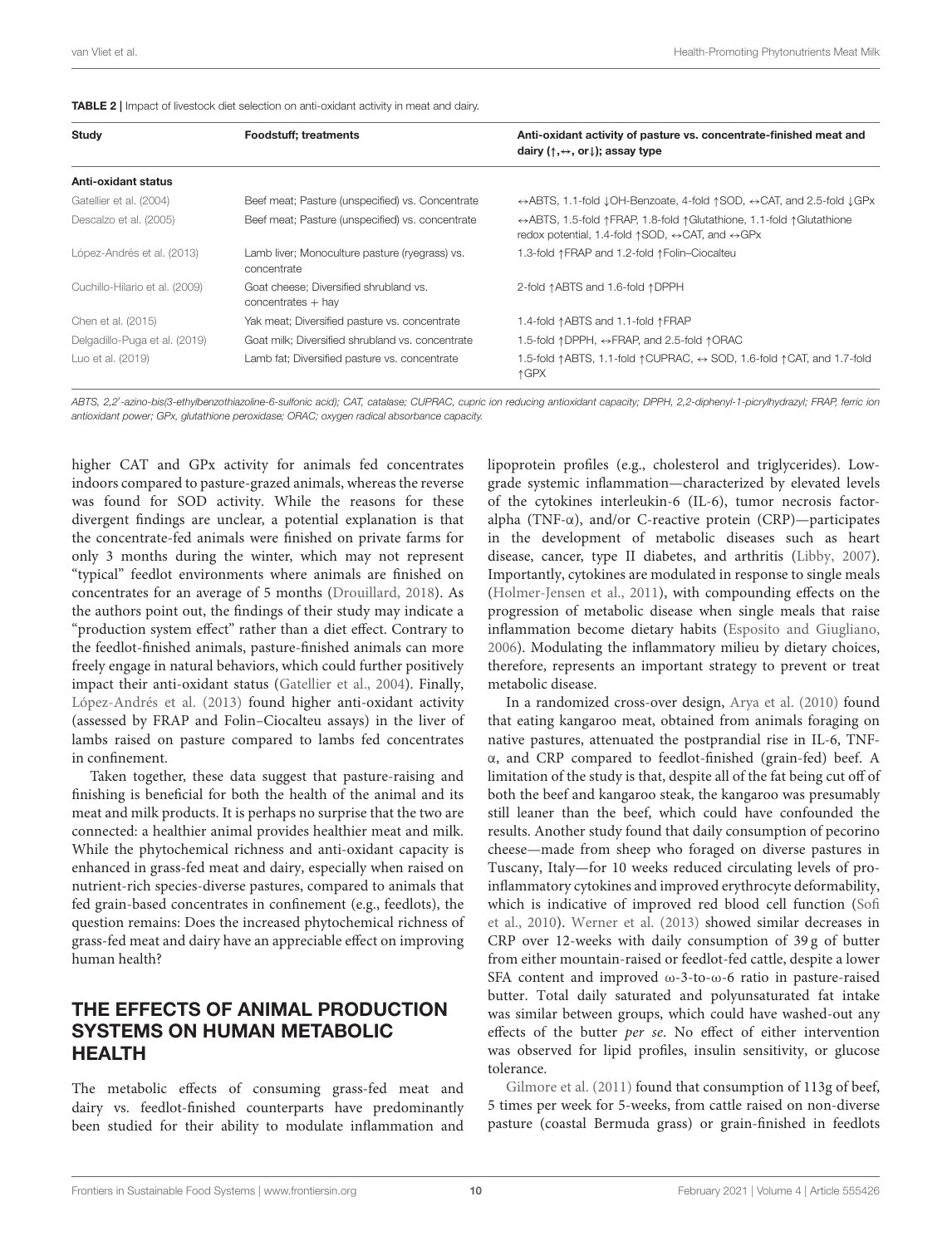does not differentially impact inflammatory profiles (Gilmore et al., [2011\)](#page-15-32). As highlighted in **[Tables 1](#page-6-0)** and **[2](#page-9-0)**, the phytochemical richness and anti-oxidant capacity is reduced in meat from animals raised on monoculture pastures compared to meat from animals with access to more forage diversity, and that could be a reason for the lack of changes in inflammatory biomarkers in this work. However, future clinical trials comparing inflammatory responses to botanically diverse diets vs. monoculture grassfed diets vs. grain-fed meat (and dairy) are needed to test this hypothesis.

In the work of [Gilmore et al. \(2011\)](#page-15-32), eating grain-fed beef patties also resulted in higher circulating levels of total high-density lipoprotein cholesterol (HDL-C) and triglycerides [\(Adams et al., 2010;](#page-13-34) [Gilmore et al., 2011\)](#page-15-32), but that was not observed when the group ate pasture-raised beef patties. When considering HDL-C differences by particle size, no differences were observed in large and medium HDL particle size between interventions. Levels of large HDL particles show the strongest inverse relationship with cardiovascular risk compared to other HDL particle sizes in population-based studies [\(Mora et al.,](#page-17-31) [2007;](#page-17-31) [Van Der Steeg et al., 2008\)](#page-19-24). In contrast, [Brown et al.](#page-13-21) [\(2011\)](#page-13-21) found that consuming dairy and meat from pasturefed cattle for 8 weeks did not alter lipoproteins profiles, body composition, or glucose tolerance compared to a diet comprised of products from grain-fed cattle. Fatty acid profiles were similar for SFA, MUFA, and PUFA, only CLA was higher in the group that consumed pasture-fed meat and milk. Unfortunately, no information was provided on the diet fed to pastureraised and grain-fed cattle. Taken together, these data suggest the lipid content of animal products may affect lipoprotein profiles of consumers, and that pasture-raised meat and milk may have greater anti-inflammatory properties compared to feedlot-finished animals. However, evidence is too sparse to make definitive claims and further clinical nutrition trials are needed.

# SUITABILITY AND SCALABILITY OF PASTURE-BASED LIVESTOCK SYSTEMS

Grass-fed beef represents 4% of the US beef market (Cheung and McMahon, [2017\)](#page-14-35) and organic milk represent 5.5% of the US dairy market [\(Gerdes, 2019\)](#page-15-33). Organic milk that is truly from pasture-raised cattle may represent only 0.5%, though that market is growing rapidly and achieved a 58% increase in sales in 2018 [\(Gerdes, 2019\)](#page-15-33). While concentrated animal feeding operations (CAFOs) are the predominant model in the US, in countries such as New Zealand, Australia as well as some European, South-American, and African nations the finishing model may be increasingly pasture-based. Especially in the US and Western countries the issue is complicated by confusion over the many labels—such as "organic," "grass-fed," "pasture-raised," and "free-range"—that consumers generally associate with healthier products. For example, organic does not necessarily mean animals were raised and finished on pasture. According to the USDA, the requirement is for cattle to have free access to certified-organic pasture for the entire grazing season (at least 120 days), while only 30% of the cattle's diet needs to come from pasture [\(USDA, 2016a\)](#page-19-25). In the recent past, US farmers could make a good living by switching to organic production, but organic dairying is becoming a victim of its own success. A handful of large scale "organic" dairies—which now feed thousands of cows a diet of organic grain and stored forages with limited access to pasture—produce more milk than all organic, grass-fed dairy farms in Wisconsin combined [\(Whoriskey, 2017\)](#page-19-26). To further complicate the matter, grass-fed also does not necessarily mean animals were raised on pasture without confinement (Provenza et al., [2019\)](#page-18-3). Even the term "grass-fed" can mean animals were fed grass pellets in a feedlot-type production model or were grazing monoculture grasses. As we have described, this does not result in similar phytochemical richness and favorable fatty acid profiles compared to animals raised on pasture with access to a wide variety of different grasses, forbs, and shrubs. The uncertainty about product quality may be the result of a change in the USDA Agricultural Marketing Service (AMS) regulation of standards for "grass-fed." While the claim "grassfed" can still be made through the USDA, AMS discontinued the verification of the applicant's programs to the Standard in 2016. To truly know whether animals were raised on pasture, consumers would have to rely on third-party verification (e.g., "100% Pasture-Raised," "Global Animal Partnership 5-Step R Animal Welfare Rating," "Regenerative Organic Certified<sup>TM''</sup> etc.), establish contact with local farmers, and/or use Internet resources to gain insight into production practices of farmers.

With increased conversion to pasture-based beef production systems in the US, some suggest that domestic beef consumption will have to be reduced by about 40% due to lack of land [\(Hayek and Garrett, 2018\)](#page-15-34). This estimate includes feeding roughage on pasture and is based on the current status quo of continuous grazing practices. To help meet needs, most people in high-income countries, such as the US and Europe, can reduce red meat consumption with no harm to their health, and likely even improve their health when diet quality would increase as a result [\(Fogelholm et al., 2015;](#page-15-35) [Grosso et al.,](#page-15-12) [2017;](#page-15-12) [Guasch-Ferré et al., 2019\)](#page-15-36). However, there are several opportunities by which improved management practices can increase the carrying capacity of livestock in pasture-based models, while enhancing ecosystem function. For example, grazing management practices that use ecological principles can increase the carrying capacity of livestock by 50–70% compared to continuous (largely unmanaged) grazing (Jacobo et al., [2006;](#page-16-35) [Jakoby et al., 2015;](#page-16-36) [Wang et al., 2016;](#page-19-27) Teague and Kreuter, [2020\)](#page-19-6). This is a key point in discussions on whether pasture-based systems can support demand and productivity [\(Gerrish, 2004\)](#page-15-37). Managed grazing positively influences plantsoil interactions, including plant root exudation and mycorrhiza [\(Gianinazzi et al., 2010\)](#page-15-38), by recycling nutrients in feces and urine back into the soil through the actions of microorganism and small soil animals (e.g., earthworms and dung beetles) [\(Holter,](#page-15-39) [1983;](#page-15-39) [Nichols et al., 2008;](#page-17-32) [Menta and Remelli, 2020\)](#page-17-33), which improves soil health and ecosystem function. Moreover, nutrientrich soils and plant biomass have potential to improve the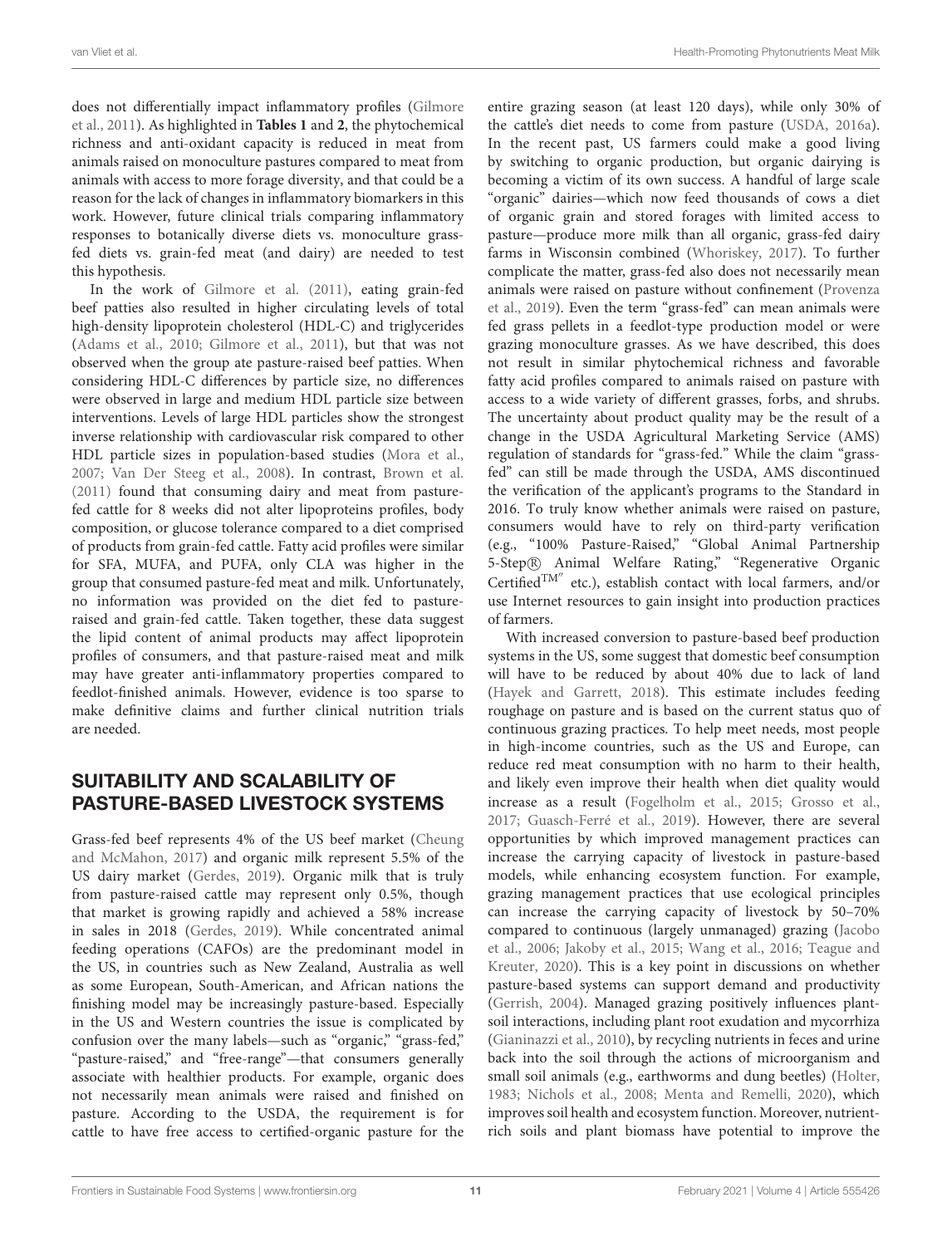health of animals and humans by increasing the phytonutrient density (e.g., terpenoids, phenols, and other anti-oxidants) of pasture-raised meat and milk. In support of the soil-plantanimal-human health connection is that grazing nutrient-rich soils can positively impact the mineral content of grass-fed beef [\(Leheska et al., 2008\)](#page-16-37). Additional long-term ecosystem benefits from agroecological grazing systems include increased plant and animal biodiversity, carbon sequestration, wildlife habitat, water infiltration and retention, and last but not least, improved resiliency and profitability for farmers through reduction of input cost [\(Gerrish, 2004;](#page-15-37) [Meuret and Provenza, 2015;](#page-17-34) Teague and Kreuter, [2020\)](#page-19-6). For a further discussion on soil health and ecosystem function in the context of agroecological grazing systems we refer the reader to the recent work of Teague and Kreuter [\(2020\)](#page-19-6).

There is also potential for increased carrying capacity from multi-species grazing with little dietary overlap. For instance, integrating cattle with sheep, goats, and pigs and/or potentially other feed-conversion-efficient herbivores such as ducks, geese, and rabbits can improve animal productivity compared to grazing single species [\(Dumont et al., 2020;](#page-14-36) [Martin et al.,](#page-17-35) [2020\)](#page-17-35) This synergy is achieved because different species exploit different ecological niches and one species can increase resource availability for another species [\(Walker, 1994;](#page-19-28) [Anderson et al.,](#page-13-35) [2012;](#page-13-35) [Dumont et al., 2020\)](#page-14-36). This would mean that we would have to diversify our meat and milk intake to include products from other livestock such as goats, sheep, bison, duck, geese, and rabbits to name a few. It is noteworthy that consumption of products from many of these livestock is already common practice on other parts of the world or are increasing rapidly in the US (e.g., bison consumption).

Greater diversification of livestock can allow for more efficient use of the resources provided by a particular ecosystem. For example, goats and sheep readily eat species of forbs, shrubs and trees that large herbivores like cattle and bison often avoid, while larger herbivores can better utilize lower quality forage compared to small herbivores such as sheep and goats (Steuter and Hidinger, [1999;](#page-18-34) [Fraser et al., 2014;](#page-15-40) [Cuchillo-Hilario et al.,](#page-14-37) [2018;](#page-14-37) [Martin et al., 2020\)](#page-17-35). These examples illustrate that selection of animals that most effectively use, and more importantly, conserve the natural resource base in a given geographical location should be a key consideration to improve the efficiency and scalability of pasture-based livestock systems. For example, in the US, 53% of all red meat consumed is from beef, 46% is from pork, while <1% comes from other herbivores [\(STATISTA, 2019\)](#page-18-35). Limiting consumption to only two to three species conflicts with herbivore diversity found in natural ecosystems, and arguably the level of diversity that is desired in agroecologically appropriate livestock systems.

Differences in phytochemicals and fatty acids between animal species further illustrates the importance of livestock diversification—different species provide different nutrients in the human diet. For example, β-carotene and lutein is lower in the meat and milk of goats and sheep compared to bovines (Yang et al., [1992;](#page-19-29) [Lucas et al., 2008\)](#page-16-38). On the other hand, retinol (vitamin A) concentrations are 2-fold higher in milk and meat of ovines compared to bovines [\(Martin et al., 2004;](#page-17-36) [Darwish et al., 2016\)](#page-14-38), owing to a higher efficiency of converting carotenoids into retinol in ovines [\(Yang and Tume, 1993\)](#page-19-30). The ω-3 fatty acid content of milk and meat from goats is also 1- to 2-fold higher compared to cow's milk and meat, while cow's milk contains 1.5- to 2 fold higher concentrations of CLA compared to goat's milk (Yang et al., [1992;](#page-19-29) [Lucas et al., 2008\)](#page-16-38). Finally, lamb meat contains 1.5- to 2-fold higher concentrations of CLA compared to beef (Schmid et al., [2006\)](#page-18-36).

Strategic supplementation of livestock on pasture with industrial by-products, inedible to humans [\(Sunvold et al., 1991;](#page-18-37) [Macdonald et al., 2007\)](#page-17-37), also has potential to increase the carrying capacity of pasture-based grazing systems and mitigate potential welfare issues associated with feedlots, such as reduced ability to express natural behavior and self-selection of diets [\(Atwood et al.,](#page-13-36) [2001;](#page-13-36) [Villalba and Manteca, 2019\)](#page-19-31). For example, feeding limited amounts of phytochemically-rich fruit and vegetable by-products such as leaves, pomace, peels, rinds, pulp, seeds, and stems [\(Sruamsiri, 2007;](#page-18-38) [Wadhwa and Bakshi, 2013;](#page-19-32) [Salami et al., 2019\)](#page-18-39) to livestock on pasture can potentially mitigate some nutritional deficits, decrease environmental impacts, and reduce the of risk of overgrazing and land unavailability, while enhancing the phytochemical richness of meat and milk [\(Provenza et al., 2003,](#page-18-11) [2019;](#page-18-3) [Salami et al., 2019\)](#page-18-39).

To improve the health and fertility of soils, many farmers in North and South America, Europe, and elsewhere are adding cover crops into rotations with cash crops such as wheat, corn, and soybeans on millions of hectares of land. Cover crops can be grasses or broadleaf plants—ideally mixtures of both—and are often rich in phytochemicals. They can be grown in the fall after cash crops are harvested or grown through the entire growing season. However, there are seed and seeding costs for growing cover crops, and a good way for farmers to reclaim these expenses is to graze them with livestock [\(Bergtold et al., 2019\)](#page-13-37). Grazing not only helps justify the costs of growing cover crops, but cover crops increase carrying capacity by providing feedstuffs to livestock and reducing negative environmental externalities such as soil erosion and chemical runoff associated with both crop and livestock farming [\(Fisher et al., 2012;](#page-15-41) [Bergtold et al., 2019\)](#page-13-37). These ecosystem services are achieved by nutrient recycling, reduced need for pesticide application, and by strengthening soil-plant-herbivory interactions to achieve synergy between agricultural production and environmental quality (Lemaire et al., [2014\)](#page-16-39). Therefore, cover crop grazing provides further potential to increase land and forage available to pasturebased livestock production systems, while providing important agroecological benefits.

Strategies that integrate multi-species grazing, mixed croplivestock systems, and/or phytochemically rich by-product feeding should not be viewed as "silver bullet" approaches to climate change or to meet an ever-growing demand for red meat. However, practices that promote good land stewardship and effective use of resources should be incentivized to sustain and improve the natural resource base upon which agriculture depends—in turn, benefiting the presence of healthpromoting compounds in meat and milk from productive soils and vegetation.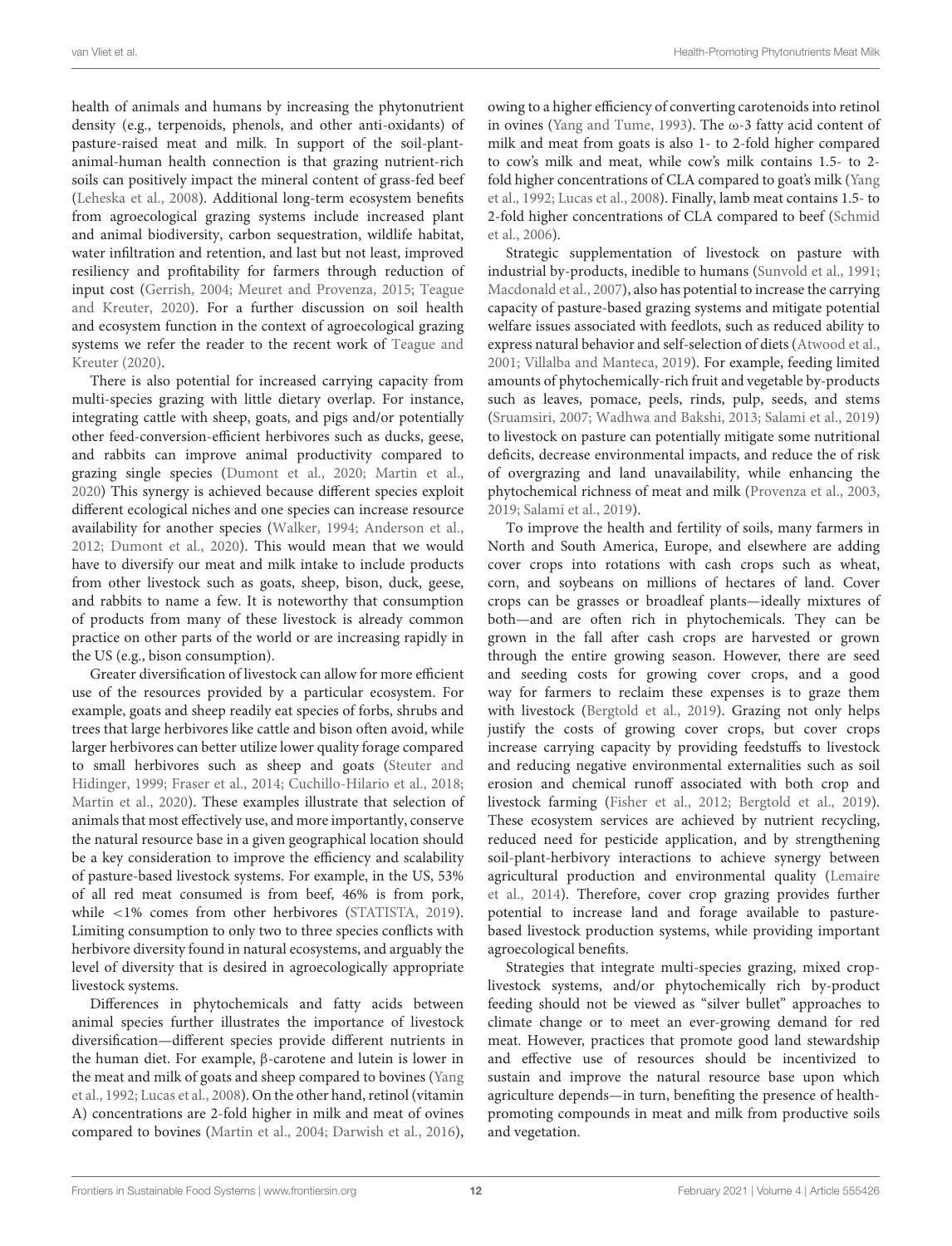We do not expect one paradigm (pasture-based grazing systems) to simply replace the other (feedlot-fed systems). That is not how shifts occurred historically. However, as paradigms gain momentum based on mounting evidence in their favor (e.g., the potential of managed grazing to increase the health of soils, plants, animals, and humans), new combinations of practices emerge. Eventually those practices come to better suit the ideas and the interests of various stakeholders (e.g., consumers, farmers, institutions, and industry). Given the environmental and human health concerns regarding the high-input feedlot model, the livestock industry will arguably have to shift toward an increasingly regenerative hybrid in the future. Even within pasture-based systems, there will be a need for a paradigm shift from conventional (e.g., unmanaged systems that risk overgrazing and land degradation) to agroecological practices that mimic processes of natural ecosystems (e.g., adaptive grazing, integrated crop-livestock systems, multi-species grazing, silvopasture systems etc.). If changes are not taken on an industry wide-scale, the livestock industry may be at risk from increasing societal and institutional pressures to adopt policies that will eventually force change (e.g., through loss of market shares and taxation). Concerns about climate change and associations of red meat and dairy with metabolic disease risk have led to rapid expansion of substitutes, which are touted as better than traditional meat and dairy for environmental and human health [\(Clay et al., 2020;](#page-14-39) [Van Vliet et al., 2020\)](#page-19-21). Moreover, food policy now questions whether red meat should even be consumed as part of environmentally friendly and healthy diets by future generations [\(Lucas and Horton, 2019;](#page-16-40) [Willett et al.,](#page-19-0) [2019;](#page-19-0) [WBCSD, 2020\)](#page-19-33), despite having nourished Homo Sapiens and its ancestors for the last 1.5 to 3 million years [\(Gupta, 2016;](#page-15-42) [Andrews and Johnson, 2020\)](#page-13-38).

# **CONCLUSION**

Plant diversity—and associated phytochemical richness—links animal, human, and environmental health [\(Provenza et al.,](#page-18-3) [2019\)](#page-18-3). In addition to reducing per capita consumption of meat in industrialized countries [\(Godfray et al., 2018\)](#page-15-4), human and environmental health can be enhanced through livestock management practices that promote good land stewardship, limit environmental impacts [\(Wepking et al., 2019;](#page-19-34) Andrews and Johnson, [2020;](#page-13-38) [Richter et al., 2020;](#page-18-40) [Rosenzweig et al., 2020\)](#page-18-41), and enhance the healthfulness of meat and dairy products (Provenza et al., [2019\)](#page-18-3). While public health recommendations are for reducing red meat consumption to reduce risk of metabolic disease, no consideration is given to animal production practices in these dietary recommendations. That is likely because the literature on animal production systems and human health is limited.

Forage selection by livestock impacts the phytochemical richness of meat and dairy products, with greater botanical diversity resulting in both a wider variety and higher concentrations of health-promoting phytonutrients in meat and milk (**[Figure 1](#page-5-0)**). Conversely, these phytonutrients are typically undetectable or present in lower concentrations in meat and milk from animals fed grain-based concentrates in confinement. The presence of phytonutrients in animal foods currently remains underappreciated, and is virtually unheard-of in discussions of nutritional differences between pasture-raised (grass-fed) and feedlot-finished (grain-fed) meat and milk, which have focused myopically on omega-3 fatty acids and CLA [\(Provenza et al., 2019\)](#page-18-3). For this reason, is it often stated that little to no differences exist between grass-fed or grain-fed meat and milk; however, the reductionist focus on fatty acids vastly underestimates the complexity of natural food matrices. It is in the expanded pool of phytonutrients (e.g., terpenoids, phenolics, carotenoids, and tocopherols) where substantial differences between grass-fed and grain-fed meat and milk are observed.

The expanded pool of phytonutrients must be considered in attempts to understand the effects of meat and dairy consumption on human health, such as the dampening of inflammation and oxidative stress linked with cancer, heart disease, and metabolic syndrome—diseases that have been associated with red meat and dairy consumption [\(Ganmaa et al.,](#page-15-10) [2002;](#page-15-10) [Micha et al., 2012;](#page-17-0) [Zheng et al., 2019;](#page-19-9) [Fraser et al., 2020;](#page-15-11) [Zhong et al., 2020\)](#page-19-1). Though research is sparse, several studies show a potential for anti-inflammatory effects and improved lipoprotein profiles when people consume pasture-raised meat and dairy. How increasing the phytonutrient density of animal foods will modify potential relationships between consumption and metabolic health of consumers needs to be further addressed in clinical studies.

Future research should systematically assess the linkages between phytochemical richness of herbivore diets, the nutrient density of animal products, and their subsequent effects on human metabolic health. This is important as a rich body of agricultural literature exists on the presence of health-promoting phytonutrients—terpenoids, phenols, carotenoids, and tocopherols—in grass-fed meat and milk that have rarely been evaluated in clinical trials for their potential to modulate human health responses to meat and milk consumption. Given the concerns about red meat consumption on human health and the growing interest among producers and consumers in grass-fed meat and dairy products, clinical nutrition studies evaluating cardiometabolic risk biomarkers in response to phytochemically-rich meat and dairy represents a logical next step in the field. Finally, future studies should elucidate critical—and as yet unstudied linkages between soil health, plant diversity, and the health of livestock and humans. Addressing this research gap will require greater collaborative efforts from the fields of agriculture and medicine.

# AUTHOR CONTRIBUTIONS

SV wrote the first draft of the manuscript. FP and SK provided many suggestions to improve the manuscript. All authors approved the final version of the manuscript.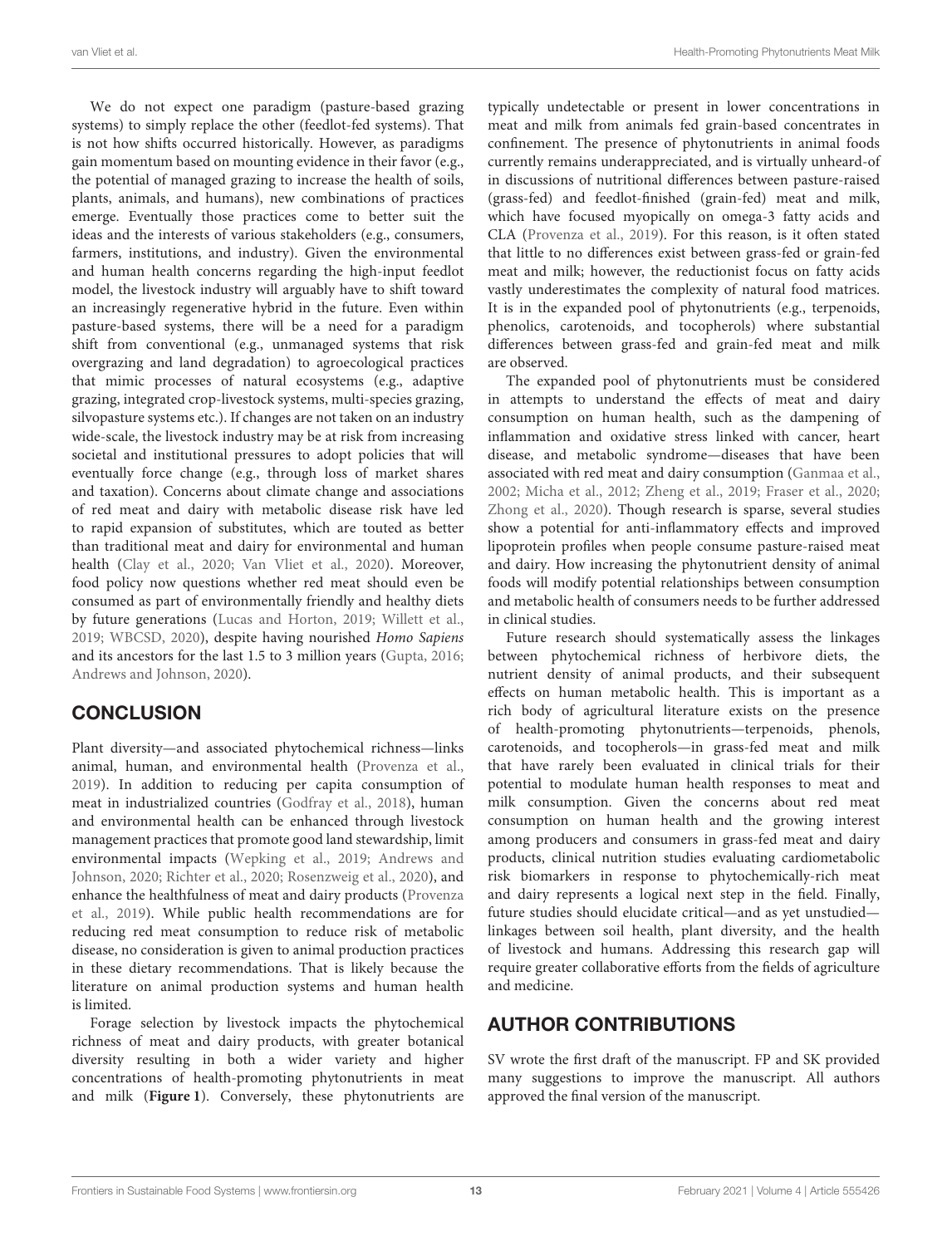### **REFERENCES**

- <span id="page-13-34"></span>Adams, T. H., Walzem, R. L., Smith, D. R., Tseng, S., and Smith, S. B. (2010). Hamburger high in total, saturated and trans-fatty acids decreases HDL cholesterol and LDL particle diameter, and increases TAG, in mildly hypercholesterolaemic men. Br. J. Nutr. 103, 91–98. doi: [10.1017/S0007114509991516](https://doi.org/10.1017/S0007114509991516)
- <span id="page-13-8"></span>Adesogan, A. T., Havelaar, A. H., Mckune, S. L., Eilittä, M., and Dahl, G. E. (2019). Animal source foods: sustainability problem or malnutrition and sustainability solution? Perspective matters. Glob. Food Secur. 25:100325. doi: [10.1016/j.gfs.2019.100325](https://doi.org/10.1016/j.gfs.2019.100325)
- <span id="page-13-28"></span>Adler, S. A., Purup, S., Hansen-Møller, J., Thuen, E., and Steinshamn, H. (2015). Phytoestrogens and their metabolites in bulk-tank milk: effects of farm management and season. PLoS ONE 10:e0127187. doi: [10.1371/journal.pone.0127187](https://doi.org/10.1371/journal.pone.0127187)
- <span id="page-13-18"></span>Adlof, R. O., Duval, S., and Emken, E. A. (2000). Biosynthesis of conjugated linoleic acid in humans. Lipids 35, 131–135. doi: [10.1007/BF02664761](https://doi.org/10.1007/BF02664761)
- <span id="page-13-23"></span>Agabriel, C., Cornu, A., Journal, C., Sibra, C., Grolier, P., and Martin, B. (2007). Tanker milk variability according to farm feeding practices: vitamins A and E, carotenoids, color, and terpenoids. J. Dairy Sci. 90, 4884–4896. doi: [10.3168/jds.2007-0171](https://doi.org/10.3168/jds.2007-0171)
- <span id="page-13-3"></span>Allard, V., Soussana, J. F., Falcimagne, R., Berbigier, P., Bonnefond, J. M., Ceschia, E., et al. (2007). The role of grazing management for the net biome productivity and greenhouse gas budget (CO2, N2O and CH4) of semi-natural grassland. Agric. Ecosyst. Environ. 121, 47–58. doi: [10.1016/j.agee.2006.12.004](https://doi.org/10.1016/j.agee.2006.12.004)
- <span id="page-13-35"></span>Anderson, D. M., Fredrickson, E. L., and Estell, R. E. (2012). Managing livestock using animal behavior: mixed-species stocking and flerds. Animal 6, 1339–1349. doi: [10.1017/S175173111200016X](https://doi.org/10.1017/S175173111200016X)
- <span id="page-13-38"></span>Andrews, P., and Johnson, R. J. (2020). Evolutionary basis for the human diet: consequences for human health. J. Intern. Med. 287, 226–237. doi: [10.1111/joim.13011](https://doi.org/10.1111/joim.13011)
- <span id="page-13-12"></span>Apaoblaza, A., Gerrard, S. D., Matarneh, S. K., Wicks, J. C., Kirkpatrick, L., England, E. M., et al. (2020). Muscle from grass- and grain-fed cattle differs energetically. Meat Sci. 161:107996. doi: [10.1016/j.meatsci.2019.107996](https://doi.org/10.1016/j.meatsci.2019.107996)
- <span id="page-13-31"></span>Arnaud, M. (2016). "Occurrence in plants and in vitro, animal and human metabolism of chlorogenic acids," in Green Coffee Bean Extract in Human Health, eds D. Bagchi, H. Moriyama, and A. Swaroop (Boca Raton, FL: CRC Press), 47–88. doi: [10.1201/9781315371153-5](https://doi.org/10.1201/9781315371153-5)
- <span id="page-13-0"></span>Arnett, D. K., Blumenthal, R. S., Albert, M. A., Buroker, A. B., Goldberger, Z. D., Hahn, E. J., et al. (2019). 2019 ACC/AHA Guideline on the Primary Prevention of Cardiovascular Disease: a Report of the American College of Cardiology/American Heart Association Task Force on Clinical Practice Guidelines. J. Am. Coll. Cardiol. 74, e177–e232. doi: [10.1161/CIR.0000000000000678](https://doi.org/10.1161/CIR.0000000000000678)
- <span id="page-13-19"></span>Aro, A., Mannisto, S., Salminen, I., Ovaskainen, M. L., Kataja, V., and Uusitupa, M. (2000). Inverse association between dietary and serum conjugated linoleic acid and risk of breast cancer in postmenopausal women. Nutr. Cancer 38, 151–157. doi: [10.1207/S15327914NC382\\_2](https://doi.org/10.1207/S15327914NC382_2)
- <span id="page-13-33"></span>Arya, F., Egger, S., Colquhoun, D., Sullivan, D., Pal, S., and Egger, G. (2010). Differences in postprandial inflammatory responses to a 'modern' v. traditional meat meal: a preliminary study. Br. J. Nutr. 104, 724–728. doi: [10.1017/S0007114510001042](https://doi.org/10.1017/S0007114510001042)
- <span id="page-13-36"></span>Atwood, S. B., Provenza, F. D., Wiedmeier, R. D., and Banner, R. E. (2001). Influence of free-choice vs mixed-ration diets on food intake and performance of fattening calves. J. Anim. Sci. [79, 3034–3040. doi: 10.2527/2001.791](https://doi.org/10.2527/2001.79123034x) 23034x
- <span id="page-13-14"></span>Aune, D., Lau, R., Chan, D., Vieira, R., Greenwood, D., Kampman, E., et al. (2012). Dairy products and colorectal cancer risk: a systematic review and metaanalysis of cohort studies. Ann. Oncol. 23, 37–45. doi: [10.1093/annonc/mdr269](https://doi.org/10.1093/annonc/mdr269)
- <span id="page-13-29"></span>Baars, T. (2019). "Chapter 4 - regulations and production of raw milk," in Raw Milk, eds L. A. Nero and A. F. De Carvalho (Academic Press), 65–89. doi: [10.1016/B978-0-12-810530-6.00004-3](https://doi.org/10.1016/B978-0-12-810530-6.00004-3)
- <span id="page-13-10"></span>Bailey, D. W., Gross, J. E., Laca, E. A., Rittenhouse, L. R., Coughenour, M. B., Swift, D. M., et al. (1996). Mechanisms that result in large herbivore grazing distribution patterns. Rangeland Ecol. Manage. 49, 386–400. doi: [10.2307/4002919](https://doi.org/10.2307/4002919)
- <span id="page-13-6"></span>Barabási, A.-L., Menichetti, G., and Loscalzo, J. (2020). The unmapped chemical complexity of our diet. Nat. Food 1, 33–37. doi: [10.1038/s43016-019-0005-1](https://doi.org/10.1038/s43016-019-0005-1)
- <span id="page-13-15"></span>Benbrook, C. M., Davis, D. R., Heins, B. J., Latif, M. A., Leifert, C., Peterman, L., et al. (2018). Enhancing the fatty acid profile of milk through forage-based rations, with nutrition modeling of diet outcomes. Food Sci. Nutr. 6, 681–700. doi: [10.1002/fsn3.610](https://doi.org/10.1002/fsn3.610)
- <span id="page-13-16"></span>Bergamo, P., Fedele, E., Iannibelli, L., and Marzillo, G. (2003). Fat-soluble vitamin contents and fatty acid composition in organic and conventional Italian dairy products. Food Chem. 82, 625–631. doi: [10.1016/S0308-8146\(03\)00036-0](https://doi.org/10.1016/S0308-8146(03)00036-0)
- <span id="page-13-37"></span>Bergtold, J. S., Ramsey, S., Maddy, L., and Williams, J. R. (2019). A review of economic considerations for cover crops as a conservation practice. Renew. Agric. Food Syst. 34, 62–76. doi: [10.1017/S1742170517000278](https://doi.org/10.1017/S1742170517000278)
- <span id="page-13-27"></span>Besle, J., Lamaison, J., Pradel, P., Fraisse, D., Viala, D., and Martin, B. (2004). Les flavonoïdes, des fourrages au lait. Renc. Rech. Rum. 11, 67–70.
- <span id="page-13-25"></span>Besle, J. M., Viala, D., Martin, B., Pradel, P., Meunier, B., Berdagué, J., et al. (2010). Ultraviolet-absorbing compounds in milk are related to forage polyphenols. J. Dairy Sci. 93, 2846–2856. doi: [10.3168/jds.2009-2939](https://doi.org/10.3168/jds.2009-2939)
- <span id="page-13-20"></span>Bessa, R. J. B., Santos-Silva, J., Ribeiro, J., and Portugal, A. V. (2000). Reticulo-rumen biohydrogenation and the enrichment of ruminant edible products with linoleic acid conjugated isomers. Livest. Prod. Sci. 63, 201–211. doi: [10.1016/S0301-6226\(99\)00117-7](https://doi.org/10.1016/S0301-6226(99)00117-7)
- <span id="page-13-5"></span>Børge, G. I., Sandberg, E., Oyaas, J., and Abrahamsen, R. K. (2016). Variation of terpenes in milk and cultured cream from Norwegian alpine rangeland-fed and in-door fed cows. Food Chem. 199, 195–202. doi: [10.1016/j.foodchem.2015.11.098](https://doi.org/10.1016/j.foodchem.2015.11.098)
- <span id="page-13-1"></span>Bouvard, V., Loomis, D., Guyton, K. Z., Grosse, Y., Ghissassi, F. E., Benbrahim-Tallaa, L., et al. (2015). Carcinogenicity of consumption of red and processed meat. Lancet Oncol. 16, 1599–1600. doi: [10.1016/S1470-2045\(15\)00444-1](https://doi.org/10.1016/S1470-2045(15)00444-1)
- <span id="page-13-9"></span>Brenna, J. T. (2002). Efficiency of conversion of alpha-linolenic acid to long chain n-3 fatty acids in man. Curr. Opin. Clin. Nutr. Metab. Care 5, 127–132. doi: [10.1097/00075197-200203000-00002](https://doi.org/10.1097/00075197-200203000-00002)
- <span id="page-13-21"></span>Brown, A. W., Trenkle, A. H., and Beitz, D. C. (2011). Diets high in conjugated linoleic acid from pasture-fed cattle did not alter markers of health in young women. Nutr. Res. 31, 33–41. doi: [10.1016/j.nutres.2010.12.003](https://doi.org/10.1016/j.nutres.2010.12.003)
- <span id="page-13-2"></span>Brown, G. (2018). Dirt to Soil: One Family's Journey into Regenerative Agriculture. White River Junction, VT: Chelsea Green Publishing.
- <span id="page-13-22"></span>Bugaud, C., Buchin, S., Hauwuy, A., and Coulon, J.-B. (2001). Relationships between flavour and chemical composition of Abondance cheese derived from different types of pastures. Lait 81, 757–773. doi: [10.1051/lait:2001162](https://doi.org/10.1051/lait:2001162)
- <span id="page-13-4"></span>Burkepile, D. E., and Parker, J. D. (2017). Recent advances in plant-herbivore interactions. F1000Res. 6:119. doi: [10.12688/f1000research.10313.1](https://doi.org/10.12688/f1000research.10313.1)
- <span id="page-13-30"></span>Butler, G., Nielsen, J. H., Slots, T., Seal, C., Eyre, M. D., Sanderson, R., et al. (2008). Fatty acid and fat-soluble antioxidant concentrations in milk from high- and low-input conventional and organic systems: seasonal variation. J. Sci. Food Agric. 88, 1431–1441. doi: [10.1002/jsfa.3235](https://doi.org/10.1002/jsfa.3235)
- <span id="page-13-26"></span>Cabiddu, A., Delgadillo-Puga, C., Decandia, M., Molle, and Giovanni (2019). Extensive ruminant production systems and milk quality with emphasis on unsaturated fatty acids, volatile compounds, antioxidant protection degree and phenol content. Animals 9:771. doi: [10.3390/ani9100771](https://doi.org/10.3390/ani9100771)
- <span id="page-13-17"></span>Calder, P. C. (2010). Omega-3 fatty acids and inflammatory processes. Nutrients 2, 355–374. doi: [10.3390/nu2030355](https://doi.org/10.3390/nu2030355)
- <span id="page-13-32"></span>Calderón, F., Chauveau-Duriot, B., Pradel, P., Martin, B., Graulet, B., Doreau, M., et al. (2007). Variations in carotenoids, vitamins A and E, and color in cow's plasma and milk following a shift from hay diet to diets containing increasing levels of carotenoids and vitamin E. J. Dairy Sci. 90, 5651–5664. doi: [10.3168/jds.2007-0264](https://doi.org/10.3168/jds.2007-0264)
- <span id="page-13-24"></span>Cardona, F., Andrés-Lacueva, C., Tulipani, S., Tinahones, F. J., and Queipo-Ortuño, M. I. (2013). Benefits of polyphenols on gut microbiota and implications in human health. J. Nutr. Biochem. 24, 1415–1422. doi: [10.1016/j.jnutbio.2013.05.001](https://doi.org/10.1016/j.jnutbio.2013.05.001)
- <span id="page-13-11"></span>Carrillo, J. A., He, Y., Li, Y., Liu, J., Erdman, R. A., Sonstegard, T. S., et al. (2016). Integrated metabolomic and transcriptome analyses reveal finishing forage affects metabolic pathways related to beef quality and animal welfare. Sci. Rep. 6:25948. doi: [10.1038/srep25948](https://doi.org/10.1038/srep25948)
- <span id="page-13-13"></span>Catanese, F., Obelar, M., Villalba, J. J., and Distel, R. A. (2013). The importance of diet choice on stress-related responses by lambs. Appl. Anim. Behav. Sci. 148, 37–45. doi: [10.1016/j.applanim.2013.07.005](https://doi.org/10.1016/j.applanim.2013.07.005)
- <span id="page-13-7"></span>Chadwick, M., Trewin, H., Gawthrop, F., and Wagstaff, C. (2013). Sesquiterpenoids lactones: benefits to plants and people. Int. J. Mol. Sci. 14, 12780–12805. doi: [10.3390/ijms140612780](https://doi.org/10.3390/ijms140612780)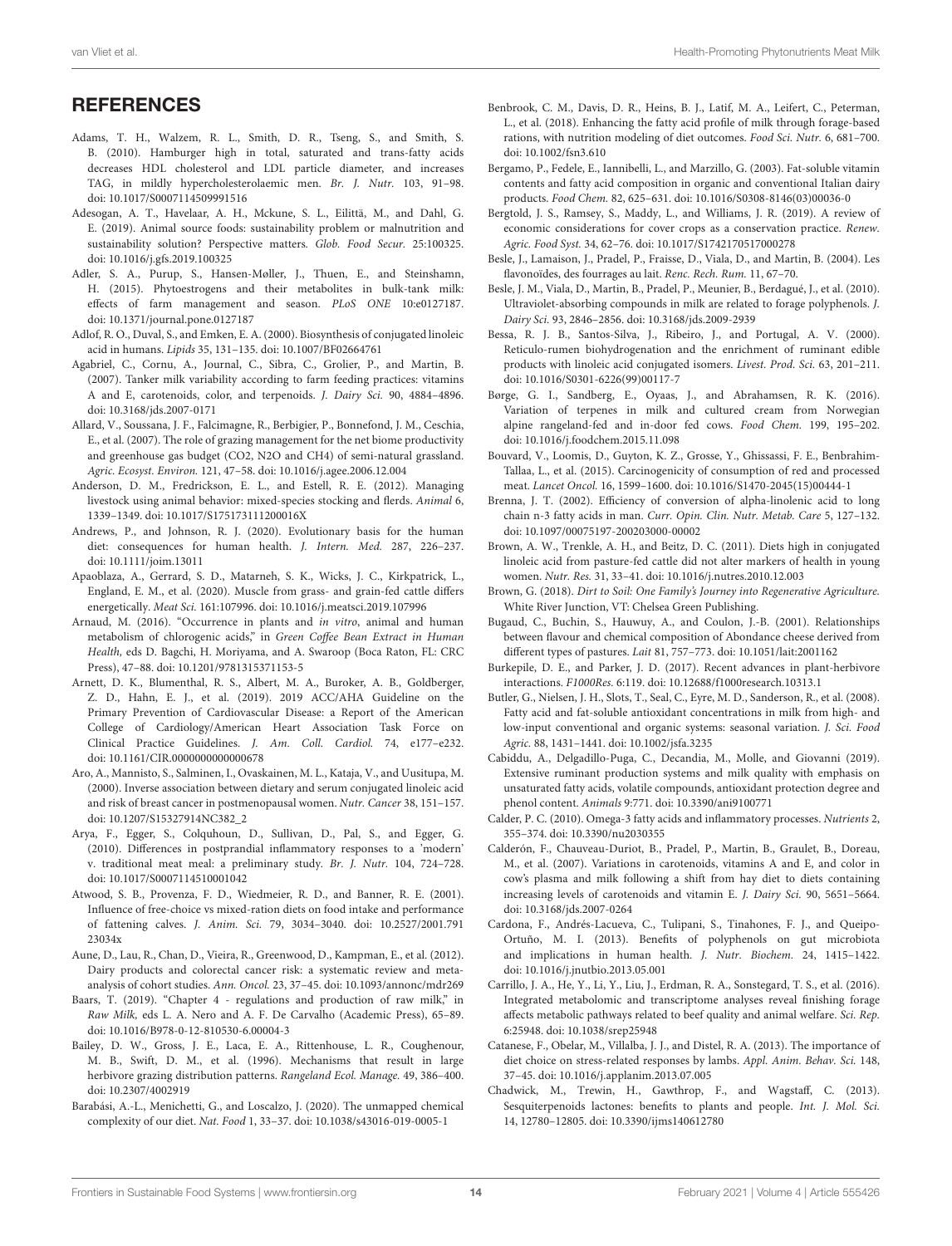- <span id="page-14-0"></span>Chan, D. S., Lau, R., Aune, D., Vieira, R., Greenwood, D. C., Kampman, E., et al. (2011). Red and processed meat and colorectal cancer incidence: meta-analysis of prospective studies. PLoS ONE 6:e20456. doi: [10.1371/journal.pone.0020456](https://doi.org/10.1371/journal.pone.0020456)
- <span id="page-14-22"></span>Chen, C., Han, L., Yu, Q.-L., and Li, R.-R. (2015). Color stability and antioxidant capacity of yak meat as affected by feeding with pasture or grain. Can. J. Anim. Sci. 95, 189–195. doi: [10.4141/cjas-2014-129](https://doi.org/10.4141/cjas-2014-129)
- <span id="page-14-35"></span>Cheung, R., and McMahon, P. (2017). Back to Grass: The Market Potential for U.S. Grassfed Beef. Pocantico Hills, NY: Stone Barns Center for Food and Agriculture.
- <span id="page-14-15"></span>Chion, A. R., Tabacco, E., Giaccone, D., Peiretti, P. G., Battelli, G., and Borreani, G. (2010). Variation of fatty acid and terpene profiles in mountain milk and "Toma piemontese" cheese as affected by diet composition in different seasons. Food Chem. 121, 393–399. doi: [10.1016/j.foodchem.2009.12.048](https://doi.org/10.1016/j.foodchem.2009.12.048)
- <span id="page-14-28"></span>Ciccone, M. M., Cortese, F., Gesualdo, M., Carbonara, S., Zito, A., Ricci, G., et al. (2013). Dietary intake of carotenoids and their antioxidant and antiinflammatory effects in cardiovascular care. Mediators Inflamm. 2013:782137. doi: [10.1155/2013/782137](https://doi.org/10.1155/2013/782137)
- <span id="page-14-20"></span>Clarke, H. J., Griffin, C., Rai, D. K., O'Callaghan, T. F., O'Sullivan, M. G., Kerry, J. P., et al. (2020). Dietary compounds influencing the sensorial, volatile and phytochemical properties of bovine milk. Molecules 25, 1–28. doi: [10.3390/molecules25010026](https://doi.org/10.3390/molecules25010026)
- <span id="page-14-39"></span>Clay, N., Sexton, A. E., Garnett, T., and Lorimer, J. (2020). Palatable disruption: the politics of plant milk. Agric. Hum. Values 37, 945–962. doi: [10.1007/s10460-020-10022-y](https://doi.org/10.1007/s10460-020-10022-y)
- <span id="page-14-3"></span>Coleman, D. C., and Whitman, W. B. (2005). Linking species richness, biodiversity and ecosystem function in soil systems. Pedobiologia 49, 479–497. doi: [10.1016/j.pedobi.2005.05.006](https://doi.org/10.1016/j.pedobi.2005.05.006)
- <span id="page-14-12"></span>Coppa, M., Chassaing, C., Sibra, C., Cornu, A., Verbič, J., Golecký, J., et al. (2019). Forage system is the key driver of mountain milk specificity. J. Dairy Sci. 102, 10483–10499. doi: [10.3168/jds.2019-16726](https://doi.org/10.3168/jds.2019-16726)
- <span id="page-14-2"></span>Craig, W. J. (1999). Health-promoting properties of common herbs. Am. J. Clin. Nutr. 70, 491s−499s. doi: [10.1093/ajcn/70.3.491s](https://doi.org/10.1093/ajcn/70.3.491s)
- <span id="page-14-19"></span>Cuchillo-Hilario, M., Delgadillo-Puga, C., Navarro-Ocaña, A., and Romo, F. (2009). Antioxidant activity, bioactive polyphenols in Mexican goats' milk cheeses on summer grazing. J. Dairy Res. 77, 20–26. doi: [10.1017/S0022029909990161](https://doi.org/10.1017/S0022029909990161)
- <span id="page-14-37"></span>Cuchillo-Hilario, M., Wrage-Mönnig, N., and Isselstein, J. (2018). Forage selectivity by cattle and sheep co-grazing swards differing in plant species diversity. Grass Forage Sci. 73, 320–329. doi: [10.1111/gfs.12339](https://doi.org/10.1111/gfs.12339)
- <span id="page-14-24"></span>Dadáková, E., Pelikánová, T., and Kalač, P. (2011). Concentration of biologically active polyamines in meat and liver of sheep and lambs after slaughter and their changes in mutton during storage and cooking. Meat Sci. 87, 119–124. doi: [10.1016/j.meatsci.2010.09.009](https://doi.org/10.1016/j.meatsci.2010.09.009)
- <span id="page-14-11"></span>Daley, C. A., Abbott, A., Doyle, P. S., Nader, G. A., and Larson, S. (2010). A review of fatty acid profiles and antioxidant content in grass-fed and grain-fed beef. Nutr. J. 9:10. doi: [10.1186/1475-2891-9-10](https://doi.org/10.1186/1475-2891-9-10)
- <span id="page-14-13"></span>Dalli, J., Colas, R. A., and Serhan, C. N. (2013). Novel n-3 immunoresolvents: structures and actions. Sci. Rep. 3:1940. doi: [10.1038/srep01940](https://doi.org/10.1038/srep01940)
- <span id="page-14-21"></span>D'Amico, D. J., and Donnelly, C. W. (2010). Microbiological quality of raw milk used for small-scale artisan cheese production in Vermont: effect of farm characteristics and practices. J. Dairy Sci. 93, 134–147. doi: [10.3168/jds.2009-2426](https://doi.org/10.3168/jds.2009-2426)
- <span id="page-14-38"></span>Darwish, W. S., Ikenaka, Y., Morshdy, A. E., Eldesoky, K. I., Nakayama, S., Mizukawa, H., et al. (2016). β-carotene and retinol contents in the meat of herbivorous ungulates with a special reference to their public health importance. J. Vet. Med. Sci. 78, 351–354. doi: [10.1292/jvms.15-0287](https://doi.org/10.1292/jvms.15-0287)
- <span id="page-14-29"></span>Das Gupta, S., and Suh, N. (2016). Tocopherols in cancer: an update. Mol. Nutr. Food Res. 60, 1354–1363. doi: [10.1002/mnfr.201500847](https://doi.org/10.1002/mnfr.201500847)
- <span id="page-14-4"></span>De Faccio Carvalho, P. C., Anghinoni, I., De Moraes, A., De Souza, E. D., Sulc, R. M., Lang, C. R., et al. (2010). Managing grazing animals to achieve nutrient cycling and soil improvement in no-till integrated systems. Nutr. Cycl. Agroecosyst. 88, 259–273. doi: [10.1007/s10705-010-9360-x](https://doi.org/10.1007/s10705-010-9360-x)
- <span id="page-14-17"></span>De Feo, V., Quaranta, E., Fedele, V., Claps, S., Rubino, R., and Pizza, C. (2006). Flavonoids and terpenoids in goat milk in relation to forage intake. Ital. J. Food Sci. 18, 85–92.
- <span id="page-14-9"></span>De Gavelle, E., Huneau, J.-F., and Mariotti, F. (2018). Patterns of protein food intake are associated with nutrient adequacy in the general french adult population. Nutrients 10, 1–14. doi: [10.3390/nu10020226](https://doi.org/10.3390/nu10020226)
- <span id="page-14-30"></span>Delcourt, C., Cristol, J.-P., Tessier, F., Léger, C. L., Descomps, B., Papoz, L., et al. (1999). Age-related macular degeneration and antioxidant status in the POLA study. Arch. Ophthalmol. 117, 1384–1390. doi: [10.1001/archopht.117.10.1384](https://doi.org/10.1001/archopht.117.10.1384)
- <span id="page-14-1"></span>Delgadillo-Puga, C., Cuchillo-Hilario, M., León-Ortiz, L., Ramírez-Rodríguez, A., Cabiddu, A., Navarro-Ocaña, A., et al. (2019). Goats' feeding supplementation with acacia farnesiana pods and their relationship with milk composition: fatty acids, polyphenols, and antioxidant activity. Animals 9:515. doi: [10.3390/ani9080515](https://doi.org/10.3390/ani9080515)
- <span id="page-14-7"></span>Demment, M. W., and Van Soest, P. J. (1985). A nutritional explanation for bodysize patterns of ruminant and nonruminant herbivores. Am. Nat. 125, 641–672. doi: [10.1086/284369](https://doi.org/10.1086/284369)
- <span id="page-14-25"></span>Deng, G.-F., Lin, X., Xu, X.-R., Gao, L.-L., Xie, J.-F., and Li, H.-B. (2013). Antioxidant capacities and total phenolic contents of 56 vegetables. J. Funct. Foods 5, 260–266. doi: [10.1016/j.jff.2012.10.015](https://doi.org/10.1016/j.jff.2012.10.015)
- <span id="page-14-23"></span>Descalzo, A. M., Insani, E. M., Biolatto, A., Sancho, A. M., García, P. T., Pensel, N. A., et al. (2005). Influence of pasture or grain-based diets supplemented with vitamin E on antioxidant/oxidative balance of Argentine beef. Meat Sci. 70, 35–44. doi: [10.1016/j.meatsci.2004.11.018](https://doi.org/10.1016/j.meatsci.2004.11.018)
- <span id="page-14-33"></span>Descalzo, A. M., Rossetti, L., Grigioni, G., Irurueta, M., Sancho, A. M., Carrete, J., et al. (2007). Antioxidant status and odour profile in fresh beef from pasture or grain-fed cattle. Meat Sci. 75, 299–307. doi: [10.1016/j.meatsci.2006.07.015](https://doi.org/10.1016/j.meatsci.2006.07.015)
- <span id="page-14-32"></span>Dhalla, N. S., Temsah, R. M., and Netticadan, T. (2000). Role of oxidative stress in cardiovascular diseases. J. Hypertens. 18, 655–673. doi: [10.1097/00004872-200018060-00002](https://doi.org/10.1097/00004872-200018060-00002)
- <span id="page-14-14"></span>Dhiman, T. R., Anand, G. R., Satter, L. D., and Pariza, M. W. (1999). Conjugated linoleic acid content of milk from cows fed different diets. J. Dairy Sci. 82, 2146–2156. doi: [10.3168/jds.S0022-0302\(99\)75458-5](https://doi.org/10.3168/jds.S0022-0302(99)75458-5)
- <span id="page-14-18"></span>Di Trana, A., Bonanno, A., Cecchini, S., Giorgio, D., Di Grigoli, A., and Claps, S. (2015). Effects of Sulla forage (Sulla coronarium L.) on the oxidative status and milk polyphenol content in goats. J. Dairy Sci. 98, 37–46. doi: [10.3168/jds.2014-8414](https://doi.org/10.3168/jds.2014-8414)
- <span id="page-14-31"></span>Dian, P. H. M., Chauveau-Duriot, B., Prado, I. N., and Prache, S. (2007). A doseresponse study relating the concentration of carotenoid pigments in blood and reflectance spectrum characteristics of fat to carotenoid intake level in sheep1. J. Anim. Sci. 85, 3054–3061. doi: [10.2527/jas.2006-477](https://doi.org/10.2527/jas.2006-477)
- <span id="page-14-8"></span>Ding, M., Li, J., Qi, L., Ellervik, C., Zhang, X., Manson, J. E., et al. (2019). Associations of dairy intake with risk of mortality in women and men: three prospective cohort studies. BMJ 367:l6204. doi: [10.1136/bmj.l6204](https://doi.org/10.1136/bmj.l6204)
- <span id="page-14-16"></span>Ding, S., Jiang, H., and Fang, J. (2018). Regulation of immune function by polyphenols. J. Immun. Res. 2018:1264074. doi: [10.1155/2018/1264074](https://doi.org/10.1155/2018/1264074)
- <span id="page-14-34"></span>Drouillard, J. S. (2018). Current situation and future trends for beef production in the United States of America - A review. Asian Aust. J. Anim. 31, 1007–1016. doi: [10.5713/ajas.18.0428](https://doi.org/10.5713/ajas.18.0428)
- <span id="page-14-10"></span>Duckett, S. K., Neel, J. P. S., Fontenot, J. P., and Clapham, W. M. (2009). Effects of winter stocker growth rate and finishing system on: III. Tissue proximate, fatty acid, vitamin, and cholesterol content1. J. Anim. Sci. 87, 2961-2970. doi: [10.2527/jas.2009-1850](https://doi.org/10.2527/jas.2009-1850)
- <span id="page-14-36"></span>Dumont, B., Puillet, L., Martin, G., Savietto, D., Aubin, J., Ingrand, S., et al. (2020). Incorporating diversity into animal production systems can increase their performance and strengthen their resilience. Front. Sustain. Food Syst. 4:109. doi: [10.3389/fsufs.2020.00109](https://doi.org/10.3389/fsufs.2020.00109)
- <span id="page-14-27"></span>Dunne, P. G., Monahan, F. J., O'Mara, F. P., and Moloney, A. P. (2009). Colour of bovine subcutaneous adipose tissue: a review of contributory factors, associations with carcass and meat quality and its potential utility in authentication of dietary history. Meat Sci. 81, 28–45. doi: [10.1016/j.meatsci.2008.06.013](https://doi.org/10.1016/j.meatsci.2008.06.013)
- <span id="page-14-26"></span>Eisenhauer, B., Natoli, S., Liew, G., and Flood, V. M. (2017). Lutein and zeaxanthin-food sources, bioavailability and dietary variety in age-related macular degeneration protection. Nutrients 9:120. doi: [10.3390/nu9020120](https://doi.org/10.3390/nu9020120)
- <span id="page-14-6"></span>Engelken, J., Carnero-Montoro, E., Pybus, M., Andrews, G. K., Lalueza-Fox, C., Comas, D., et al. (2014). Extreme population differences in the human zinc transporter ZIP4 (SLC39A4) are explained by positive selection in Sub-Saharan Africa. PLoS Genet. [10:e1004128. doi: 10.1371/journal.pgen.10](https://doi.org/10.1371/journal.pgen.1004128) 04128
- <span id="page-14-5"></span>Eshel, G., Stainier, P., Shepon, A., and Swaminathan, A. (2019). Environmentally optimal, nutritionally sound, protein and energy conserving plant based alternatives to U.S. Meat. Sci. Rep. [9:10345. doi: 10.1038/s41598-019-5](https://doi.org/10.1038/s41598-019-50289-8) 0289-8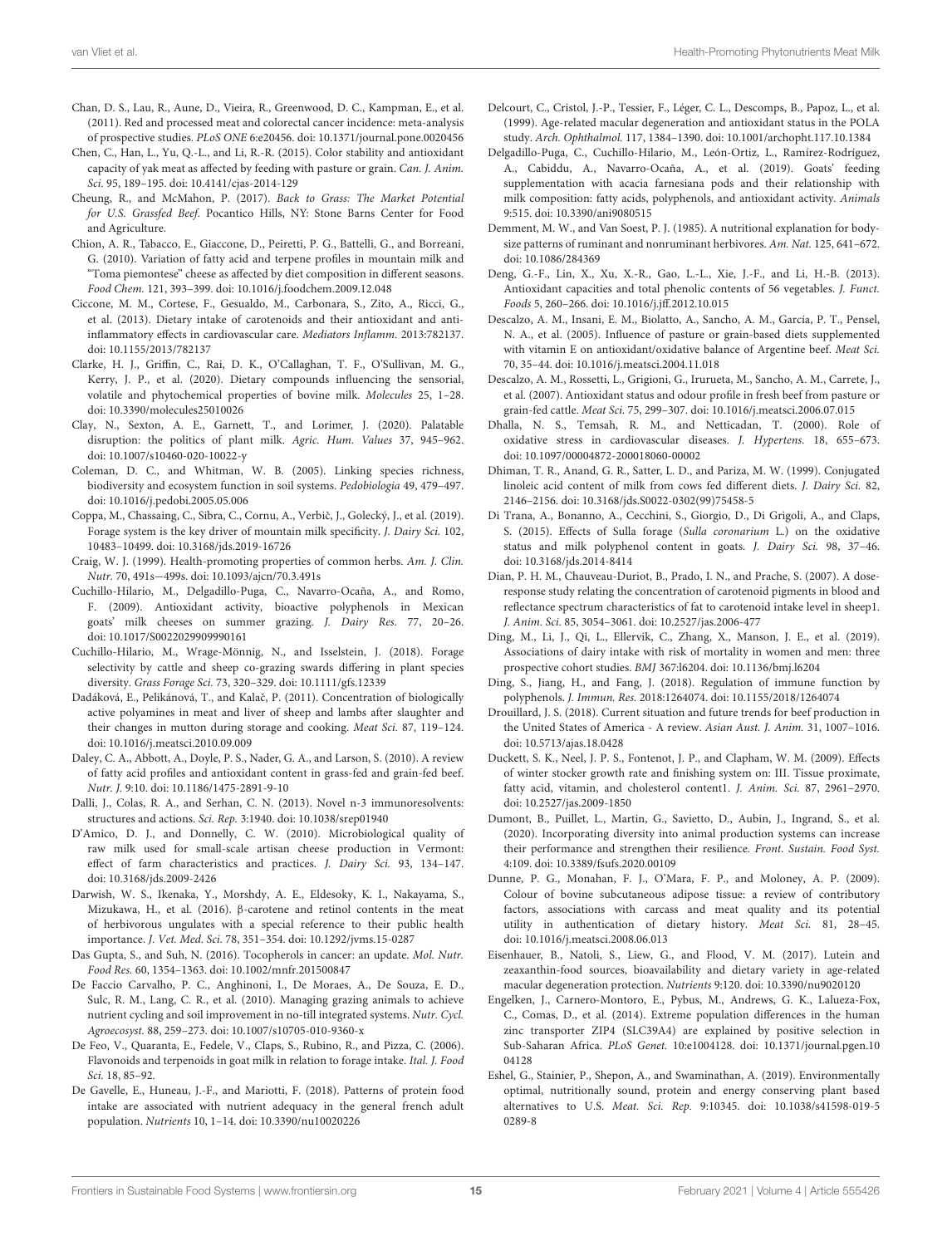- <span id="page-15-31"></span>Esposito, K., and Giugliano, D. (2006). Diet and inflammation: a link to metabolic and cardiovascular diseases. Eur. Heart J. 27, 15–20. doi: [10.1093/eurheartj/ehi605](https://doi.org/10.1093/eurheartj/ehi605)
- <span id="page-15-2"></span>Etkin, N. L. (2000). Eating on the Wild Side: The Pharmacologic, Ecologic and Social Implications of Using Noncultigens. Tucson, AZ: University of Arizona Press.
- <span id="page-15-6"></span>FAO (2009). The State of Food and Agriculture. Livestock in the Balance. Rome: Food and Agriculture Organization. Available online at: [http://www.fao.org/3/](http://www.fao.org/3/a-i0680e.pdf) [a-i0680e.pdf](http://www.fao.org/3/a-i0680e.pdf) (accessed September 21, 2020).
- <span id="page-15-1"></span>FAO (2010). The Second Report on the State of the World's Plant Genetic Resources for Food and Agriculture. Rome: Food and Agriculture Organization. Available online at:<http://www.fao.org/3/i1500e/i1500e00.htm> (accessed September 14, 2020).
- <span id="page-15-5"></span>FAO (2020). Suite of Food Security Indicators. Rome: Food and Agricultural Organization. Available online at:<http://www.fao.org/faostat/en/#data/FS> (accessed October 9, 2020).
- <span id="page-15-7"></span>FAOSTAT (2020). Land Use Module. Rome: Food and Agricultural Organization. Available online at:<http://www.fao.org/faostat/en/#data/RL/visualize> (accessed October 10, 2020).
- <span id="page-15-15"></span>Fedele, V., Pizzillo, M., Salvatore, C., and Cifuni, G. (2007). Effect of types of forage on terpenes content and profile in goat milk. Options Méd. Sér. A Sémin. Méd. 74, 19–24.
- <span id="page-15-18"></span>Fischer Boel, M. (2009). Comission Regulation (EC) No 977/2009. Official Journal of the European Union L274/19, 1–6.
- <span id="page-15-41"></span>Fisher, J., Tozer, P., and Abrecht, D. (2012). Livestock in no-till cropping systems-A story of trade-offs. Anim. Prod. Sci. 52, 197–214. doi: [10.1071/AN11123](https://doi.org/10.1071/AN11123)
- <span id="page-15-35"></span>Fogelholm, M., Kanerva, N., and Männistö, S. (2015). Association between red and processed meat consumption and chronic diseases: the confounding role of other dietary factors. Eur. J. Clin. Nutr. 69, 1060–1065. doi: [10.1038/ejcn.2015.63](https://doi.org/10.1038/ejcn.2015.63)
- <span id="page-15-11"></span>Fraser, G. E., Jaceldo-Siegl, K., Orlich, M., Mashchak, A., Sirirat, R., and Knutsen, S. (2020). Dairy, soy, and risk of breast cancer: those confounded milks. Int. J. Epidemiol. 49, 1–12. doi: [10.1093/ije/dyaa007](https://doi.org/10.1093/ije/dyaa007)
- <span id="page-15-40"></span>Fraser, M. D., Moorby, J. M., Vale, J. E., and Evans, D. M. (2014). Mixed grazing systems benefit both upland biodiversity and livestock production. PLoS ONE 9:e89054. doi: [10.1371/journal.pone.0089054](https://doi.org/10.1371/journal.pone.0089054)
- <span id="page-15-10"></span>Ganmaa, D., Li, X.-M., Wang, J., Qin, L.-Q., Wang, P.-Y., and Sato, A. (2002). Incidence and mortality of testicular and prostatic cancers in relation to world dietary practices. Int. J. Cancer 98, 262–267. doi: [10.1002/ijc.10185](https://doi.org/10.1002/ijc.10185)
- <span id="page-15-20"></span>Gatellier, P., Mercier, Y., and Renerre, M. (2004). Effect of diet finishing mode (pasture or mixed diet) on antioxidant status of Charolais bovine meat. Meat Sci. 67, 385–394. doi: [10.1016/j.meatsci.2003.11.009](https://doi.org/10.1016/j.meatsci.2003.11.009)
- <span id="page-15-33"></span>Gerdes, S. (2019). "Grass-fed dairy sector small, but growing rapidly," in Dairy Foods. Available online at: [https://www.dairyfoods.com/articles/93994-grass](https://www.dairyfoods.com/articles/93994-grass-fed-dairy-sector-small-but-growing-rapidly)[fed-dairy-sector-small-but-growing-rapidly](https://www.dairyfoods.com/articles/93994-grass-fed-dairy-sector-small-but-growing-rapidly) (accessed January 3, 2020).
- <span id="page-15-37"></span>Gerrish, J. (2004). Management-Intensive Grazing: The Grassroots of Grass Farming. Ridgeland, MS: Green Park Press.
- <span id="page-15-28"></span>Giacco, F., and Brownlee, M. (2010). Oxidative stress and diabetic complications. Circ. Res. 107, 1058–1070. doi: [10.1161/CIRCRESAHA.110.223545](https://doi.org/10.1161/CIRCRESAHA.110.223545)
- <span id="page-15-19"></span>Giacometti, F., Bonilauri, P., Serraino, A., Peli, A., Amatiste, S., Arrigoni, N., et al. (2013). Four-year monitoring of foodborne pathogens in raw milk sold by vending machines in Italy. J. Food Prot. 76, 1902–1907. doi: [10.4315/0362-028X.JFP-13-213](https://doi.org/10.4315/0362-028X.JFP-13-213)
- <span id="page-15-38"></span>Gianinazzi, S., Gollotte, A., Binet, M. N., Van Tuinen, D., Redecker, D., and Wipf, D. (2010). Agroecology: the key role of arbuscular mycorrhizas in ecosystem services. Mycorrhiza 20, 519–530. doi: [10.1007/s00572-010-0333-3](https://doi.org/10.1007/s00572-010-0333-3)
- <span id="page-15-32"></span>Gilmore, L. A., Walzem, R. L., Crouse, S. F., Smith, D. R., Adams, T. H., Vaidyanathan, V., et al. (2011). Consumption of high-oleic acid ground beef increases HDL-cholesterol concentration but both high- and low-oleic acid ground beef decrease HDL particle diameter in normocholesterolemic men. J. Nutr. 141, 1188–1194. doi: [10.3945/jn.110.136085](https://doi.org/10.3945/jn.110.136085)
- <span id="page-15-4"></span>Godfray, H. C. J., Aveyard, P., Garnett, T., Hall, J. W., Key, T. J., Lorimer, J., et al. (2018). Meat consumption, health, and the environment. Science 361:eaam5324. doi: [10.1126/science.aam5324](https://doi.org/10.1126/science.aam5324)
- <span id="page-15-27"></span>Gonzalez-Calvo, L., Ripoll, G., Molino, F., Calvo, J. H., and Joy, M. (2015). The relationship between muscle alpha-tocopherol concentration and meat oxidation in light lambs fed vitamin E supplements prior to slaughter. J. Sci. Food Agric. 95, 103–110. doi: [10.1002/jsfa.6688](https://doi.org/10.1002/jsfa.6688)
- <span id="page-15-8"></span>Gregorini, P., Villalba, J. J., Chilibroste, P., and Provenza, F. D. (2017). Grazing management: setting the table, designing the menu and influencing the diner. Anim. Prod. Sci. 57, 1248–1268. doi: [10.1071/AN16637](https://doi.org/10.1071/AN16637)
- <span id="page-15-24"></span>Grodstein, F., Kang, J. H., Glynn, R. J., Cook, N. R., and Gaziano, J. M. (2007). A randomized trial of beta carotene supplementation and cognitive function in men: the Physicians' Health Study II. Arch. Intern. Med. 167, 2184–2190. doi: [10.1001/archinte.167.20.2184](https://doi.org/10.1001/archinte.167.20.2184)
- <span id="page-15-12"></span>Grosso, G., Micek, A., Godos, J., Pajak, A., Sciacca, S., Galvano, F., et al. (2017). Health risk factors associated with meat, fruit and vegetable consumption in cohort studies: a comprehensive meta-analysis. PLoS ONE 12:e0183787. doi: [10.1371/journal.pone.0183787](https://doi.org/10.1371/journal.pone.0183787)
- <span id="page-15-9"></span>Grundy, S. M., Brewer H. B. Jr., Cleeman, J. I., Smith S. C. Jr., and Lenfant, C. (2004). Definition of metabolic syndrome: report of the National Heart, Lung, and Blood Institute/American Heart Association conference on scientific issues related to definition. Circulation 109, 433–438. doi: [10.1161/01.CIR.0000111245.75752.C6](https://doi.org/10.1161/01.CIR.0000111245.75752.C6)
- <span id="page-15-16"></span>Guasch-Ferré, M., Merino, J., Sun, Q., Fitó, M., and Salas-Salvadó, J. (2017). Dietary polyphenols, Mediterranean diet, prediabetes, and Type 2 diabetes: a narrative review of the evidence. Oxid. Med. Cell. Longev. 2017:6723931. doi: [10.1155/2017/6723931](https://doi.org/10.1155/2017/6723931)
- <span id="page-15-36"></span>Guasch-Ferré, M., Satija, A., Blondin, S. A., Janiszewski, M., Emlen, E., O'Connor, L. E., et al. (2019). Meta-analysis of randomized controlled trials of red meat consumption in comparison with various comparison diets on cardiovascular risk factors. Circulation 139, 1828–1845. doi: [10.1161/CIRCULATIONAHA.118.035225](https://doi.org/10.1161/CIRCULATIONAHA.118.035225)
- <span id="page-15-3"></span>Gunderson, L. H., Holling, C. S., and Light, S. S. (1995). Barriers and Bridges to the Renewal of Ecosystems and Institutions. New York, NY: Columbia University Press.
- <span id="page-15-13"></span>Guo, J., Astrup, A., Lovegrove, J. A., Gijsbers, L., Givens, D. I., and Soedamah-Muthu, S. S. (2017). Milk and dairy consumption and risk of cardiovascular diseases and all-cause mortality: dose–response meta-analysis of prospective cohort studies. Eur. J. Epidemiol. [32, 269–287. doi: 10.1007/s10654-017-](https://doi.org/10.1007/s10654-017-0243-1) 0243-1
- <span id="page-15-42"></span>Gupta, S. (2016). Brain food: clever eating. Nature 531, S12–S13. doi: [10.1038/531S12a](https://doi.org/10.1038/531S12a)
- <span id="page-15-23"></span>Haskell, M. J. (2012). The challenge to reach nutritional adequacy for vitamin A: beta-carotene bioavailability and conversion–evidence in humans. Am. J. Clin. Nutr. 96, 1193s−1203s. doi: [10.3945/ajcn.112.034850](https://doi.org/10.3945/ajcn.112.034850)
- <span id="page-15-21"></span>Havemose, M. S., Weisbjerg, M. R., Bredie, W. L. P., and Nielsen, J. H. (2004). Influence of feeding different types of roughage on the oxidative stability of milk. Int. Dairy J. 14, 563–570. doi: [10.1016/j.idairyj.2003.11.005](https://doi.org/10.1016/j.idairyj.2003.11.005)
- <span id="page-15-34"></span>Hayek, M. N., and Garrett, R. D. (2018). Nationwide shift to grassfed beef requires larger cattle population. Environ. Res. Lett. 13:084005. doi: [10.1088/1748-9326/aad401](https://doi.org/10.1088/1748-9326/aad401)
- <span id="page-15-26"></span>Helzlsouer, K. J., Huang, H.-Y., Alberg, A. J., Hoffman, S., Burke, A., Norkus, E. P., et al. (2000). Association between α-tocopherol, γ-tocopherol, selenium, and subsequent prostate cancer. J. Natl. Cancer Inst. 92, 2018–2023. doi: [10.1093/jnci/92.24.2018](https://doi.org/10.1093/jnci/92.24.2018)
- <span id="page-15-22"></span>Henning, S., Fajardo-Lira, C., Lee, H., Youssefian, A., Go, V., and Heber, D. (2003). Catechin content of 18 teas and a green tea extract supplement correlates with the antioxidant capacity. Nutr. Cancer 45, 226–235. doi: [10.1207/S15327914NC4502\\_13](https://doi.org/10.1207/S15327914NC4502_13)
- <span id="page-15-17"></span>Hoikkala, A., Mustonen, E., Saastamoinen, I., Jokela, T., Taponen, J., Saloniemi, H., et al. (2007). High levels of equol in organic skimmed Finnish cow milk. Mol. Nutr. Food Res. 51, 782–786. doi: [10.1002/mnfr.200600222](https://doi.org/10.1002/mnfr.200600222)
- <span id="page-15-30"></span>Holmer-Jensen, J., Karhu, T., Mortensen, L. S., Pedersen, S. B., Herzig, K. H., and Hermansen, K. (2011). Differential effects of dietary protein sources on postprandial low-grade inflammation after a single high fat meal in obese non-diabetic subjects. Nutr. J. 10:115. doi: [10.1186/1475-2891-10-115](https://doi.org/10.1186/1475-2891-10-115)
- <span id="page-15-39"></span>Holter, P. (1983). "Effect of earthworms on the disappearance rate of cattle droppings," in Earthworm Ecology: From Darwin to Vermiculture, eds J. E. Satchell (Dordrecht: Springer), 49–57. doi: [10.1007/978-94-009-5965-1\\_5](https://doi.org/10.1007/978-94-009-5965-1_5)
- <span id="page-15-29"></span>Huang, D., Ou, B., and Prior, R. L. (2005). The chemistry behind antioxidant capacity assays. J. Agric. Food Chem. 53, 1841–1856. doi: [10.1021/jf030723c](https://doi.org/10.1021/jf030723c)
- <span id="page-15-25"></span>Huang, J., Weinstein Stephanie, J., Yu, K., Männistö, S., and Albanes, D. (2019). Relationship between serum alpha-tocopherol and overall and cause-specific mortality. Circ. Res. 125, 29–40. doi: [10.1161/CIRCRESAHA.119.314944](https://doi.org/10.1161/CIRCRESAHA.119.314944)
- <span id="page-15-14"></span>Ip, C., Banni, S., Angioni, E., Carta, G., McGinley, J., Thompson, H. J., et al. (1999). Conjugated linoleic acid-enriched butter fat alters mammary gland morphogenesis and reduces cancer risk in rats. J. Nutr. 129, 2135–2142. doi: [10.1093/jn/129.12.2135](https://doi.org/10.1093/jn/129.12.2135)
- <span id="page-15-0"></span>IPCC (2019). Intergovernmental Panel on Climate Change. Climate Change and Land. Available online at[: https://www.ipcc.ch/srccl/](https://www.ipcc.ch/srccl/) (accessed January 6, 2020).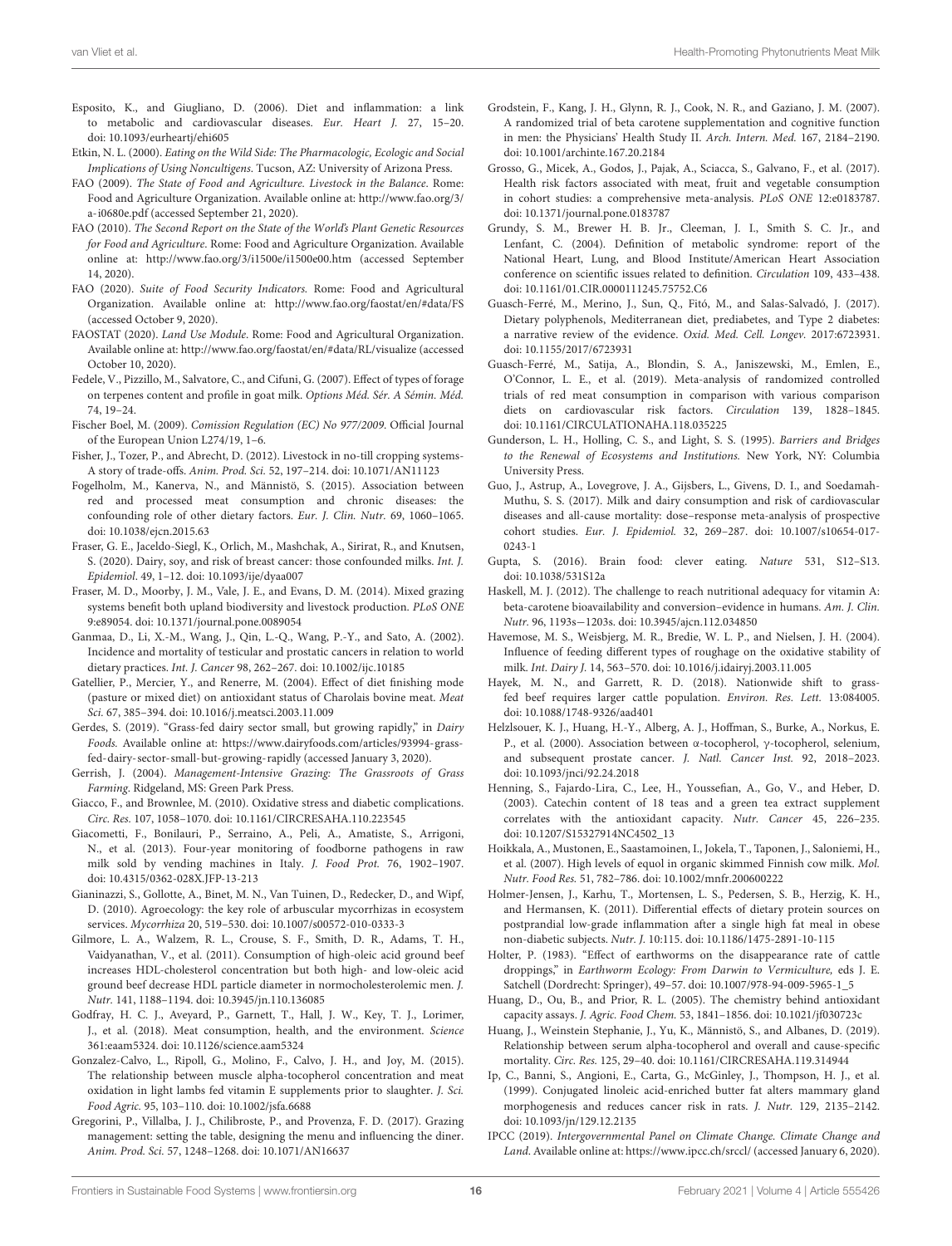- <span id="page-16-18"></span>Jackson, R. L., Greiwe, J. S., and Schwen, R. J. (2011). Emerging evidence of the health benefits of S-equol, an estrogen receptor beta agonist. Nutr. Rev. 69, 432–448. doi: [10.1111/j.1753-4887.2011.00400.x](https://doi.org/10.1111/j.1753-4887.2011.00400.x)
- <span id="page-16-35"></span>Jacobo, E. J., Rodríguez, A. M., Bartoloni, N., and Deregibus, V. A. (2006). Rotational grazing effects on rangeland vegetation at a farm scale. Rangeland Ecol. Manage. 59, 249–257. doi: [10.2111/05-129R1.1](https://doi.org/10.2111/05-129R1.1)
- <span id="page-16-11"></span>Jahreis, G., Fritsche, J., and Steinhart, H. (1997). Conjugated linoleic acid in milk fat: high variation depending on production system. Nutr. Res. 17, 1479–1484. doi: [10.1016/S0271-5317\(97\)00138-3](https://doi.org/10.1016/S0271-5317(97)00138-3)
- <span id="page-16-29"></span>Jain, R., Bronkema, S. M., Yakah, W., Rowntree, J. E., Bitler, C. A., and Fenton, J. I. (2020). Seasonal differences exist in the polyunsaturated fatty acid, mineral and antioxidant content of U.S. grass-finished beef. PLoS ONE 15:e0229340. doi: [10.1371/journal.pone.0229340](https://doi.org/10.1371/journal.pone.0229340)
- <span id="page-16-36"></span>Jakoby, O., Quaas, M. F., Baumgärtner, S., and Frank, K. (2015). Adapting livestock management to spatio-temporal heterogeneity in semi-arid rangelands. J. Environ. Manage. 162, 179–189. doi: [10.1016/j.jenvman.2015.07.047](https://doi.org/10.1016/j.jenvman.2015.07.047)
- <span id="page-16-19"></span>Janštová, B., Dračková, M., Dlesková, K., Cupáková, Š., Necidová, L., Navrátilová, P., et al. (2011). Quality of raw milk from a farm with automatic milking system in the Czech Republic. Acta Vet. Brno 80, 207–214. doi: [10.2754/avb201180020207](https://doi.org/10.2754/avb201180020207)
- <span id="page-16-5"></span>Johns, T. (1994). Ambivalence to the Palatability Factors in Wild Food Plants. Tucson, AZ: University of Arizona Press.
- <span id="page-16-0"></span>Johnston, B. C., Zeraatkar, D., Han, M. A., Vernooij, R. W. M., Valli, C., El Dib, R., et al. (2019). Unprocessed red meat and processed meat consumption: dietary guideline recommendations from the Nutritional Recommendations (NutriRECS) consortium. Ann. Intern. Med. 171, 756–764. doi: [10.7326/M19-1621](https://doi.org/10.7326/M19-1621)
- <span id="page-16-8"></span>Kaluza, J., Wolk, A., and Larsson, S. C. (2012). Red meat consumption and risk of stroke: a meta-analysis of prospective studies. Stroke 43, 2556–2560. doi: [10.1161/STROKEAHA.112.663286](https://doi.org/10.1161/STROKEAHA.112.663286)
- <span id="page-16-16"></span>Kampa, M., Nifli, A. P., Notas, G., and Castanas, E. (2007). Polyphenols and cancer cell growth. Rev. Physiol. Biochem. Pharmacol. 159, 79–113. doi: [10.1007/112\\_2006\\_0702](https://doi.org/10.1007/112_2006_0702)
- <span id="page-16-9"></span>Kappeler, R., Eichholzer, M., and Rohrmann, S. (2013). Meat consumption and diet quality and mortality in NHANES III. Eur. J. Clin. Nutr. 67, 598–606. doi: [10.1038/ejcn.2013.59](https://doi.org/10.1038/ejcn.2013.59)
- <span id="page-16-25"></span>Khan, N., and Mukhtar, H. (2007). Tea polyphenols for health promotion. Life Sci. 81, 519–533. doi: [10.1016/j.lfs.2007.06.011](https://doi.org/10.1016/j.lfs.2007.06.011)
- <span id="page-16-26"></span>Khoo, H.-E., Prasad, K. N., Kong, K.-W., Jiang, Y., and Ismail, A. (2011). Carotenoids and their isomers: color pigments in fruits and vegetables. Molecules 16, 1710–1738. doi: [10.3390/molecules16021710](https://doi.org/10.3390/molecules16021710)
- <span id="page-16-17"></span>Khurana, S., Venkataraman, K., Hollingsworth, A., Piche, M., and Tai, T. C. (2013). Polyphenols: benefits to the cardiovascular system in health and in aging. Nutrients 5, 3779–3827. doi: [10.3390/nu5103779](https://doi.org/10.3390/nu5103779)
- <span id="page-16-31"></span>Kim, G. H., Kim, J. E., Rhie, S. J., and Yoon, S. (2015). The role of oxidative stress in neurodegenerative diseases. Exp. Neurobiol. 24, 325–340. doi: [10.5607/en.2015.24.4.325](https://doi.org/10.5607/en.2015.24.4.325)
- <span id="page-16-4"></span>Kim, J. K. (2016). An update on the potential health benefits of carotenes. EXCLI J. 15, 1–4. doi: [10.17179/excli12015-17664](https://doi.org/10.17179/excli12015-17664)
- <span id="page-16-21"></span>King, M.-F., Matthews, M. A., Rule, D. C., and Field, R. A. (1995). Effect of beef packaging method on volatile compounds developed by oven roasting or microwave cooking. J. Agric. Food Chem. 43, 773–778. doi[: 10.1021/jf00051a039](https://doi.org/10.1021/jf00051a039)
- <span id="page-16-20"></span>King, M. F., Hamilton, B. L., Matthews, M. A., Rule, D. C., and Field, R. A. (1993). Isolation and identification of volatiles and condensable material in raw beef with supercritical carbon dioxide extraction. J. Agric. Food. Chem. 41, 1974–1981. doi: [10.1021/jf00035a030](https://doi.org/10.1021/jf00035a030)
- <span id="page-16-27"></span>Kinsella, L. J. (2007). "Vitamin deficiencies and other nutritional disorders of the nervous system," in Neurology and Clinical Neuroscience, eds A. H. V. Schapira, E. Byrne, S. Dimauro, R. S. J. Frackowiak, R. T. Johnson, Y. Mizuno, M. A. Samuels, S. D. Silberstein, and Z. K. Wszolek. (Philadelphia. PA: Mosby), 1455–1467. doi: [10.1016/B978-0-323-03354-1.50113-9](https://doi.org/10.1016/B978-0-323-03354-1.50113-9)
- <span id="page-16-1"></span>Klingelschmidt, J., Milner, A., Khireddine-Medouni, I., Witt, K., Alexopoulos, E. C., Toivanen, S., et al. (2018). Suicide among agricultural, forestry, and fishery workers: a systematic literature review and meta-analysis. Scand. J. Work Environ. Health 44, 3–15. doi: [10.5271/sjweh.3682](https://doi.org/10.5271/sjweh.3682)
- <span id="page-16-22"></span>Kozová, M., Kalač, P., and Pelikánová, T. (2009). Changes in the content of biologically active polyamines during beef loin storage and cooking. Meat Sci. 81, 607–611. doi: [10.1016/j.meatsci.2008.10.018](https://doi.org/10.1016/j.meatsci.2008.10.018)
- <span id="page-16-2"></span>Krausman, P. R., Naugle, D. E., Frisina, M. R., Northrup, R., Bleich, V. C., Block, W. M., et al. (2009). Livestock grazing, wildlife habitat, and rangeland values. Rangelands 31, 15–20. doi: [10.2111/1551-501X-31.5.15](https://doi.org/10.2111/1551-501X-31.5.15)
- <span id="page-16-10"></span>Kris-Etherton, P. M., Harris, W. S., and Appel, L. J. (2003). Fish consumption, fish oil, omega-3 fatty acids, and cardiovascular disease. Arterioscler. Thromb. Vasc. Biol. 23, e20–e30. doi: [10.1161/01.ATV.0000038493.65177.94](https://doi.org/10.1161/01.ATV.0000038493.65177.94)
- <span id="page-16-3"></span>Kris-Etherton, P. M., Hecker, K. D., Bonanome, A., Coval, S. M., Binkoski, A. E., Hilpert, K. F., et al. (2002). Bioactive compounds in foods: their role in the prevention of cardiovascular disease and cancer. Am. J. Med. 113, 71–88. doi: [10.1016/S0002-9343\(01\)00995-0](https://doi.org/10.1016/S0002-9343(01)00995-0)
- <span id="page-16-24"></span>Kroes, B. V., Van Den Berg, A., Van Ufford, H. Q., Van Dijk, H., and Labadie, R. (1992). Anti-inflammatory activity of gallic acid. Planta Med. 58, 499–504. doi: [10.1055/s-2006-961535](https://doi.org/10.1055/s-2006-961535)
- <span id="page-16-32"></span>Kuhnen, S., Moacyr, J. R., Mayer, J. K., Navarro, B. B., Trevisan, R., Honorato, L. A., et al. (2014). Phenolic content and ferric reducing-antioxidant power of cow's milk produced in different pasture-based production systems in southern Brazil. J. Sci. Food Agric. 94, 3110–3117. doi: [10.1002/jsfa.6654](https://doi.org/10.1002/jsfa.6654)
- <span id="page-16-12"></span>Kuhnt, K., Kraft, J., Moeckel, P., and Jahreis, G. (2006). Trans-11-18:1 is effectively Delta9-desaturated compared with trans-12-18:1 in humans. Br. J. Nutr. 95, 752–761. doi: [10.1079/BJN20051680](https://doi.org/10.1079/BJN20051680)
- <span id="page-16-6"></span>Kumar, S., and Deshmukh, R. (2019). Allied Market Research. Organic Dairy Food and Drinks Market by Type (Organic Milk, Organic Yogurt, Organic Cheese, and Other Organic Dairy Food and Drinks): Global Opportunity Analysis and Industry Forecast, 2019–2026. Available online at: [https://www.](https://www.alliedmarketresearch.com/organic-dairy-food-and-drinks-market) [alliedmarketresearch.com/organic-dairy-food-and-drinks-market](https://www.alliedmarketresearch.com/organic-dairy-food-and-drinks-market) (accessed October 10, 2020).
- <span id="page-16-28"></span>La Terra, S., Marino, V. M., Manenti, M., Licitra, G., and Carpino, S. (2010). Increasing pasture intakes enhances polyunsaturated fatty acids and lipophilic antioxidants in plasma and milk of dairy cows fed total mix ration. Dairy Sci. Technol. 90, 687–698. doi: [10.1051/dst/2010100](https://doi.org/10.1051/dst/2010100)
- <span id="page-16-14"></span>Larick, D. K., Hedrick, H. B., Bailey, M. E., Williams, J. E., Hancock, D. L., Garner, G. B., et al. (1987). Flavor constituents of beef as influenced by forage- and grain-feeding. J. Food Sci. 52, 245–251. doi: [10.1111/j.1365-2621.1987.tb06585.x](https://doi.org/10.1111/j.1365-2621.1987.tb06585.x)
- <span id="page-16-13"></span>Larsson, S. C., Bergkvist, L., and Wolk, A. (2005). High-fat dairy food and conjugated linoleic acid intakes in relation to colorectal cancer incidence in the Swedish Mammography Cohort. Am. J. Clin. Nutr. 82, 894–900. doi: [10.1093/ajcn/82.4.894](https://doi.org/10.1093/ajcn/82.4.894)
- <span id="page-16-37"></span>Leheska, J., Thompson, L., Howe, J., Hentges, E., Boyce, J., Brooks, J., et al. (2008). Effects of conventional and grass-feeding systems on the nutrient composition of beef. J. Anim. Sci. 86, 3575–3585. doi: [10.2527/jas.2007-0565](https://doi.org/10.2527/jas.2007-0565)
- <span id="page-16-39"></span>Lemaire, G., Franzluebbers, A., Carvalho, P. C. D. F., and Dedieu, B. (2014). Integrated crop–livestock systems: strategies to achieve synergy between agricultural production and environmental quality. Agric. Ecosyst. Environ. 190, 4–8. doi: [10.1016/j.agee.2013.08.009](https://doi.org/10.1016/j.agee.2013.08.009)
- <span id="page-16-15"></span>Lewandowska, U., Szewczyk, K., Hrabec, E. B., Janecka, A., and Gorlach, S. (2013). Overview of metabolism and bioavailability enhancement of polyphenols. J. Agric. Food Chem. 61, 12183–12199. doi: [10.1021/jf404439b](https://doi.org/10.1021/jf404439b)
- <span id="page-16-34"></span>Libby, P. (2007). Inflammatory mechanisms: the molecular basis of inflammation and disease. Nutr. Rev. 65, S140–S146. doi: [10.1111/j.1753-4887.2007.tb00352.x](https://doi.org/10.1111/j.1753-4887.2007.tb00352.x)
- <span id="page-16-7"></span>Loker, W. M. (1994). Where's the beef?: incorporating cattle into sustainable agroforestry systems in the Amazon Basin. Agrofor. Syst. 25, 227–241. doi: [10.1007/BF00707462](https://doi.org/10.1007/BF00707462)
- <span id="page-16-23"></span>López-Andrés, P., Luciano, G., Vasta, V., Gibson, T., Scerra, M., Biondi, L., et al. (2013). Antioxidant effects of ryegrass phenolics in lamb liver and plasma. Animal 8, 1–8. doi: [10.1017/S1751731113001821](https://doi.org/10.1017/S1751731113001821)
- <span id="page-16-38"></span>Lucas, A., Rock, E., Agabriel, C., Chilliard, Y., and Coulon, J. B. (2008). Relationships between animal species (cow versus goat) and some nutritional constituents in raw milk farmhouse cheeses. Small Rumin. Res. 74, 243–248. doi: [10.1016/j.smallrumres.2007.03.011](https://doi.org/10.1016/j.smallrumres.2007.03.011)
- <span id="page-16-40"></span>Lucas, T., and Horton, R. (2019). The 21st-century great food transformation. Lancet [393, 386–387. doi: 10.1016/S0140-6736\(18\)3](https://doi.org/10.1016/S0140-6736(18)33179-9) 3179-9
- <span id="page-16-30"></span>Lund, M. N., Heinonen, M., Baron, C. P., and Estévez, M. (2011). Protein oxidation in muscle foods: a review. Mol. Nutr. Food Res. 55, 83–95. doi: [10.1002/mnfr.201000453](https://doi.org/10.1002/mnfr.201000453)
- <span id="page-16-33"></span>Luo, Y., Wang, B., Liu, C., Su, R., Hou, Y., Yao, D., et al. (2019). Meat quality, fatty acids, volatile compounds, and antioxidant properties of lambs fed pasture versus mixed diet. Food Sci. Nutr. 7, 2796–2805. doi: [10.1002/fsn3.1039](https://doi.org/10.1002/fsn3.1039)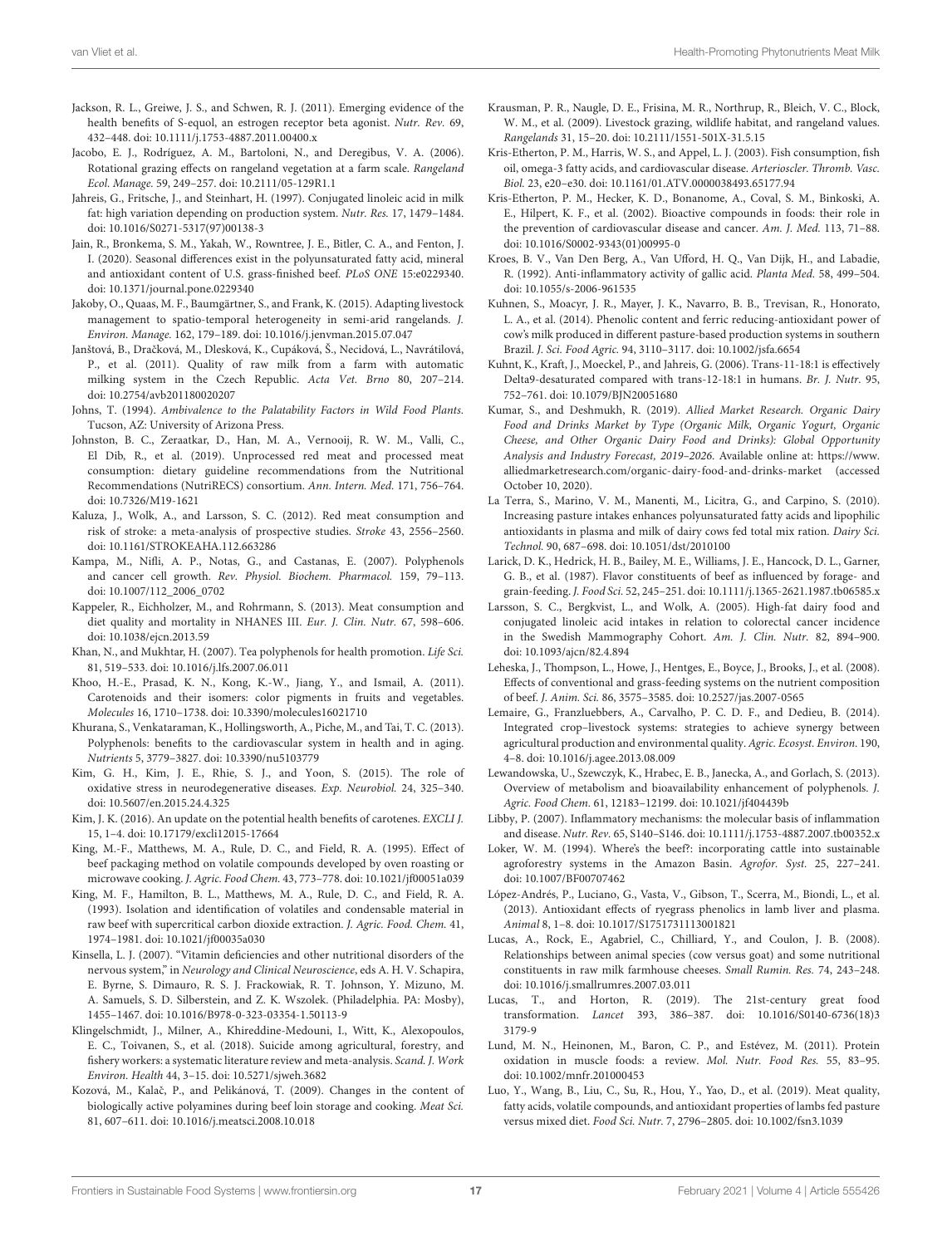- <span id="page-17-30"></span>Lushchak, V. I. (2014). Free radicals, reactive oxygen species, oxidative stress and its classification. Chem. Biol. Interact. 224, 164–175. doi: [10.1016/j.cbi.2014.10.016](https://doi.org/10.1016/j.cbi.2014.10.016)
- <span id="page-17-27"></span>Lynch, M. P., Faustman, C., Silbart, L. K., Rood, D., and Furr, H. C. (2001). Detection of lipid-derived aldehydes and aldehyde:protein adducts in vitro and in beef. J. Food Sci. 66, 1093–1099. doi: [10.1111/j.1365-2621.2001.tb16087.x](https://doi.org/10.1111/j.1365-2621.2001.tb16087.x)
- <span id="page-17-37"></span>Macdonald, J. C., Klopfenstein, T. J., Erickson, G. E., and Griffin, W. A. (2007). Effects of dried distillers grains and equivalent undegradable intake protein or ether extract on performance and forage intake of heifers grazing smooth bromegrass pastures. J. Anim. Sci. 85, 2614–2624. doi: [10.2527/jas.2006-560](https://doi.org/10.2527/jas.2006-560)
- <span id="page-17-25"></span>Mangialasche, F., Xu, W., Kivipelto, M., Costanzi, E., Ercolani, S., Pigliautile, M., et al. (2012). Tocopherols and tocotrienols plasma levels are associated with cognitive impairment. Neurobiol. Aging 33, 2282–2290. doi: [10.1016/j.neurobiolaging.2011.11.019](https://doi.org/10.1016/j.neurobiolaging.2011.11.019)
- <span id="page-17-17"></span>Mariaca, R. G., Berger, T. F. H., Gauch, R., Imhof, M. I., Jeangros, B., and Bosset, J. O. (1997). Occurrence of volatile mono- and sesquiterpenoids in highland and lowland plant species as possible precursors for flavor compounds in milk and dairy products. J. Agric. Food Chem. 45, 4423–4434. doi: [10.1021/jf970216t](https://doi.org/10.1021/jf970216t)
- <span id="page-17-7"></span>Marino, L., and Allen, K. (2017). The psychology of cows. Anim. Behav. Cogn. 4, 474–498. doi: [10.26451/abc.04.04.06.2017](https://doi.org/10.26451/abc.04.04.06.2017)
- <span id="page-17-26"></span>Marino, V. M., Schadt, I., La Terra, S., Manenti, M., Caccamo, M., Licitra, G., et al. (2012). Influence of season and pasture feeding on the content of α-tocopherol and β-carotene in milk from Holstein, Brown Swiss and Modicana cows in Sicily. Dairy Sci. Technol. 92, 501–513. doi: [10.1007/s13594-012-0069-2](https://doi.org/10.1007/s13594-012-0069-2)
- <span id="page-17-16"></span>Martin, B., Cornu, A., Kondjoyan, N., Ferlay, A., Verdier-Metz, I., Pradel, P., et al. (2005). "Milk indicators for recognizing the types of forages eaten by dairy cows," in Indicators of Milk and Beef Quality, eds J. Hocquette and S. Gigli (Wageningen, Netherlands), 127.
- <span id="page-17-36"></span>Martin, B., Fedele, V., Ferlay, A., Grolier, P., Rock, E., Gruffat, D., et al. (2004). "Effects of grass-based diets on the content of micronutrients and fatty acids in bovine and caprine dairy products", in Land Use Systems in Grassland Dominated Regions. Proceedings of the 20th General Meeting of the European Grassland Federation (Luzern: vdf Hochschulverlag AG an der ETH Zurich), 876–886.
- <span id="page-17-35"></span>Martin, G., Barth, K., Benoit, M., Brock, C., Destruel, M., Dumont, B., et al. (2020). Potential of multi-species livestock farming to improve the sustainability of livestock farms: a review. Agric. Syst. 181:102821. doi: [10.1016/j.agsy.2020.102821](https://doi.org/10.1016/j.agsy.2020.102821)
- <span id="page-17-1"></span>Massey, C. (2017). Call of the Reed Warbler: A New Agriculture, a New Earth. White River Junction, VT: Chelsea Green Publishing.
- <span id="page-17-18"></span>Mattiello, S., Caroprese, M., Matteo, C. G., Fortina, R., Martini, A., Martini, M., et al. (2018). Typical dairy products in Africa from local animal resources. Ital J. Anim. 17, 740–754. doi: [10.1080/1828051X.2017.1401910](https://doi.org/10.1080/1828051X.2017.1401910)
- <span id="page-17-10"></span>Maximova, K., Khodayari Moez, E., Dabravolskaj, J., Ferdinands, A. R., Dinu, I., Lo Siou, G., et al. (2020). Co-consumption of vegetables and fruit, whole grains, and fiber reduces the cancer risk of red and processed meat in a large prospective cohort of adults from Alberta's tomorrow project. Nutrients 12, 1–21. doi: [10.3390/nu12082265](https://doi.org/10.3390/nu12082265)
- <span id="page-17-13"></span>McAfee, A. J., McSorley, E. M., Cuskelly, G. J., Fearon, A. M., Moss, B. W., Beattie, J. A., et al. (2011). Red meat from animals offered a grass diet increases plasma and platelet n-3 PUFA in healthy consumers. Br. J. Nutr. 105, 80–89. doi: [10.1017/S0007114510003090](https://doi.org/10.1017/S0007114510003090)
- <span id="page-17-21"></span>McAnlis, G., McEneny, J., Pearce, J., and Young, I. (1999). Absorption and antioxidant effects of quercetin from onions, in man. Eur. J. Clin. Nutr. 53, 92–96. doi: [10.1038/sj.ejcn.1600682](https://doi.org/10.1038/sj.ejcn.1600682)
- <span id="page-17-28"></span>McDowell, L. R., Williams, S. N., Hidiroglou, N., Njeru, C. A., Hill, G. M., Ochoa, L., et al. (1996). Vitamin E supplementation for the ruminant. Anim. Feed Sci. Technol. 60, 273–296. doi: [10.1016/0377-8401\(96\)00982-0](https://doi.org/10.1016/0377-8401(96)00982-0)
- <span id="page-17-33"></span>Menta, C., and Remelli, S. (2020). Soil health and arthropods: from complex system to worthwhile investigation. Insects 11, 1-12. doi: [10.3390/insects11010054](https://doi.org/10.3390/insects11010054)
- <span id="page-17-15"></span>Merfort, I. (2011). Perspectives on sesquiterpene lactones in inflammation and cancer. Curr. Drug Targets 12, 1560–1573. doi: [10.2174/138945011798109437](https://doi.org/10.2174/138945011798109437)
- <span id="page-17-19"></span>Meunier-Goddik, L., and Waite-Cusic, J. (2019). "Chapter 15 - Consumers acceptance of raw milk and its products," in Raw Milk, eds L. A. Nero and A. F. De Carvalho (London: Academic Press), 311–350. doi: [10.1016/B978-0-12-810530-6.00015-8](https://doi.org/10.1016/B978-0-12-810530-6.00015-8)
- <span id="page-17-34"></span>Meuret, M., and Provenza, F. D. (2015). When art and science meet: integrating knowledge of French Herders with science of foraging behavior. Rangeland Ecol. Manage. 68, 1–17. doi: [10.1016/j.rama.2014.12.007](https://doi.org/10.1016/j.rama.2014.12.007)
- <span id="page-17-0"></span>Micha, R., Michas, G., and Mozaffarian, D. (2012). Unprocessed red and processed meats and risk of coronary artery disease and type 2 diabetes– an updated review of the evidence. Curr. Atheroscler. Rep. 14, 515–524. doi: [10.1007/s11883-012-0282-8](https://doi.org/10.1007/s11883-012-0282-8)
- <span id="page-17-12"></span>Miller, E., Kaur, G., Larsen, A., Loh, S. P., Linderborg, K., Weisinger, H. S., et al. (2013). A short-term n-3 DPA supplementation study in humans. Eur. J. Nutr. 52, 895–904. doi: [10.1007/s00394-012-0396-3](https://doi.org/10.1007/s00394-012-0396-3)
- <span id="page-17-31"></span>Mora, S., Szklo, M., Otvos, J. D., Greenland, P., Psaty, B. M., Goff, D. C. Jr., et al. (2007). LDL particle subclasses, LDL particle size, and carotid atherosclerosis in the Multi-Ethnic Study of Atherosclerosis (MESA). Atherosclerosis 192, 211–217. doi: [10.1016/j.atherosclerosis.2006.05.007](https://doi.org/10.1016/j.atherosclerosis.2006.05.007)
- <span id="page-17-22"></span>Nardini, M., Cirillo, E., Natella, F., and Scaccini, C. (2002). Absorption of phenolic acids in humans after coffee consumption. J. Agric. Food Chem. 50, 5735–5741. doi: [10.1021/jf0257547](https://doi.org/10.1021/jf0257547)
- <span id="page-17-32"></span>Nichols, E., Spector, S., Louzada, J., Larsen, T., Amezquita, S., Favila, M., et al. (2008). Ecological functions and ecosystem services provided by Scarabaeinae dung beetles. Biol. Conserv. 141, 1461–1474. doi: [10.1016/j.biocon.2008.04.011](https://doi.org/10.1016/j.biocon.2008.04.011)
- <span id="page-17-6"></span>Nielsen (2020). Retail Sales Data. Available online at: [https://www.nielsen.com/us/](https://www.nielsen.com/us/en/) [en/](https://www.nielsen.com/us/en/) (accessed July 13, 2020).
- <span id="page-17-24"></span>Nishino, H., Murakoshi, M., Tokuda, H., and Satomi, Y. (2009). Cancer prevention by carotenoids. Arch. Biochem. Biophys. 483, 165–168. doi: [10.1016/j.abb.2008.09.011](https://doi.org/10.1016/j.abb.2008.09.011)
- <span id="page-17-8"></span>Nisoli, E., Clementi, E., Carruba, M. O., and Moncada, S. (2007). Defective mitochondrial biogenesis: a hallmark of the high cardiovascular risk in the metabolic syndrome? Circ. Res. 100, 795–806. doi: [10.1161/01.RES.0000259591.97107.6c](https://doi.org/10.1161/01.RES.0000259591.97107.6c)
- <span id="page-17-4"></span>Nordhagen, S., Beal, T., and Haddal, L. (2020). The Role of Animal-Source Foods in Healthy, Sustainable, and Equitable Food Systems. Global Alliance for Improved Nutrition (GAIN). doi: [10.36072/dp.5](https://doi.org/10.36072/dp.5)
- <span id="page-17-14"></span>Norris, L. E., Collene, A. L., Asp, M. L., Hsu, J. C., Liu, L. F., Richardson, J. R., et al. (2009). Comparison of dietary conjugated linoleic acid with safflower oil on body composition in obese postmenopausal women with type 2 diabetes mellitus. Am. J. Clin. Nutr. 90, 468–476. doi: [10.3945/ajcn.2008.27371](https://doi.org/10.3945/ajcn.2008.27371)
- <span id="page-17-23"></span>Nozière, P., Graulet, B., Lucas, A., Martin, B., Grolier, P., and Doreau, M. (2006). Carotenoids for ruminants: from forages to dairy products. Anim. Feed Sci. Technol. 131, 418–450. doi: [10.1016/j.anifeedsci.2006.06.018](https://doi.org/10.1016/j.anifeedsci.2006.06.018)
- <span id="page-17-20"></span>O'Callaghan, T. F., Sugrue, I., Hill, C., Ross, R. P., and Stanton, C. (2019). "Chapter 7 - nutritional aspects of raw milk: a beneficial or hazardous food choice," in Raw Milk, eds L. A. Nero and A. F. De Carvalho (London: Academic Press), 127–148. doi: [10.1016/B978-0-12-810530-6.00007-9](https://doi.org/10.1016/B978-0-12-810530-6.00007-9)
- <span id="page-17-5"></span>Omamo, S. W., Diao, X., Wood, S., Chamberlin, J., You, L., Benin, S., et al. (2006). Strategic Priorities for Agricultural Development in Eastern and Central Africa. Intl Food Policy Res Inst. Research Reports 150. Available online at: [http://](http://www.ifpri.org/sites/default/files/publications/rr150.pdf) [www.ifpri.org/sites/default/files/publications/rr150.pdf](http://www.ifpri.org/sites/default/files/publications/rr150.pdf)
- <span id="page-17-9"></span>Pan, A., Sun, Q., Bernstein, A. M., Schulze, M. B., Manson, J. E., Willett, W. C., et al. (2011). Red meat consumption and risk of type 2 diabetes: 3 cohorts of US adults and an updated meta-analysis. Am. J. Clin. Nutr. 94, 1088–1096. doi: [10.3945/ajcn.111.018978](https://doi.org/10.3945/ajcn.111.018978)
- <span id="page-17-2"></span>Park, J.-Y., Ale, S., Teague, W. R., and Jeong, J. (2017). Evaluating the ranch and watershed scale impacts of using traditional and adaptive multi-paddock grazing on runoff, sediment and nutrient losses in North Texas, USA. Agric. Ecosyst. Environ. 240, 32–44. doi: [10.1016/j.agee.2017.02.004](https://doi.org/10.1016/j.agee.2017.02.004)
- <span id="page-17-29"></span>Pena-Oyarzun, D., Bravo-Sagua, R., Diaz-Vega, A., Aleman, L., Chiong, M., Garcia, L., et al. (2018). Autophagy and oxidative stress in non-communicable diseases: a matter of the inflammatory state? Free Radic. Biol. Med 124, 61–78. doi: [10.1016/j.freeradbiomed.2018.05.084](https://doi.org/10.1016/j.freeradbiomed.2018.05.084)
- <span id="page-17-11"></span>Phillips, S. M., Fulgoni, V. L. III., Heaney, R. P., Nicklas, T. A., Slavin, J. L., and Weaver, C. M. (2015). Commonly consumed protein foods contribute to nutrient intake, diet quality, and nutrient adequacy. Am. J. Clin. Nutr. 101, 1346s−1352s. doi: [10.3945/ajcn.114.084079](https://doi.org/10.3945/ajcn.114.084079)
- <span id="page-17-3"></span>Pilling, D., Bélanger, J., and Hoffmann, I. (2020). Declining biodiversity for food and agriculture needs urgent global action. Nat. Food 1, 144–147. doi: [10.1038/s43016-020-0040-y](https://doi.org/10.1038/s43016-020-0040-y)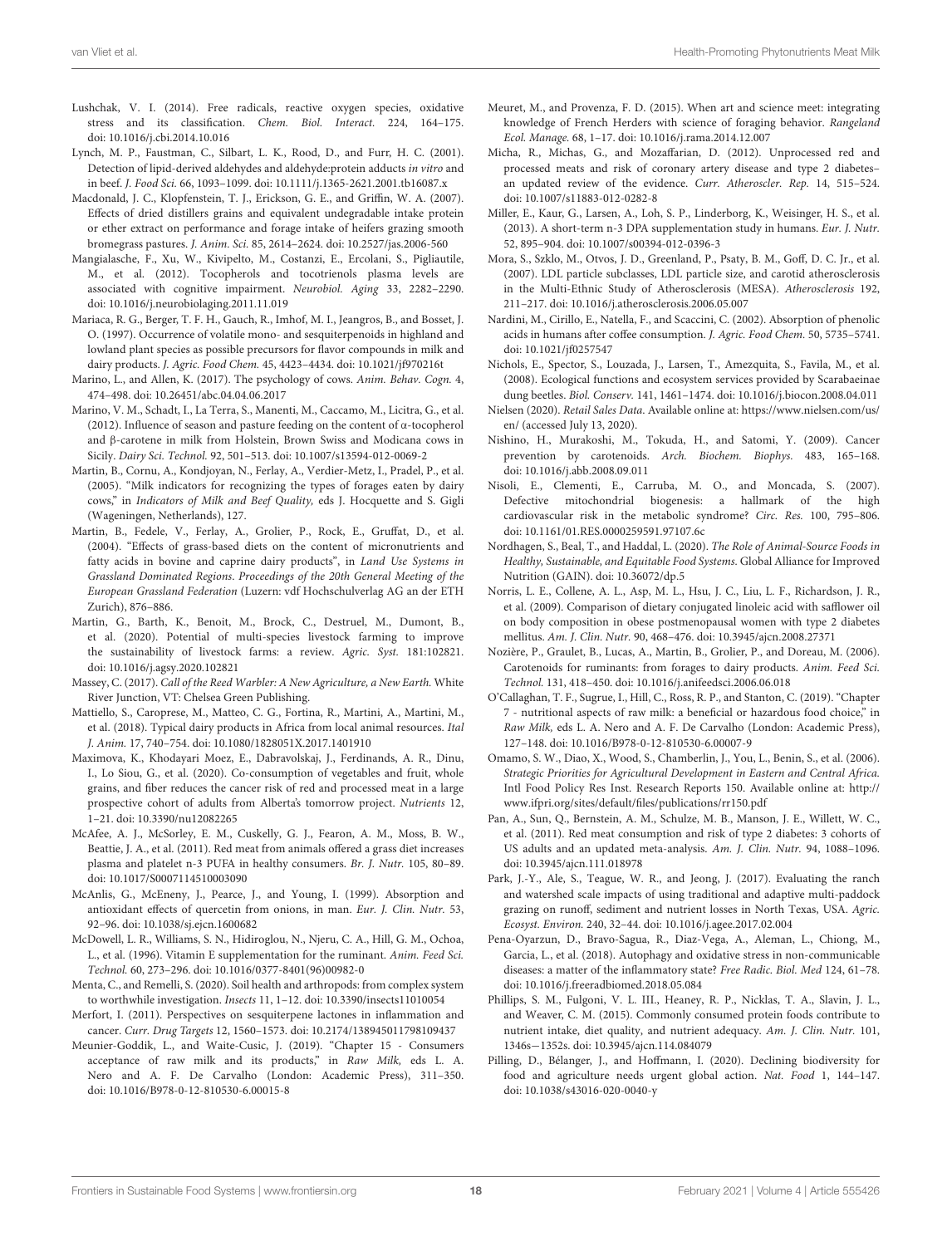- <span id="page-18-27"></span>Pizzoferrato, L., Manzi, P., Marconi, S., Fedele, V., Claps, S., and Rubino, R. (2007). Degree of antioxidant protection: a parameter to trace the origin and quality of goat's Milk and Cheese. J. Dairy Sci. 90, 4569–4574. doi: [10.3168/jds.2007-0093](https://doi.org/10.3168/jds.2007-0093)
- <span id="page-18-4"></span>Poutaraud, A., Michelot-Antalik, A., and Plantureux, S. (2017). Grasslands: a source of secondary metabolites for livestock health. J. Agric. Food Chem. 65, 6535–6553. doi: [10.1021/acs.jafc.7b00425](https://doi.org/10.1021/acs.jafc.7b00425)
- <span id="page-18-19"></span>Prache, S., Cornu, A., Berdagué, J. L., and Priolo, A. (2005). Traceability of animal feeding diet in the meat and milk of small ruminants. Small Rumin. Res. 59, 157–168. doi: [10.1016/j.smallrumres.2005.05.004](https://doi.org/10.1016/j.smallrumres.2005.05.004)
- <span id="page-18-2"></span>Prache, S., Martin, B., and Coppa, M. (2020). Review: authentication of grassfed meat and dairy products from cattle and sheep. Animal 14, 854–863. doi: [10.1017/S1751731119002568](https://doi.org/10.1017/S1751731119002568)
- <span id="page-18-23"></span>Prache, S., Priolo, A., and Grolier, P. (2003). Effect of concentrate finishing on the carotenoid content of perirenal fat in grazing sheep: its significance for discriminating grass-fed, concentrate-fed and concentrate-finished grazing lambs. Anim. Sci. 77, 225–233. doi: [10.1017/S1357729800058963](https://doi.org/10.1017/S1357729800058963)
- <span id="page-18-20"></span>Priolo, A., Cornu, A., Krogmann, M., Kondjoyan, N., Micol, D., Berdagué, J. L., et al. (2003). Terpenes in lamb fat to trace animal grass feeding. Ital. J. Anim. 2, 581–583.
- <span id="page-18-6"></span>Provenza, F. (2018). Nourishment: What Animals Can Teach Us About Rediscovering Our Nutritional Wisdom. White River Junction, VT: Chelsea Green Publishing.
- <span id="page-18-7"></span>Provenza, F., Villalba, J., Haskell, J. W., Macadam, J., Griggs, T., and Wiedmeier, R. (2007). The value to herbivores of plant physical and chemical diversity in time and space. Crop Sci. 47, 382–398. doi: [10.2135/cropsci2006.02.0083](https://doi.org/10.2135/cropsci2006.02.0083)
- <span id="page-18-12"></span>Provenza, F. D. (1996). Acquired aversions as the basis for varied diets of ruminants foraging on rangelands. J. Anim. Sci. 74, 2010–2020. doi: [10.2527/1996.7482010x](https://doi.org/10.2527/1996.7482010x)
- <span id="page-18-0"></span>Provenza, F. D. (2008). What does it mean to be locally adapted and who cares anyway? J. Anim. Sci. 86, E271–E284. doi: [10.2527/jas.2007-0468](https://doi.org/10.2527/jas.2007-0468)
- <span id="page-18-10"></span>Provenza, F. D., and Balph, D. F. (1990). "Applicability of five diet-selection models to various foraging challenges ruminants encounter," in Behavioural Mechanisms of Food Selection, ed R. N. Hughes (Berlin; Heidelberg: Springer), 423–460. doi: [10.1007/978-3-642-75118-9\\_22](https://doi.org/10.1007/978-3-642-75118-9_22)
- <span id="page-18-3"></span>Provenza, F. D., Kronberg, S. L., and Gregorini, P. (2019). Is grassfed meat and dairy better for human and environmental health? Front. Nutr. 6:26. doi: [10.3389/fnut.2019.00026](https://doi.org/10.3389/fnut.2019.00026)
- <span id="page-18-11"></span>Provenza, F. D., Villalba, J. J., Dziba, L., Atwood, S. B., and Banner, R. E. (2003). Linking herbivore experience, varied diets, and plant biochemical diversity. Small Rumin. Res. 49, 257–274. doi: [10.1016/S0921-4488\(03\)00143-3](https://doi.org/10.1016/S0921-4488(03)00143-3)
- <span id="page-18-32"></span>Quiñonez-Flores, C. M., González-Chávez, S. A., Del Río Nájera, D., and Pacheco-Tena, C. (2016). Oxidative stress relevance in the pathogenesis of the rheumatoid arthritis: a systematic review. Biomed Res. Int. 2016:6097417. doi: [10.1155/2016/6097417](https://doi.org/10.1155/2016/6097417)
- <span id="page-18-29"></span>Realini, C. E., Duckett, S. K., Brito, G. W., Dalla Rizza, M., and De Mattos, D. (2004). Effect of pasture vs. concentrate feeding with or without antioxidants on carcass characteristics, fatty acid composition, and quality of Uruguayan beef. Meat Sci. 66, 567–577. doi: [10.1016/S0309-1740\(03\)00160-8](https://doi.org/10.1016/S0309-1740(03)00160-8)
- <span id="page-18-31"></span>Reuter, S., Gupta, S. C., Chaturvedi, M. M., and Aggarwal, B. B. (2010). Oxidative stress, inflammation, and cancer: how are they linked? Free Radic. Biol. Med. 49, 1603–1616. doi: [10.1016/j.freeradbiomed.2010.09.006](https://doi.org/10.1016/j.freeradbiomed.2010.09.006)
- <span id="page-18-40"></span>Richter, B. D., Bartak, D., Caldwell, P., Davis, K. F., Debaere, P., Hoekstra, A. Y., et al. (2020). Water scarcity and fish imperilment driven by beef production. Nat. Sustain. 3, 319–328. doi: [10.1038/s41893-020-0483-z](https://doi.org/10.1038/s41893-020-0483-z)
- <span id="page-18-18"></span>Ritzenthaler, K. L., McGuire, M. K., McGuire, M. A., Shultz, T. D., Koepp, A. E., Luedecke, L. O., et al. (2005). Consumption of conjugated linoleic acid (CLA) from CLA-enriched cheese does not alter milk fat or immunity in lactating women. J. Nutr. 135, 422–430. doi: [10.1093/jn/135.3.422](https://doi.org/10.1093/jn/135.3.422)
- <span id="page-18-22"></span>Rodríguez-García, C., Sánchez-Quesada, C., Toledo, E., Delgado-Rodríguez, M., and Gaforio, J. J. (2019). Naturally lignan-rich foods: a dietary tool for health promotion? Molecules 24:917. doi: [10.3390/molecules24050917](https://doi.org/10.3390/molecules24050917)
- <span id="page-18-24"></span>Röhrle, F. T., Moloney, A. P., Osorio, M. T., Luciano, G., Priolo, A., Caplan, P., et al. (2011). Carotenoid, colour and reflectance measurements in bovine adipose tissue to discriminate between beef from different feeding systems. Meat Sci. 88, 347–353. doi: [10.1016/j.meatsci.2011.01.005](https://doi.org/10.1016/j.meatsci.2011.01.005)
- <span id="page-18-41"></span>Rosenzweig, C., Mbow, C., Barioni, L. G., Benton, T. G., Herrero, M., Krishnapillai, M., et al. (2020). Climate change responses benefit from a global food system approach. Nat. Food 1, 94–97. doi: [10.1038/s43016-020-0031-z](https://doi.org/10.1038/s43016-020-0031-z)
- <span id="page-18-13"></span>Rosmond, R. (2005). Role of stress in the pathogenesis of the metabolic syndrome. Psychoneuroendocrinology 30, 1–10. doi: [10.1016/j.psyneuen.2004.05.007](https://doi.org/10.1016/j.psyneuen.2004.05.007)
- <span id="page-18-21"></span>Saha, P., Talukdar, A. D., Nath, R., Sarker, S. D., Nahar, L., Sahu, J., et al. (2019). Role of natural phenolics in hepatoprotection: a mechanistic review and analysis of regulatory network of associated genes. Front. Pharmacol. 10:509. doi: [10.3389/fphar.2019.00509](https://doi.org/10.3389/fphar.2019.00509)
- <span id="page-18-28"></span>Salado, E., Bretschneider, G., Cuatrin, A., Descalzo, A., and Gagliostro, G. (2018). Productive response of dairy cows fed with different levels of totally mixed ration and pasture. Agric. Sci. 9, 824–851. doi: [10.4236/as.2018.97058](https://doi.org/10.4236/as.2018.97058)
- <span id="page-18-39"></span>Salami, S. A., Luciano, G., O'grady, M. N., Biondi, L., Newbold, C. J., Kerry, J. P., et al. (2019). Sustainability of feeding plant by-products: a review of the implications for ruminant meat production. Anim. Feed Sci. Technol. 251, 37–55. doi: [10.1016/j.anifeedsci.2019.02.006](https://doi.org/10.1016/j.anifeedsci.2019.02.006)
- <span id="page-18-36"></span>Schmid, A., Collomb, M., Sieber, R., and Bee, G. (2006). Conjugated linoleic acid in meat and meat products: a review. Meat Sci. 73, 29–41. doi: [10.1016/j.meatsci.2005.10.010](https://doi.org/10.1016/j.meatsci.2005.10.010)
- <span id="page-18-17"></span>Schönfeldt, H. C., Hall, N. G., and Smit, L. E. (2012). The need for country specific composition data on milk. Food Res. Int. 47, 207–209. doi: [10.1016/j.foodres.2011.05.018](https://doi.org/10.1016/j.foodres.2011.05.018)
- <span id="page-18-15"></span>Schulze, M. B., Manson, J. E., Willett, W. C., and Hu, F. B. (2003). Processed meat intake and incidence of Type 2 diabetes in younger and middle-aged women. Diabetologia 46, 1465–1473. doi: [10.1007/s00125-003-1220-7](https://doi.org/10.1007/s00125-003-1220-7)
- <span id="page-18-16"></span>Schwingshackl, L., Hoffmann, G., Lampousi, A. M., Knüppel, S., Iqbal, K., Schwedhelm, C., et al. (2017a). Food groups and risk of type 2 diabetes mellitus: a systematic review and meta-analysis of prospective studies. Eur. J. Epidemiol. 32, 363–375. doi: [10.1007/s10654-017-0246-y](https://doi.org/10.1007/s10654-017-0246-y)
- <span id="page-18-14"></span>Schwingshackl, L., Schwedhelm, C., Hoffmann, G., Lampousi, A. M., Knüppel, S., Iqbal, K., et al. (2017b). Food groups and risk of all-cause mortality: a systematic review and meta-analysis of prospective studies. Am. J. Clin. Nutr. 105, 1462–1473. doi: [10.3945/ajcn.117.153148](https://doi.org/10.3945/ajcn.117.153148)
- <span id="page-18-26"></span>Seddon, J. M., Ajani, U. A., Sperduto, R. D., Hiller, R., Blair, N., Burton, T. C., et al. (1994). Dietary carotenoids, vitamins A, C, and E, and advanced age-related macular degeneration. JAMA 272, 1413–1420. doi: [10.1001/jama.1994.03520180037032](https://doi.org/10.1001/jama.1994.03520180037032)
- <span id="page-18-5"></span>Shelef, O., Weisberg, P. J., and Provenza, F. D. (2017). The value of native plants and local production in an era of global agriculture. Front. Plant Sci. 8:2069. doi: [10.3389/fpls.2017.02069](https://doi.org/10.3389/fpls.2017.02069)
- <span id="page-18-25"></span>Sluijs, I., Cadier, E., Beulens, J. W., Van Der, A. D., Spijkerman, A. M., and Van Der Schouw, Y. T. (2015). Dietary intake of carotenoids and risk of type 2 diabetes. Nutr. Metab. Cardiovasc. Dis. 25, 376–381. doi: [10.1016/j.numecd.2014.12.008](https://doi.org/10.1016/j.numecd.2014.12.008)
- <span id="page-18-33"></span>Sofi, F., Buccioni, A., Cesari, F., Gori, A. M., Minieri, S., Mannini, L., et al. (2010). Effects of a dairy product (pecorino cheese) naturally rich in cis-9, trans-11 conjugated linoleic acid on lipid, inflammatory and haemorheological variables: a dietary intervention study. Nutr. Metab. Cardiovasc. Dis. 20, 117–124. doi: [10.1016/j.numecd.2009.03.004](https://doi.org/10.1016/j.numecd.2009.03.004)
- <span id="page-18-38"></span>Sruamsiri, S. (2007). Agricultural wastes as dairy feed in Chiang Mai. Anim. Sci. J. 78, 335–341. doi: [10.1111/j.1740-0929.2007.00445.x](https://doi.org/10.1111/j.1740-0929.2007.00445.x)
- <span id="page-18-1"></span>Stanley, P. L., Rowntree, J. E., Beede, D. K., Delonge, M. S., and Hamm, M. W. (2018). Impacts of soil carbon sequestration on life cycle greenhouse gas emissions in Midwestern USA beef finishing systems. Agric. Syst. 162, 249–258. doi: [10.1016/j.agsy.2018.02.003](https://doi.org/10.1016/j.agsy.2018.02.003)
- <span id="page-18-35"></span>STATISTA (2019). Per Capita Consumption of Boneless Red Meat in the U.S. by Type 2017. Available online at: [https://www.statista.com/statistics/184378/per](https://www.statista.com/statistics/184378/per-capita-consumption-of-red-meat-in-the-us-2009-by-type/)[capita-consumption-of-red-meat-in-the-us-2009-by-type/](https://www.statista.com/statistics/184378/per-capita-consumption-of-red-meat-in-the-us-2009-by-type/) (accessed October 10, 2020).
- <span id="page-18-34"></span>Steuter, A. A., and Hidinger, L. (1999). Comparative ecology of bison and cattle on mixed-grass prairie. Great Plains Res. 9, 329–342.
- <span id="page-18-8"></span>Stover, P. J., and Caudill, M. A. (2008). Genetic and epigenetic contributions to human nutrition and health: managing genome-diet interactions. J. Am. Diet. Assoc. 108, 1480–1487. doi: [10.1016/j.jada.2008.06.430](https://doi.org/10.1016/j.jada.2008.06.430)
- <span id="page-18-37"></span>Sunvold, G. D., Cochran, R. C., and Vanzant, E. S. (1991). Evaluation of wheat middlings as a supplement for beef cattle consuming dormant bluestem-range forage. J. Anim. Sci. 69, 3044–3054. doi: [10.2527/1991.6973044x](https://doi.org/10.2527/1991.6973044x)
- <span id="page-18-9"></span>Tang, G. (2010). Bioconversion of dietary provitamin A carotenoids to vitamin A in humans. Am. J. Clin. Nutr. 91, 1468S−[1473S. doi: 10.3945/ajcn.2010.](https://doi.org/10.3945/ajcn.2010.28674G) 28674G
- <span id="page-18-30"></span>Tartaglione, J. E., Alves De Lima, A. E., Vainstein, N., Conde, D., Labruna, M. C., Belardi, J., et al. (2017). Effects of consumption of beef from variably